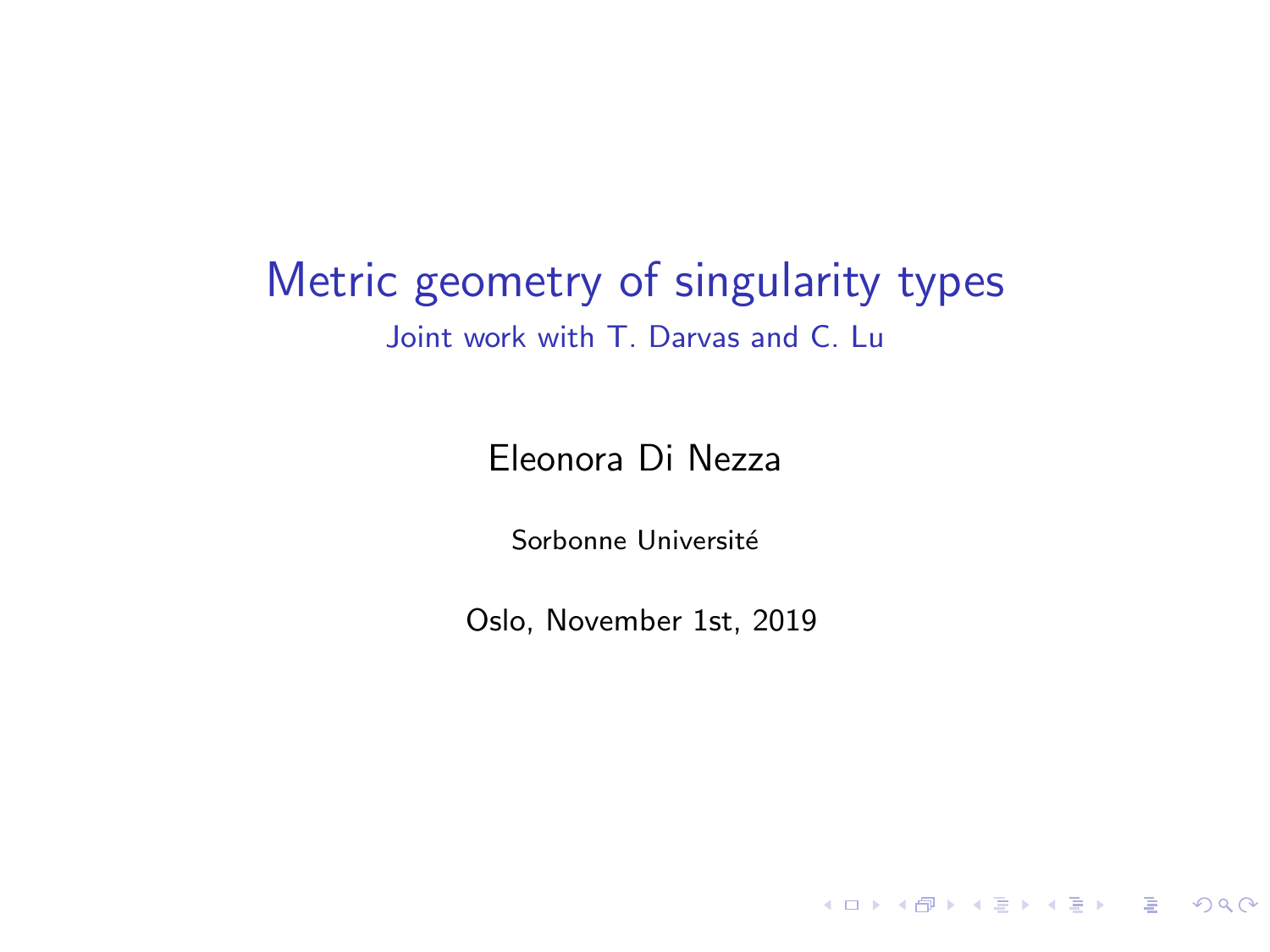Let  $(X, \omega)$  be a compact Kähler manifold of complex dimension  $n \geq 1$ .

KO KA KE KE KE KA RA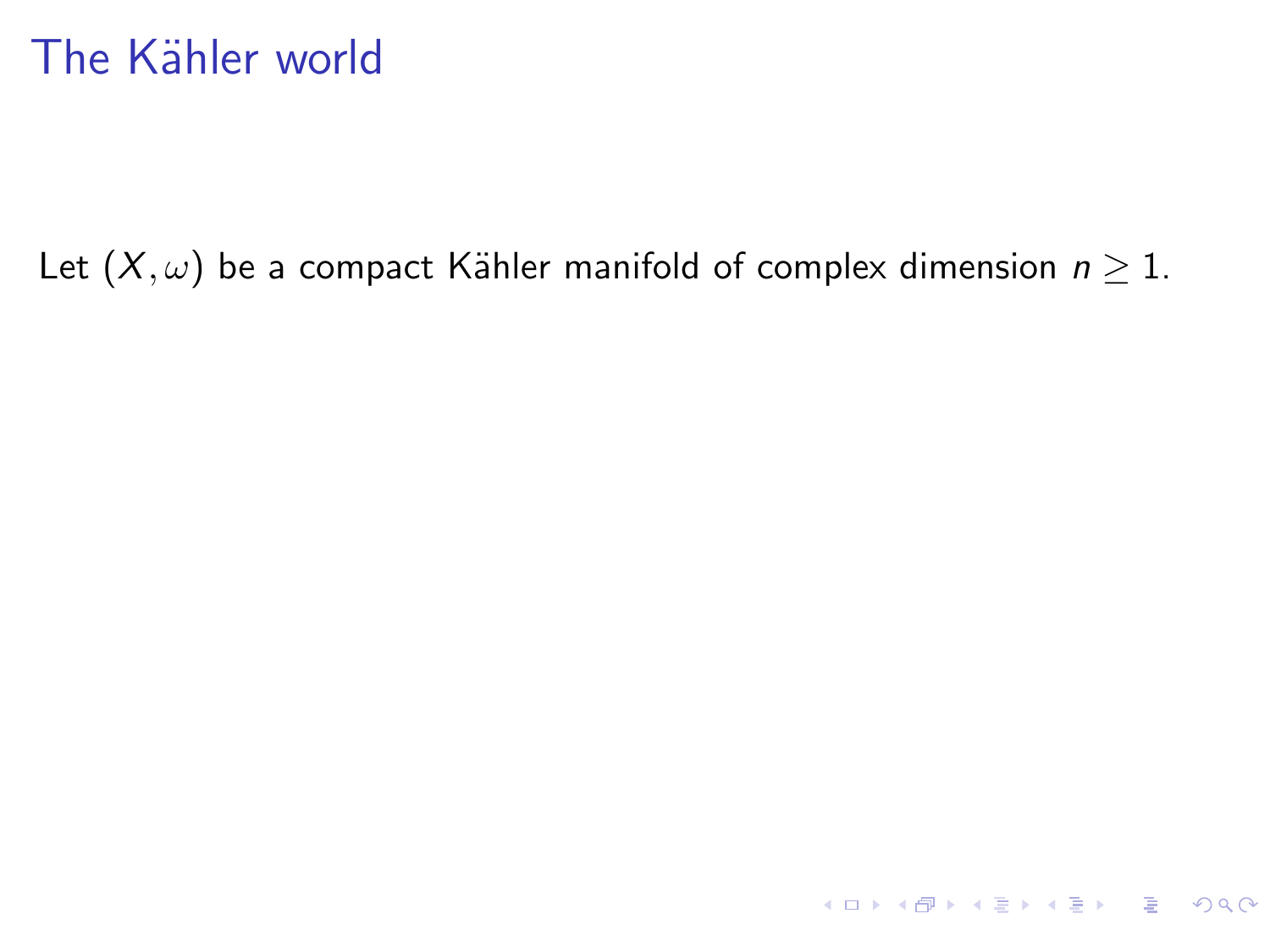Let  $(X, \omega)$  be a compact Kähler manifold of complex dimension  $n \geq 1$ . Recall that

 $\bullet$   $\omega$  is a Kähler form/metric (closed real and positive (1, 1)-form)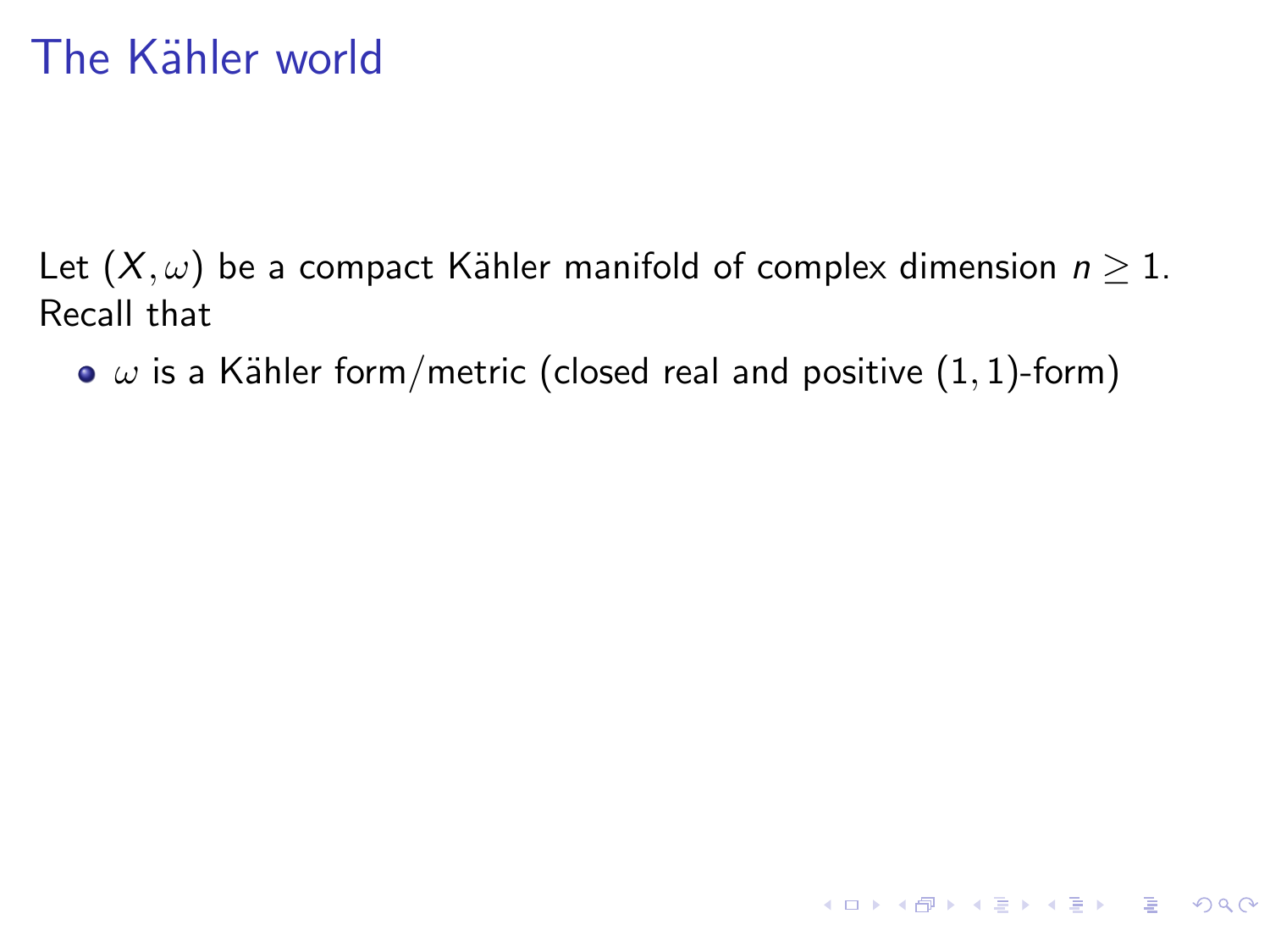Let  $(X, \omega)$  be a compact Kähler manifold of complex dimension  $n \geq 1$ . Recall that

 $\bullet$   $\omega$  is a Kähler form/metric (closed real and positive (1, 1)-form) and in local complex coordinates

**KORKAR KERKER DI VOOR** 

 $\omega=\sum_{\alpha,\beta} \textit{g}_{\alpha \overline{\beta}}$ idz $_{\alpha} \wedge$  d $\overline{z}_{\beta}$  where  $(\textit{g}_{\alpha \overline{\beta}})$  is hermitian positive.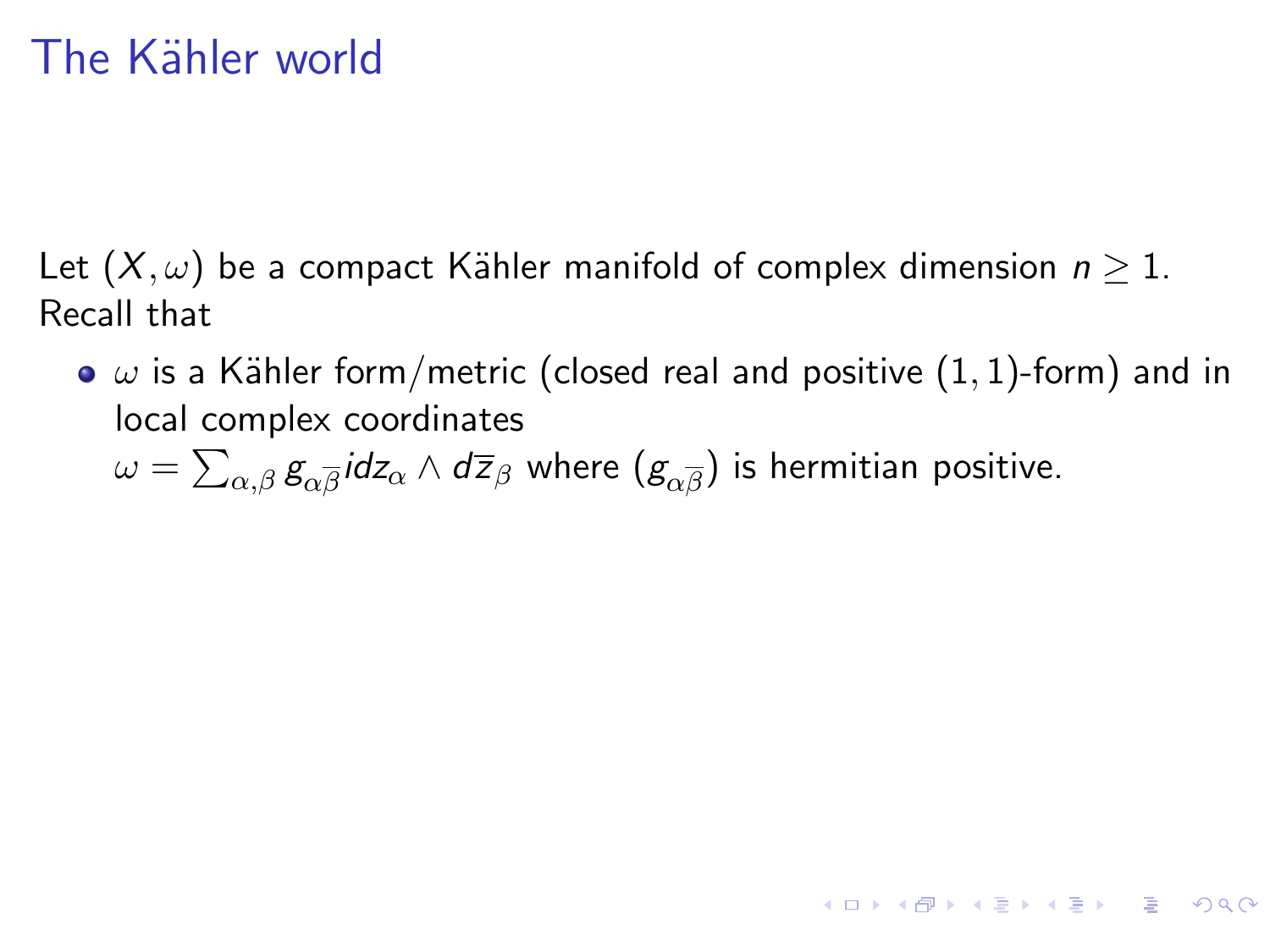Let  $(X, \omega)$  be a compact Kähler manifold of complex dimension  $n \geq 1$ . Recall that

 $\bullet$   $\omega$  is a Kähler form/metric (closed real and positive (1, 1)-form) and in local complex coordinates

 $\omega=\sum_{\alpha,\beta} \textit{g}_{\alpha \overline{\beta}}$ idz $_{\alpha} \wedge$  d $\overline{z}_{\beta}$  where  $(\textit{g}_{\alpha \overline{\beta}})$  is hermitian positive.

Goal of today  $=$  study the *singularities* of **quasi-plurisubharmonic** functions !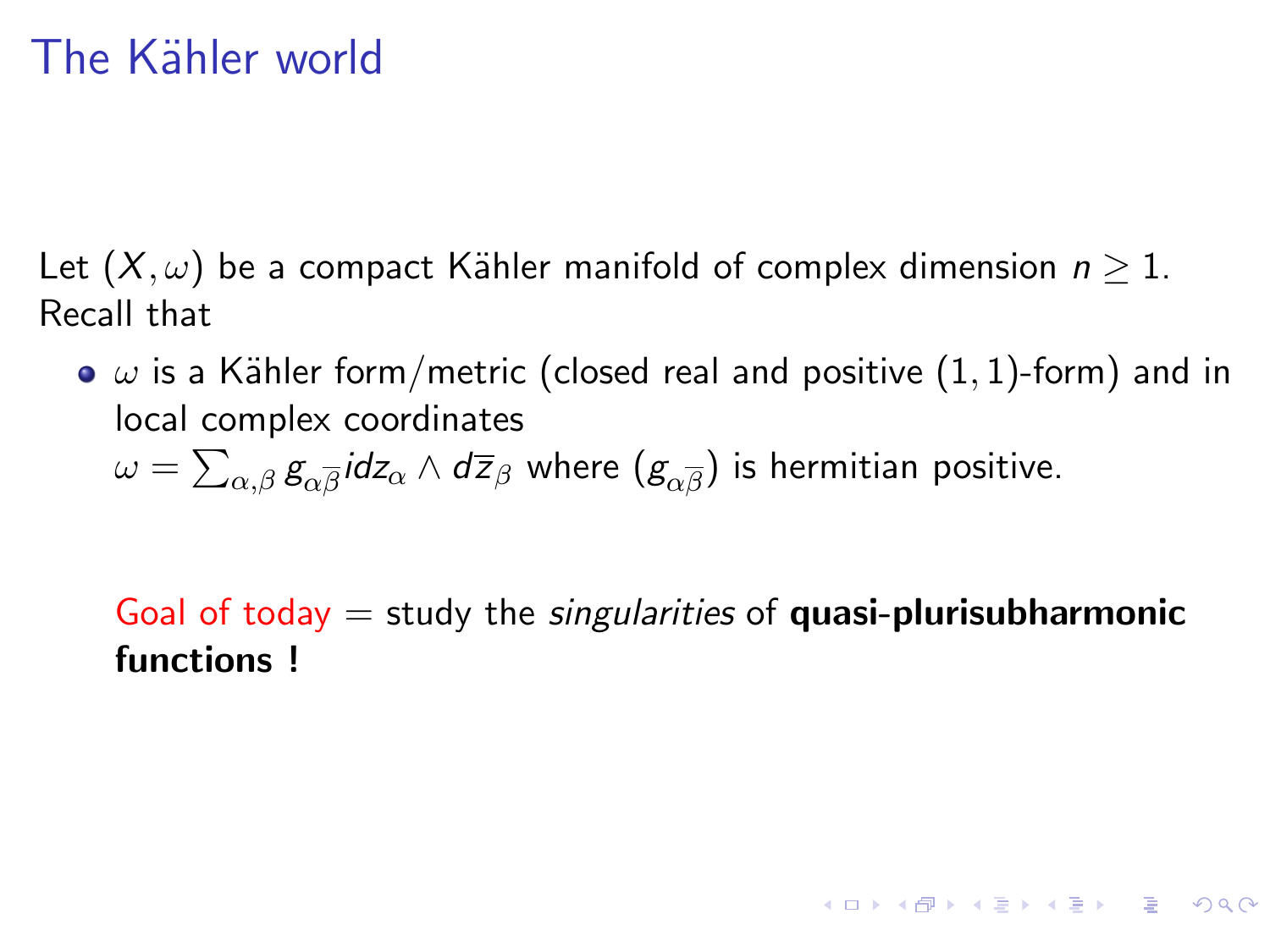Fix  $\theta$  a real closed  $(1, 1)$ -form (no positivity condition)

#### Definition

Let PSH $(X,\theta)$  denote the set of L<sup>1</sup>-functions  $u:X\to\mathbb R\cup\{-\infty\}$  s.t. locally  $u =$  smooth + psh and  $\theta + i\partial \overline{\partial} u \ge 0$  ("weak" sense).

 $\overline{z}$  (  $\overline{z}$  ) (  $\overline{z}$  ) (  $\overline{w}$  ) (  $\overline{w}$  )

 $QQ$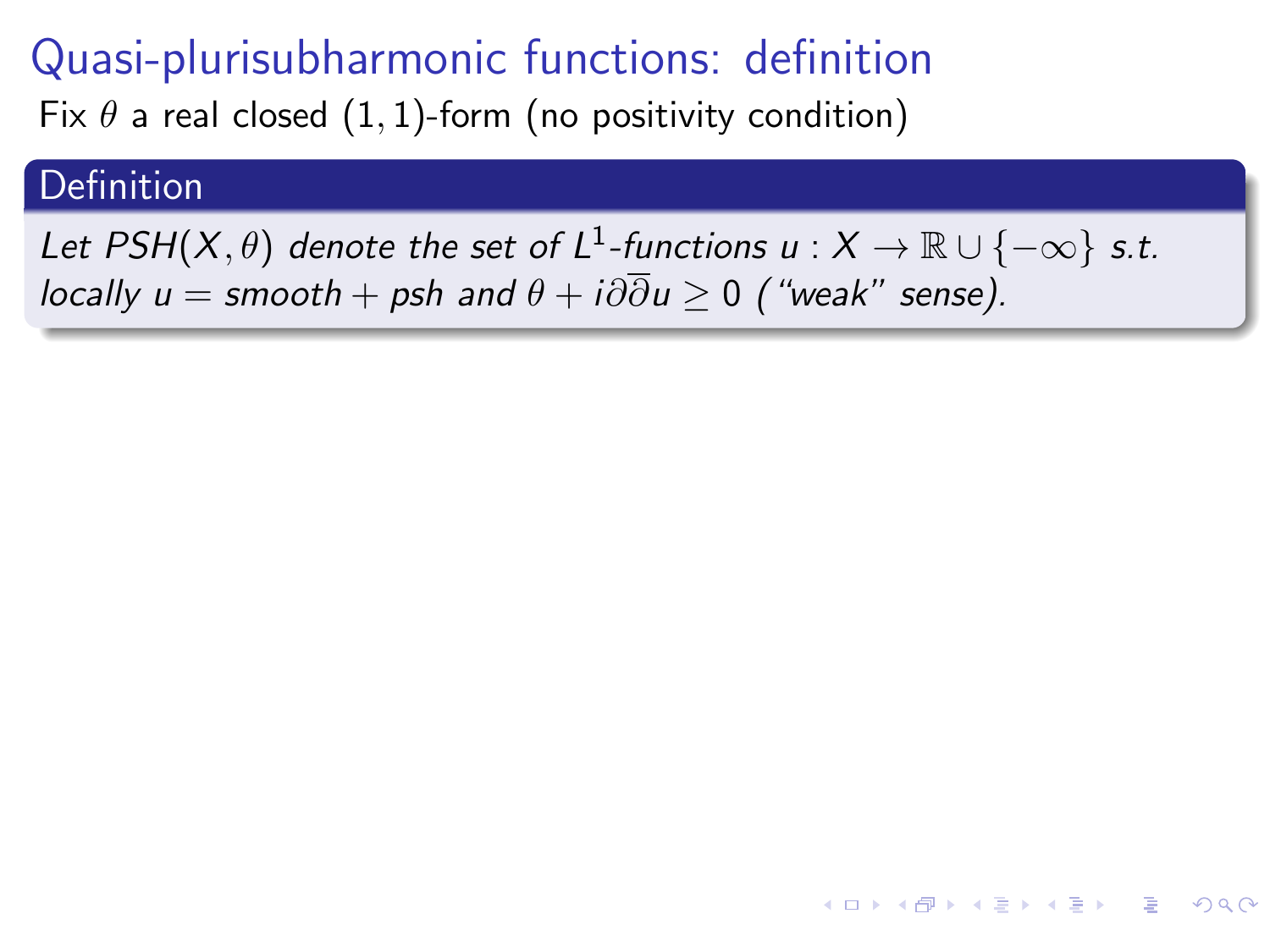Fix  $\theta$  a real closed (1, 1)-form (no positivity condition)

#### Definition

Let PSH $(X,\theta)$  denote the set of L<sup>1</sup>-functions  $u:X\to\mathbb R\cup\{-\infty\}$  s.t. locally  $u =$  smooth + psh and  $\theta + i\partial \overline{\partial} u \ge 0$  ("weak" sense).

Note: on a compact complex manifold the only psh functions are the constants (by the maximum principle).

**A DIA K F A SHA K F A DA A G A SHA SHA SHA SHA SHA SHA SHA SHA SHA**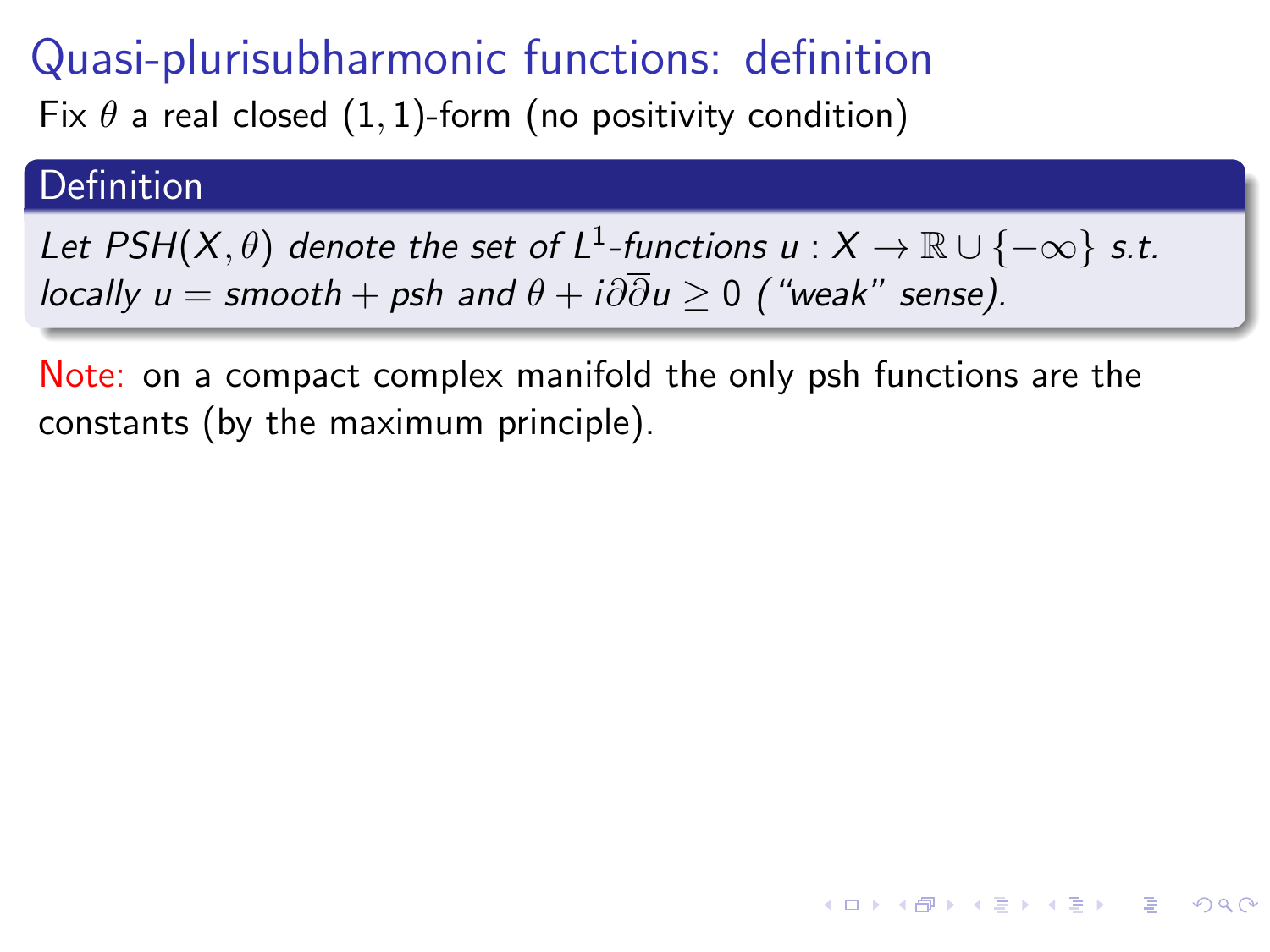Fix  $\theta$  a real closed (1, 1)-form (no positivity condition)

#### Definition

Let PSH $(X,\theta)$  denote the set of L<sup>1</sup>-functions  $u:X\to\mathbb R\cup\{-\infty\}$  s.t. locally  $u =$  smooth + psh and  $\theta + i\partial \overline{\partial} u > 0$  ("weak" sense).

Note: on a compact complex manifold the only psh functions are the constants (by the maximum principle). Also,

 $\mathsf{PSH}(X,\theta)\neq\emptyset \quad \Longleftrightarrow \quad \{\theta\}\in H^{1,1}(X,\mathbb{R})$  is pseudoeffective

**KORKA STRAIN STRAIN**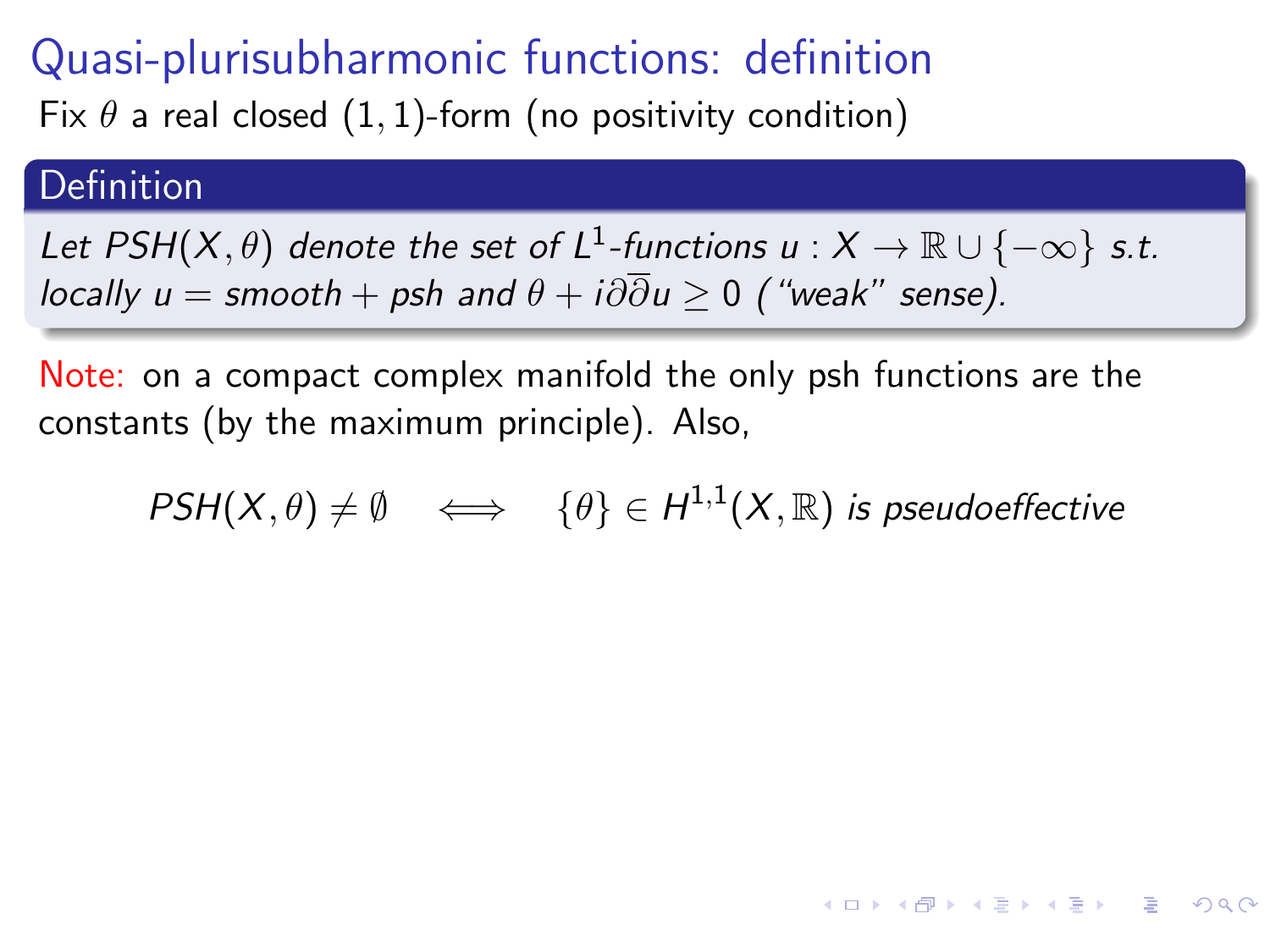Fix  $\theta$  a real closed (1, 1)-form (no positivity condition)

#### Definition

Let PSH $(X,\theta)$  denote the set of L<sup>1</sup>-functions  $u:X\to\mathbb R\cup\{-\infty\}$  s.t. locally  $u =$  smooth + psh and  $\theta + i\partial \overline{\partial} u \ge 0$  ("weak" sense).

Note: on a compact complex manifold the only psh functions are the constants (by the maximum principle). Also,

$$
\mathit{PSH}(X,\theta) \neq \emptyset \quad \Longleftrightarrow \quad \{\theta\} \in H^{1,1}(X,\mathbb{R}) \text{ is pseudoeffective}
$$

$$
\mathit{PSH}(X,\theta-\varepsilon\omega)\neq\emptyset\quad\Longleftrightarrow\quad\{\theta\}\text{ is big}
$$

**A DIA K F A SHA K F A DA A G A SHA SHA SHA SHA SHA SHA SHA SHA SHA**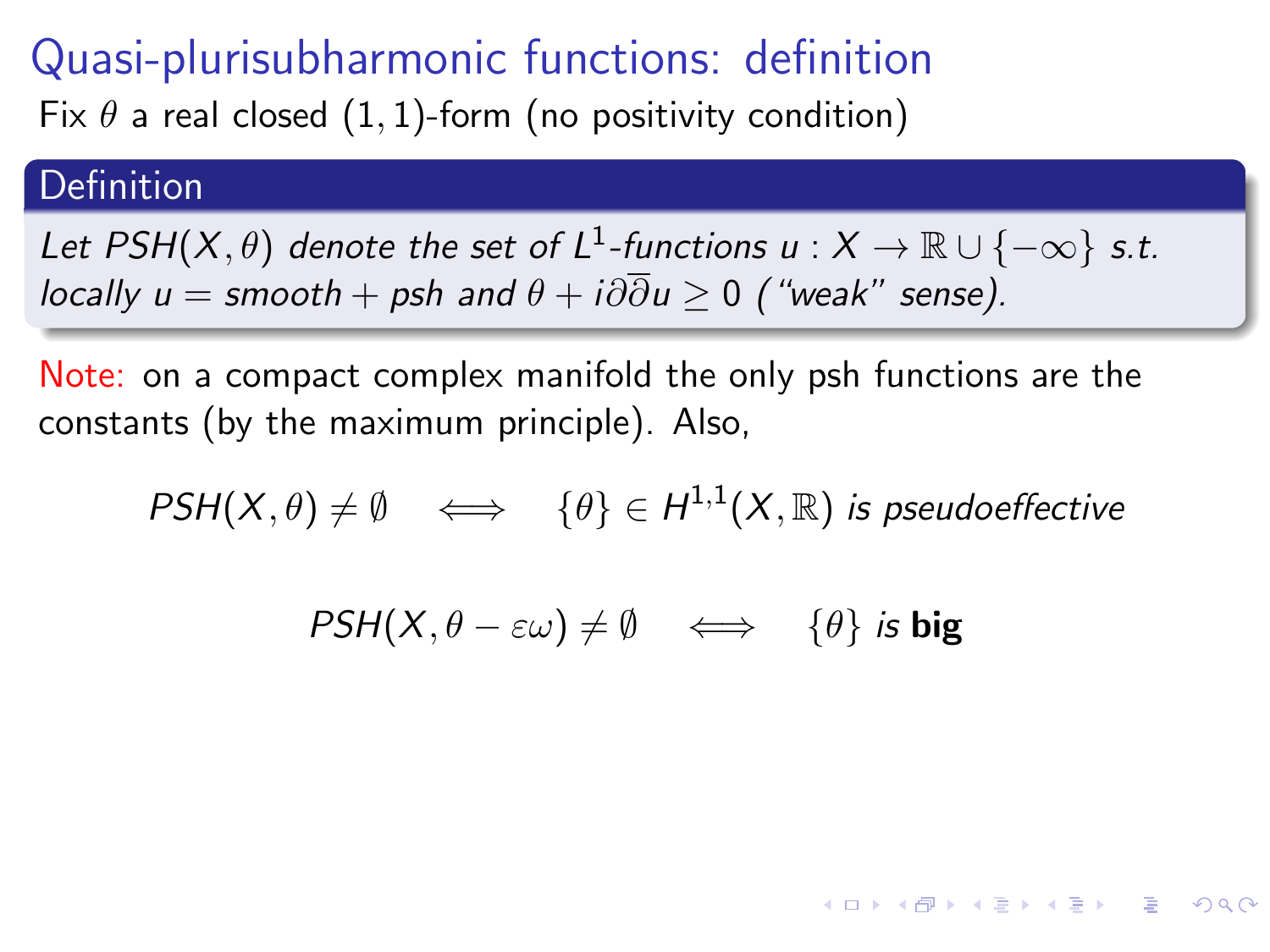Fix  $\theta$  a real closed (1, 1)-form (no positivity condition)

#### **Definition**

Let PSH $(X,\theta)$  denote the set of L<sup>1</sup>-functions  $u:X\to\mathbb R\cup\{-\infty\}$  s.t. locally  $u =$  smooth + psh and  $\theta + i\partial \overline{\partial} u > 0$  ("weak" sense).

Note: on a compact complex manifold the only psh functions are the constants (by the maximum principle). Also,

$$
\mathsf{PSH}(X,\theta) \neq \emptyset \quad \Longleftrightarrow \quad \{\theta\} \in H^{1,1}(X,\mathbb{R}) \text{ is pseudoeffective}
$$

$$
\mathit{PSH}(X,\theta-\varepsilon\omega)\neq\emptyset\quad\Longleftrightarrow\quad\{\theta\}\text{ is big}
$$

**KORKA STRAIN STRAIN** 

Assume  $\{\theta\}$  is big ("there are plenty of qpsh functions").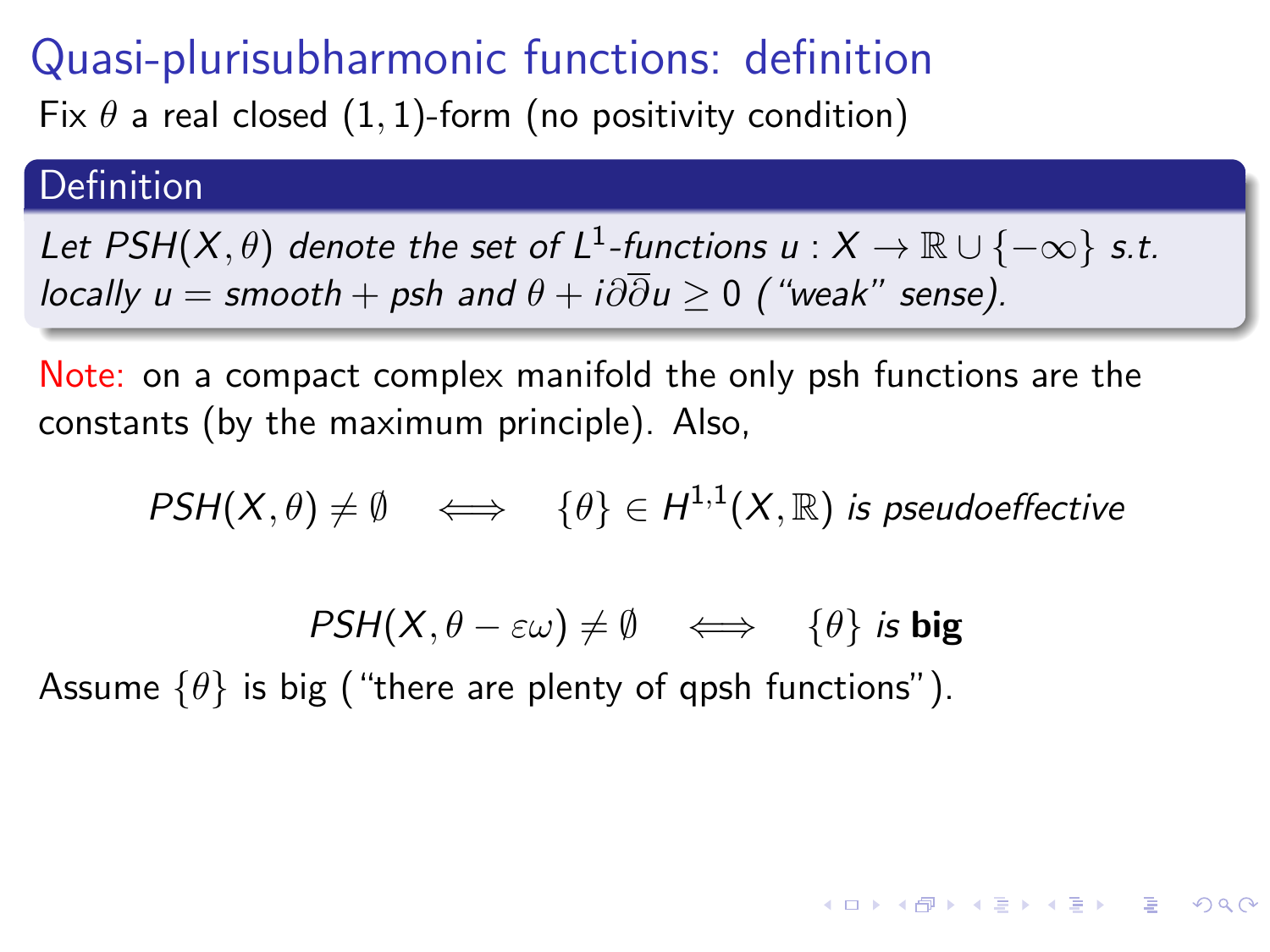Fix  $\theta$  a real closed (1, 1)-form (no positivity condition)

#### **Definition**

Let PSH $(X,\theta)$  denote the set of L<sup>1</sup>-functions  $u:X\to\mathbb R\cup\{-\infty\}$  s.t. locally  $u =$  smooth + psh and  $\theta + i\partial \overline{\partial} u > 0$  ("weak" sense).

Note: on a compact complex manifold the only psh functions are the constants (by the maximum principle). Also,

$$
\mathsf{PSH}(X,\theta) \neq \emptyset \quad \Longleftrightarrow \quad \{\theta\} \in H^{1,1}(X,\mathbb{R}) \text{ is pseudoeffective}
$$

$$
\mathit{PSH}(X,\theta-\varepsilon\omega)\neq\emptyset\quad\Longleftrightarrow\quad\{\theta\}\text{ is big}
$$

Assume  $\{\theta\}$  is big ("there are plenty of qpsh functions"). A special  $\theta$ -psh function is

$$
V_{\theta} := \sup\{u \in PSH(X,\theta) : u \leq 0\}
$$

**KORKA STRAIN STRAIN**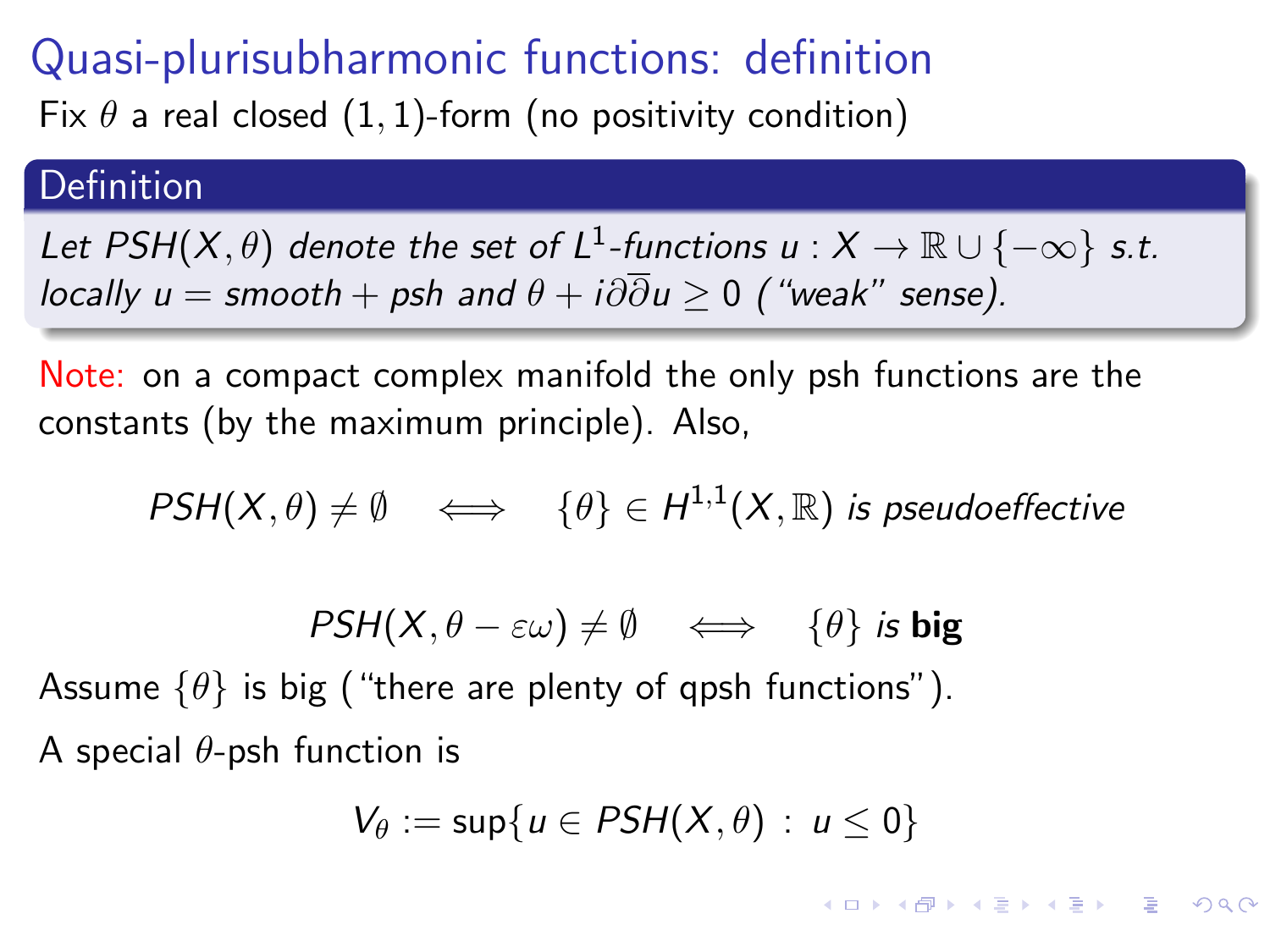Fix  $\theta$  a real closed (1, 1)-form (no positivity condition)

#### Definition

Let PSH $(X,\theta)$  denote the set of L<sup>1</sup>-functions  $u:X\to\mathbb R\cup\{-\infty\}$  s.t. locally  $u =$  smooth + psh and  $\theta + i\partial \overline{\partial} u > 0$  ("weak" sense).

Note: on a compact complex manifold the only psh functions are the constants (by the maximum principle). Also,

$$
\mathit{PSH}(X,\theta) \neq \emptyset \quad \Longleftrightarrow \quad \{\theta\} \in H^{1,1}(X,\mathbb{R}) \text{ is pseudoeffective}
$$

$$
\mathit{PSH}(X,\theta-\varepsilon\omega)\neq\emptyset\quad\Longleftrightarrow\quad\{\theta\}\text{ is big}
$$

Assume  $\{\theta\}$  is big ("there are plenty of qpsh functions"). A special  $\theta$ -psh function is

$$
V_{\theta} := \sup\{u \in PSH(X,\theta) : u \leq 0\}
$$

Example:  $\theta = \omega =$ Kähler,  $V_{\omega} = 0$ .

**KORKAR KERKER DI VOOR**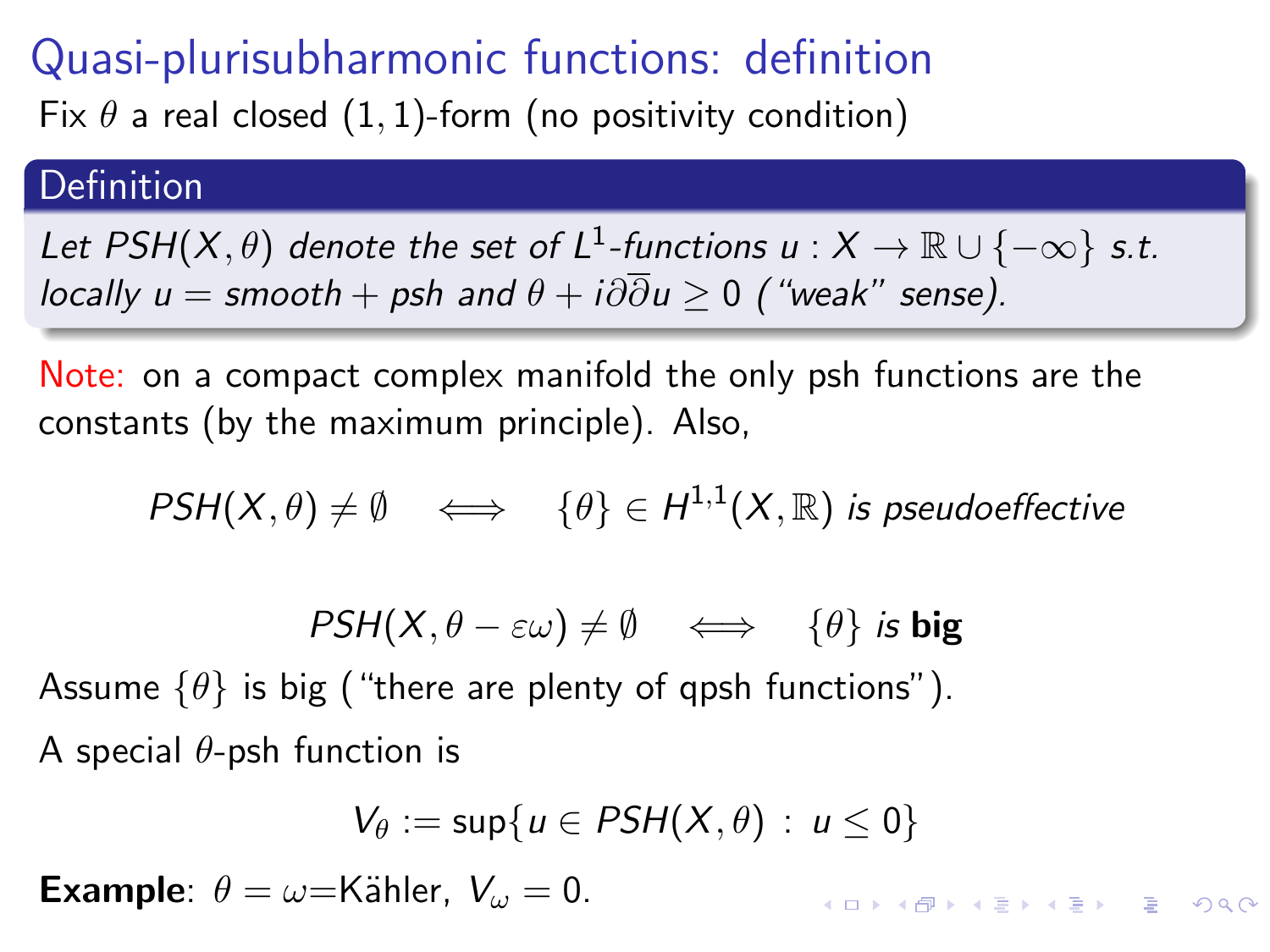We say that

• *u* is more singular than  $v$  ( $u \le v$ ), if there exists  $C \in \mathbb{R}$  such that  $u \leq v + C$ 

**KORK EXTERNEY ARY YOUR**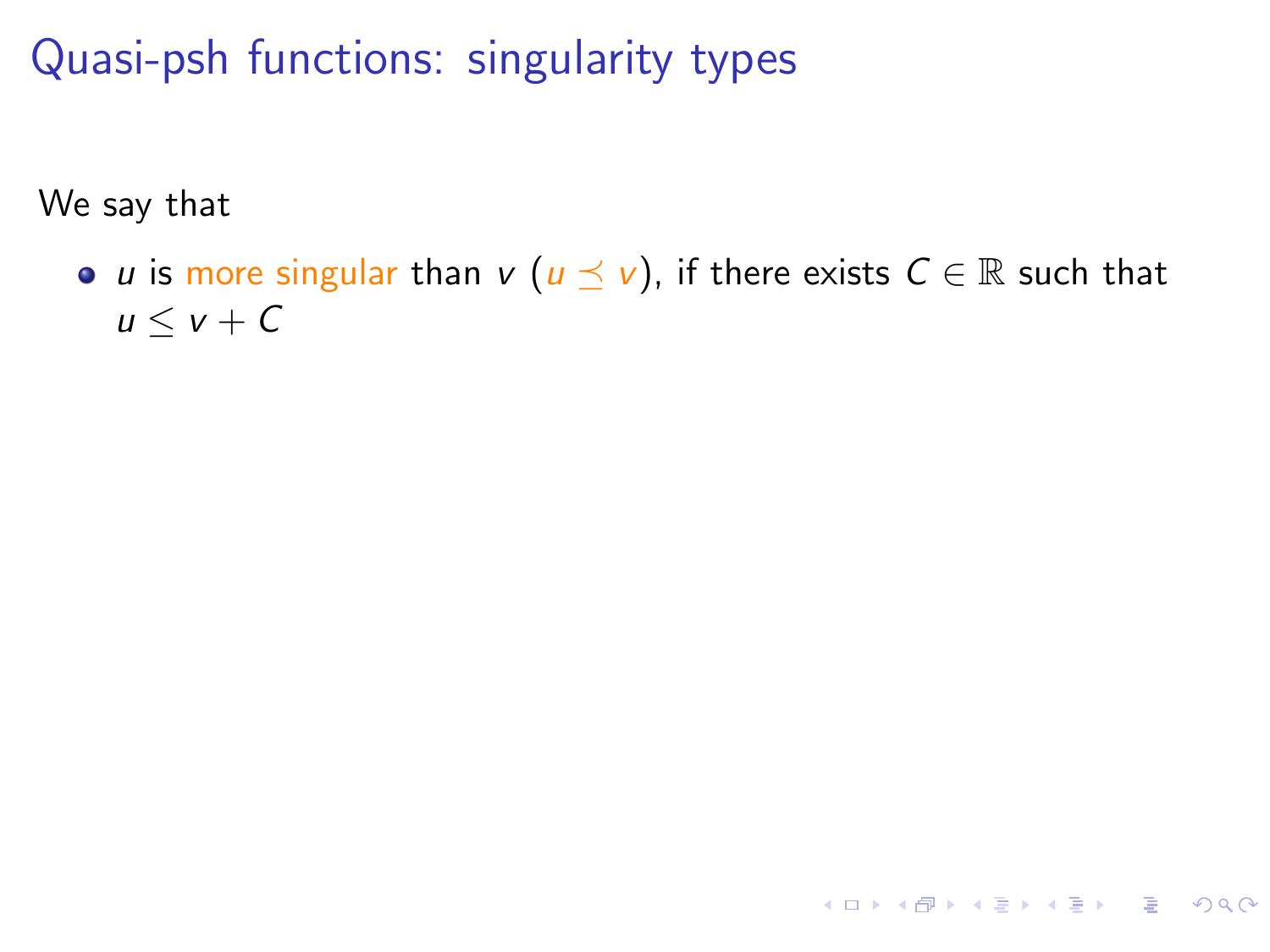We say that

• *u* is more singular than *v* ( $u \preceq v$ ), if there exists  $C \in \mathbb{R}$  such that  $u \leq v + C$ 

**KORKAR KERKER DRAM** 

• *u* has the same singularity as  $v$  ( $u \simeq v$ ), if  $u \preceq v$  and  $v \preceq u$ .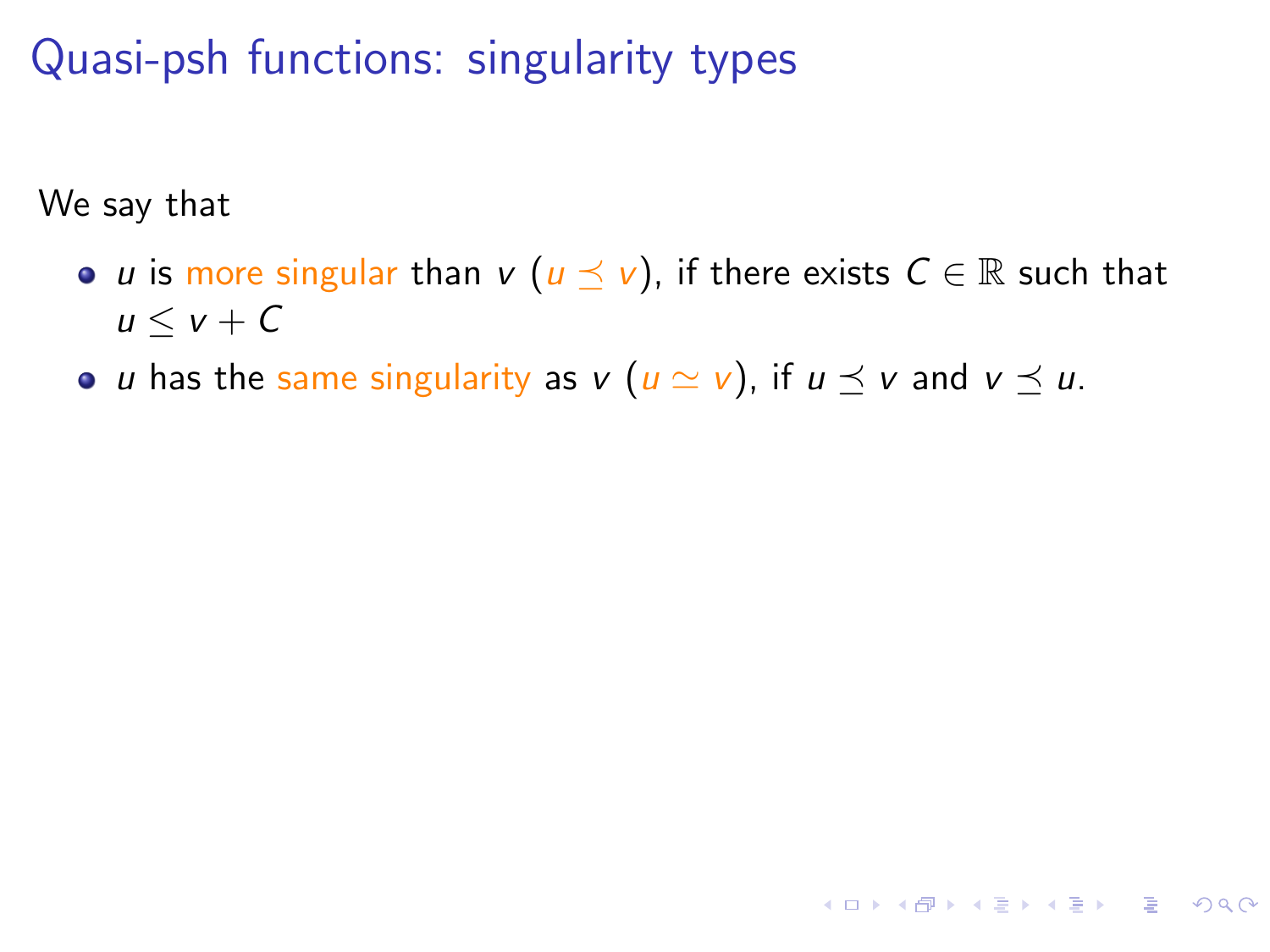We say that

• *u* is more singular than *v* ( $u \preceq v$ ), if there exists  $C \in \mathbb{R}$  such that  $u \leq v + C$ 

**KORKA STRAIN STRAIN** 

• *u* has the same singularity as  $v$  ( $u \approx v$ ), if  $u \preceq v$  and  $v \preceq u$ .

Note:  $V_{\theta}$  has *minimal singularities* (any *u* is more singular).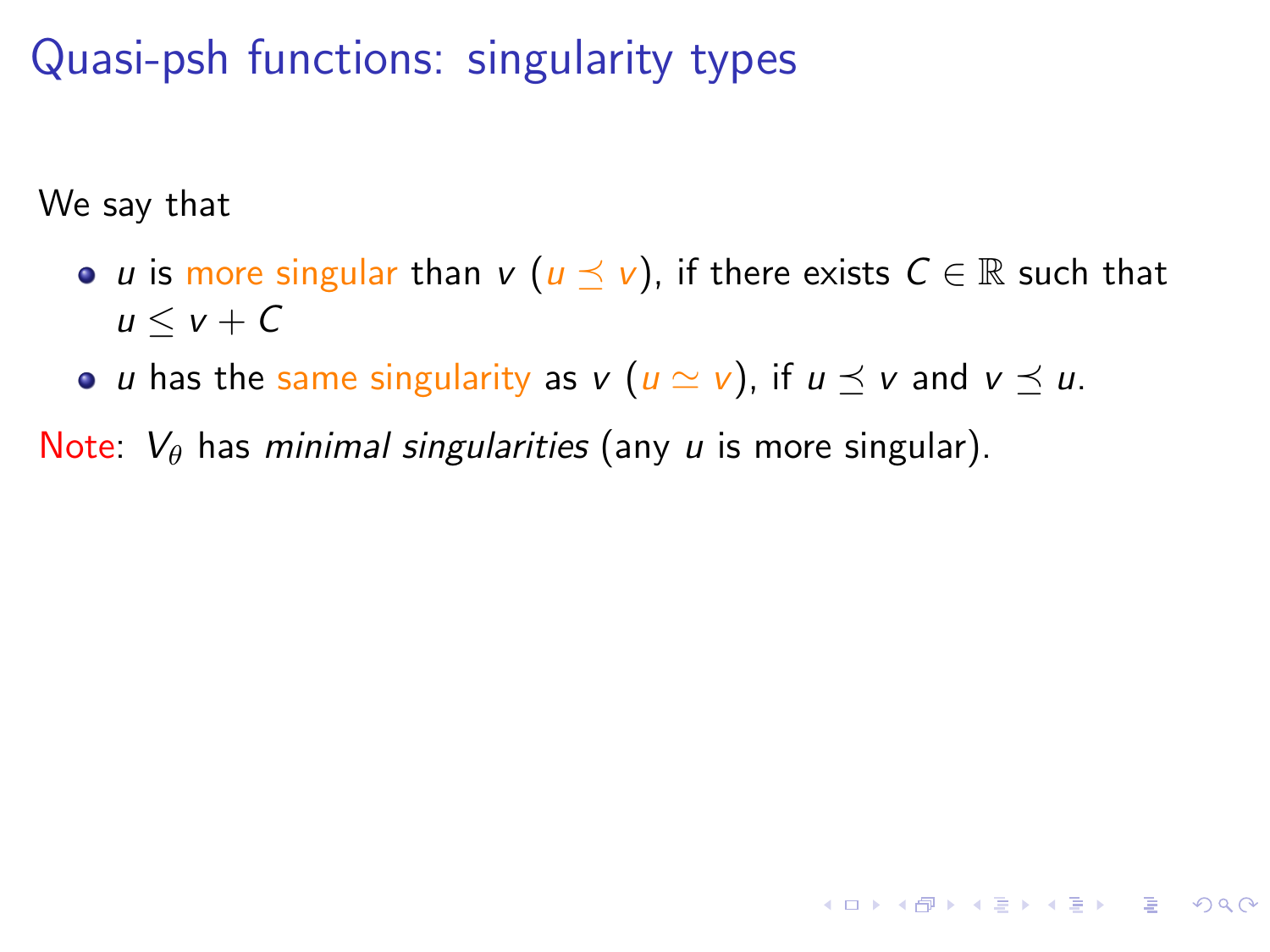We say that

• *u* is more singular than  $v$  ( $u \preceq v$ ), if there exists  $C \in \mathbb{R}$  such that  $u < v + C$ 

**KORKA STRAIN STRAIN** 

• *u* has the same singularity as  $v$  ( $u \simeq v$ ), if  $u \preceq v$  and  $v \preceq u$ .

Note:  $V_{\theta}$  has *minimal singularities* (any *u* is more singular).

We denote by  $[u]$  the classes  $(=$  singularity types) of this latter equivalence relation and we set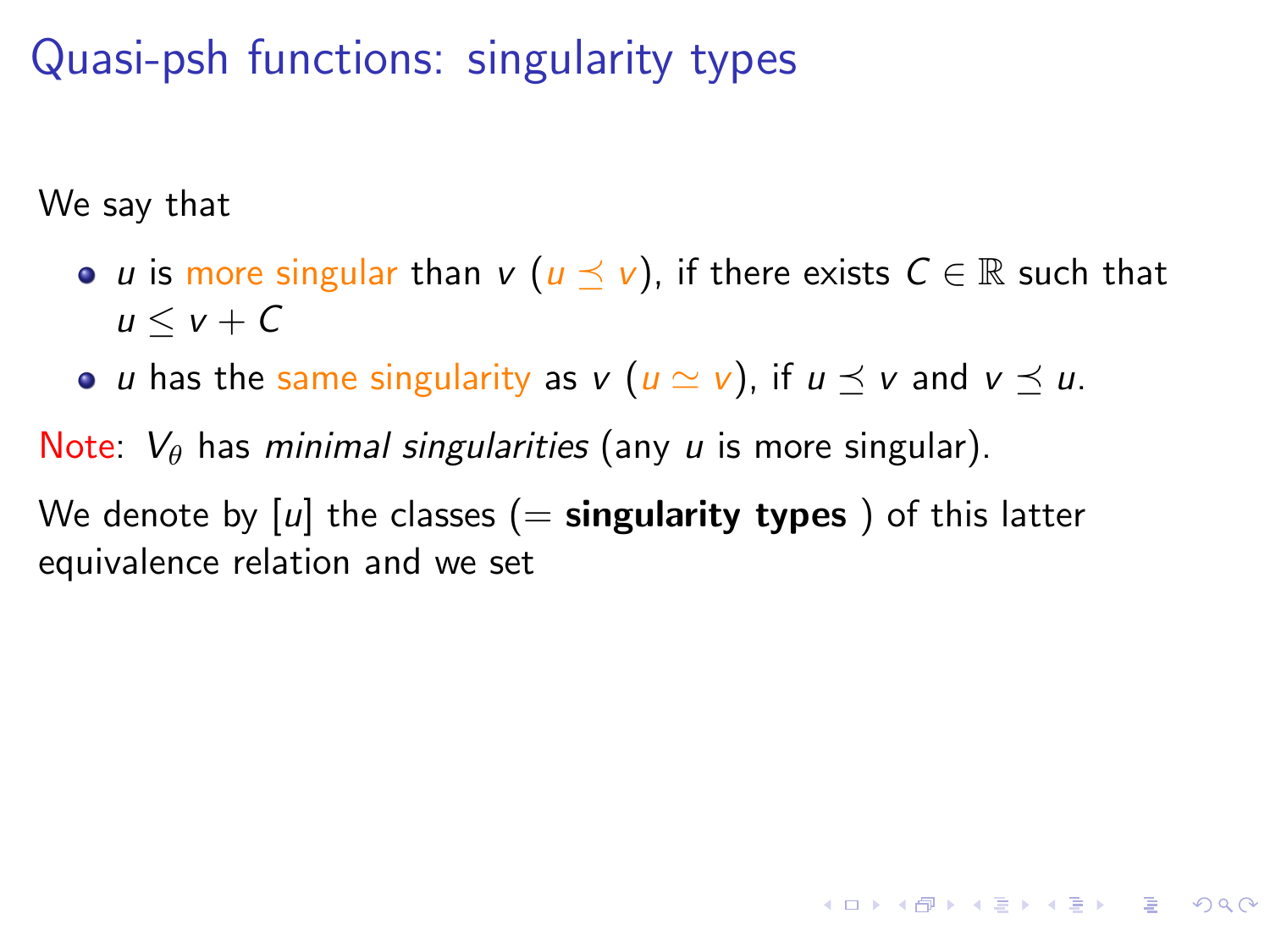We say that

- *u* is more singular than *v* ( $u \preceq v$ ), if there exists  $C \in \mathbb{R}$  such that  $u < v + C$
- *u* has the same singularity as  $v$  ( $u \simeq v$ ), if  $u \preceq v$  and  $v \preceq u$ .

Note:  $V_{\theta}$  has minimal singularities (any u is more singular).

We denote by  $[u]$  the classes  $(=$  singularity types) of this latter equivalence relation and we set

 $S(X, \theta) =$  the set of all singularity types

**KORKAR KERKER DRAM**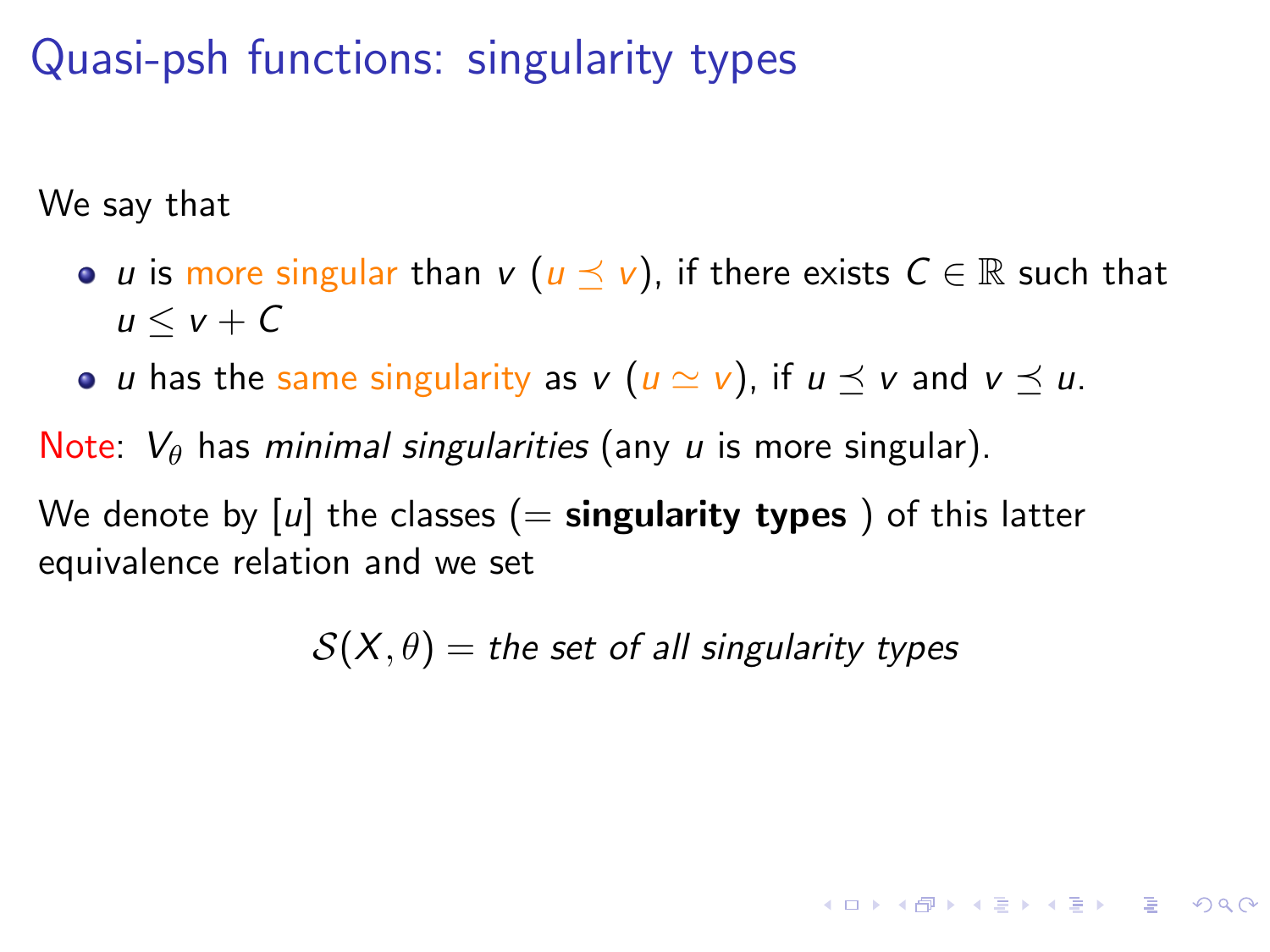We say that

- *u* is more singular than *v* ( $u \preceq v$ ), if there exists  $C \in \mathbb{R}$  such that  $u \leq v + C$
- *u* has the same singularity as  $v$  ( $u \simeq v$ ), if  $u \preceq v$  and  $v \preceq u$ .

Note:  $V_{\theta}$  has minimal singularities (any u is more singular).

We denote by  $[u]$  the classes  $(=$  singularity types) of this latter equivalence relation and we set

 $S(X, \theta) =$  the set of all singularity types

**KORKAR KERKER DRAM** 

Goal of today: Define a (pseudo)-metric  $d<sub>S</sub>$  on this space!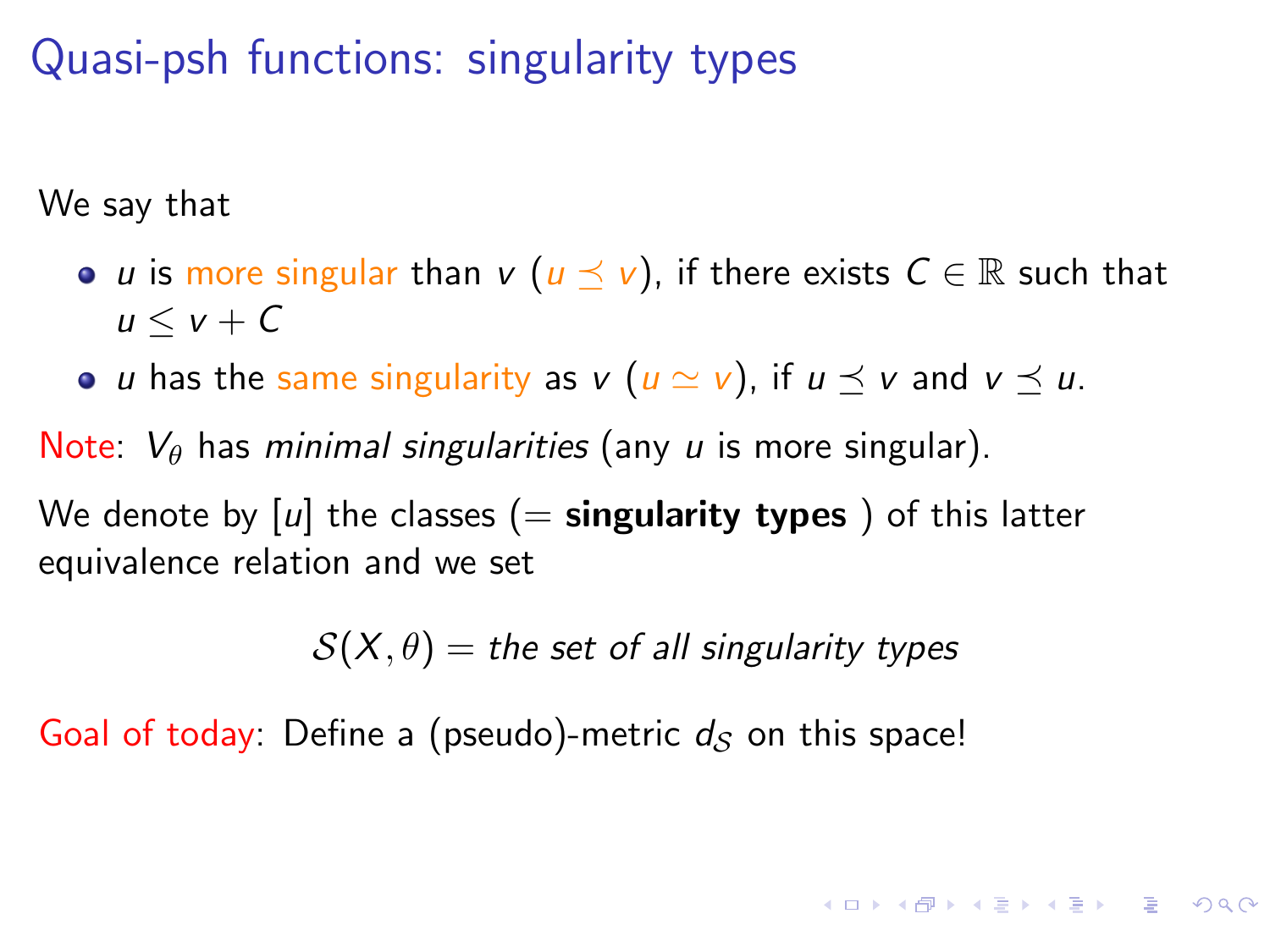<span id="page-18-1"></span><span id="page-18-0"></span> $u \in L^p$  for any  $p > 0$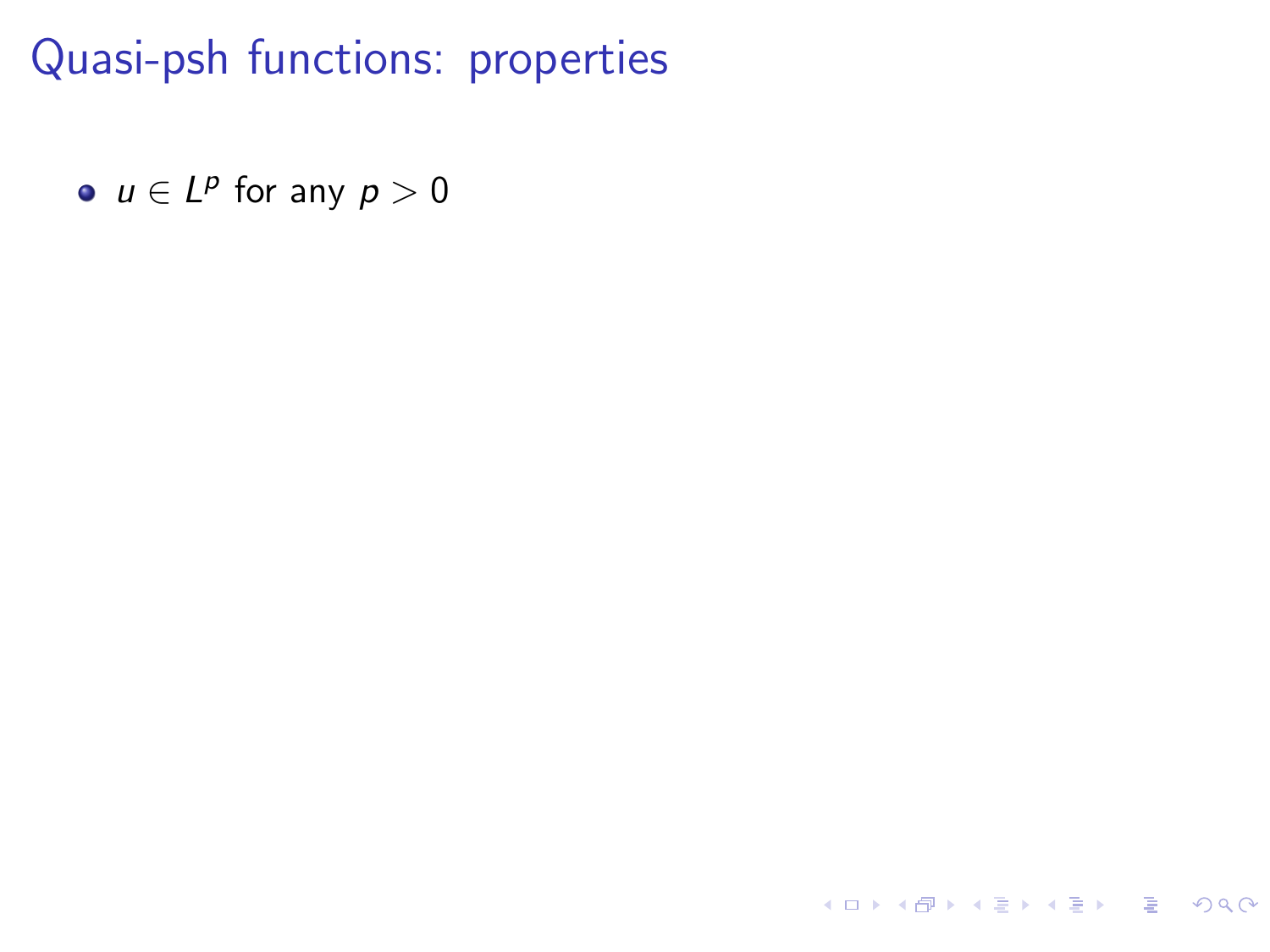- $u \in L^p$  for any  $p > 0$
- The set  $\{u \in PSH(X, \theta) : \sup_X u = 0\}$  is compact w.r.t. the  $L^1$ -metric (Hartog's theorem)

**KORK EXTERNS ORA**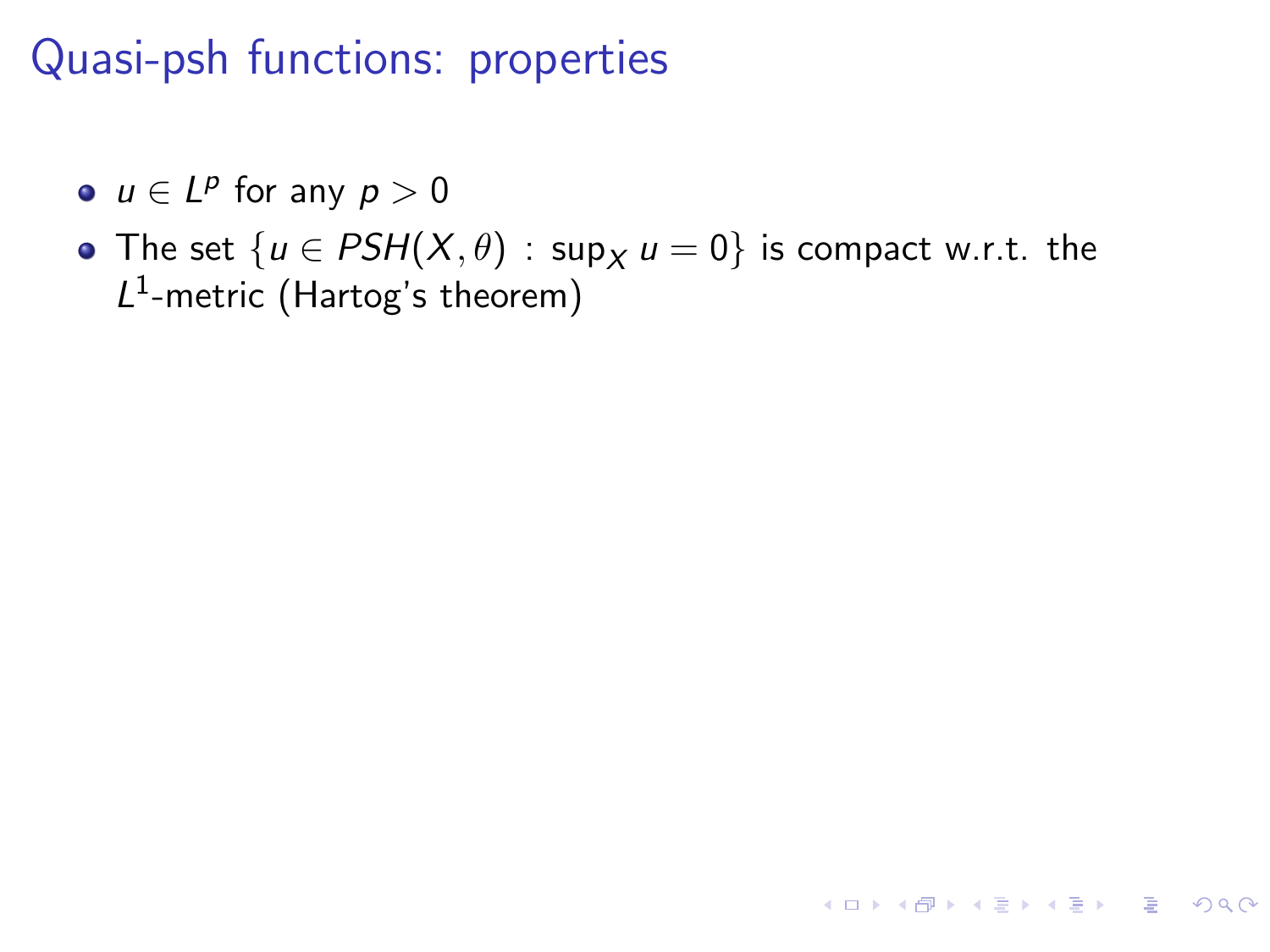- $u \in L^p$  for any  $p > 0$
- The set  $\{u \in PSH(X, \theta) : \sup_X u = 0\}$  is compact w.r.t. the  $L^1$ -metric (Hartog's theorem)
- Given  $\theta$ -psh functions  $u, u_1, \dots, u_n$ , one can define the so called non-pluripolar Monge-Ampère measures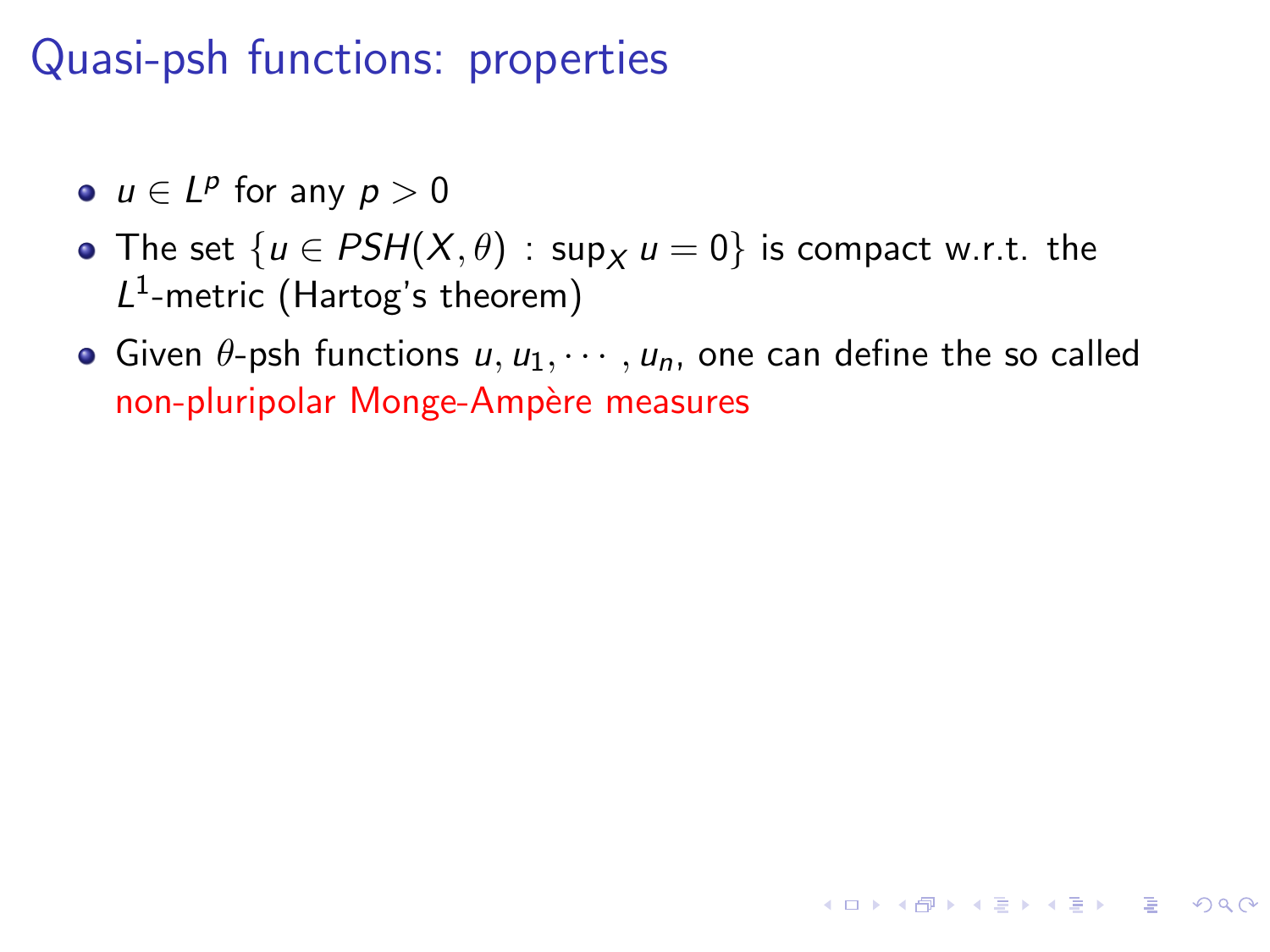- $u \in L^p$  for any  $p > 0$
- The set  $\{u \in PSH(X, \theta) : \sup_X u = 0\}$  is compact w.r.t. the  $L^1$ -metric (Hartog's theorem)
- Given  $\theta$ -psh functions  $u, u_1, \dots, u_n$ , one can define the so called non-pluripolar Monge-Ampère measures

$$
\theta_u^n := (\theta + i\partial\overline{\partial}u)^n \tag{1}
$$

**KORK EXTERNS ORA** 

$$
\theta_{u_1} \wedge \cdots \wedge \theta_{u_n} := (\theta + i\partial \overline{\partial} u_1) \wedge \cdots \wedge (\theta + i\partial \overline{\partial} u_n)
$$
 (2)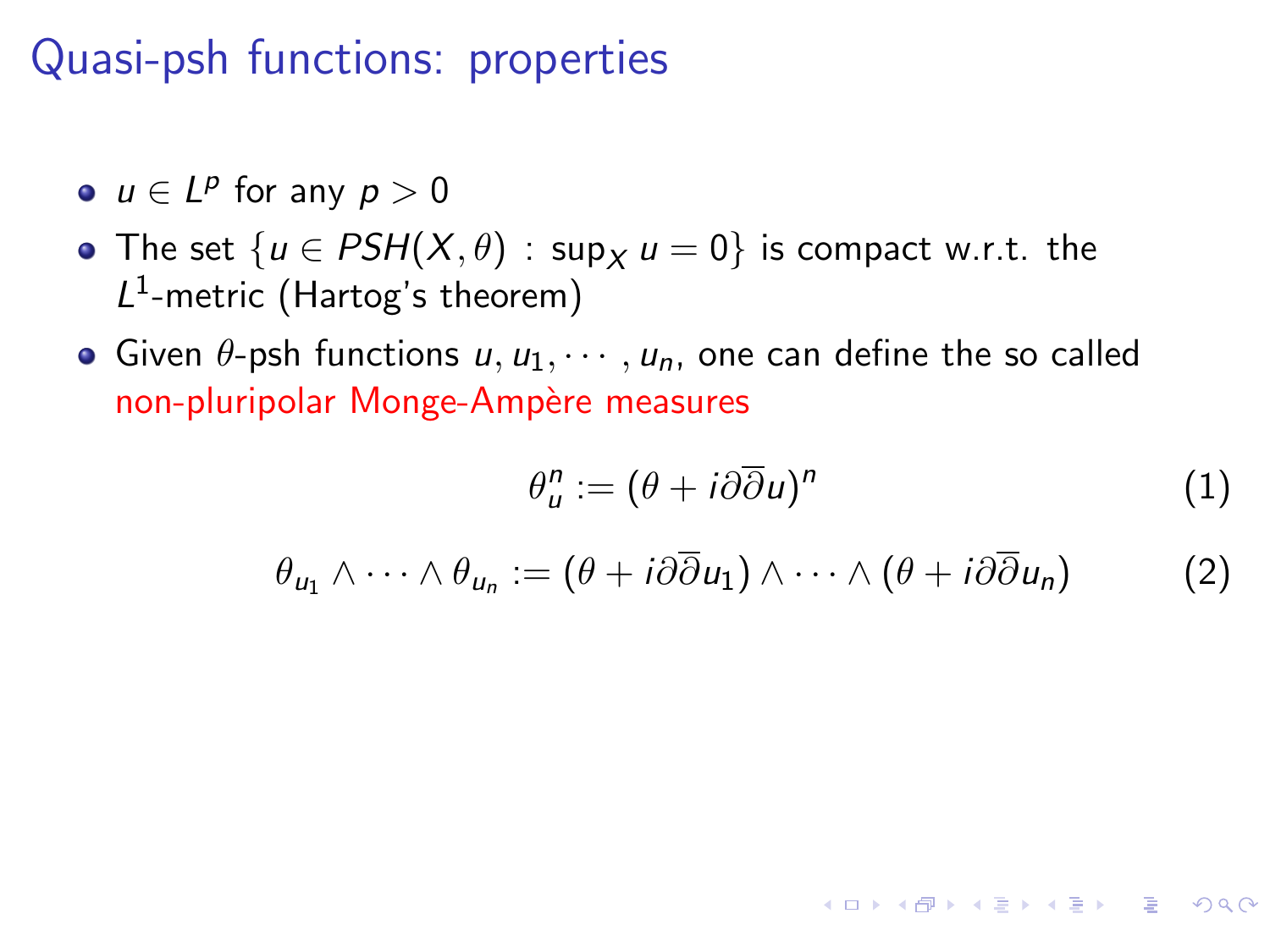- $u \in L^p$  for any  $p > 0$
- The set  $\{u \in PSH(X, \theta) : \sup_X u = 0\}$  is compact w.r.t. the  $L^1$ -metric (Hartog's theorem)
- Given  $\theta$ -psh functions  $u, u_1, \dots, u_n$ , one can define the so called non-pluripolar Monge-Ampère measures

$$
\theta_u^n := (\theta + i\partial\overline{\partial}u)^n \tag{1}
$$

**KORKA STRAIN STRAIN** 

$$
\theta_{u_1} \wedge \cdots \wedge \theta_{u_n} := (\theta + i\partial \overline{\partial} u_1) \wedge \cdots \wedge (\theta + i\partial \overline{\partial} u_n)
$$
 (2)

If  $u, u_j$  smooth, [\(1\)](#page-18-0) and [\(2\)](#page-18-1) are defined in the classical sense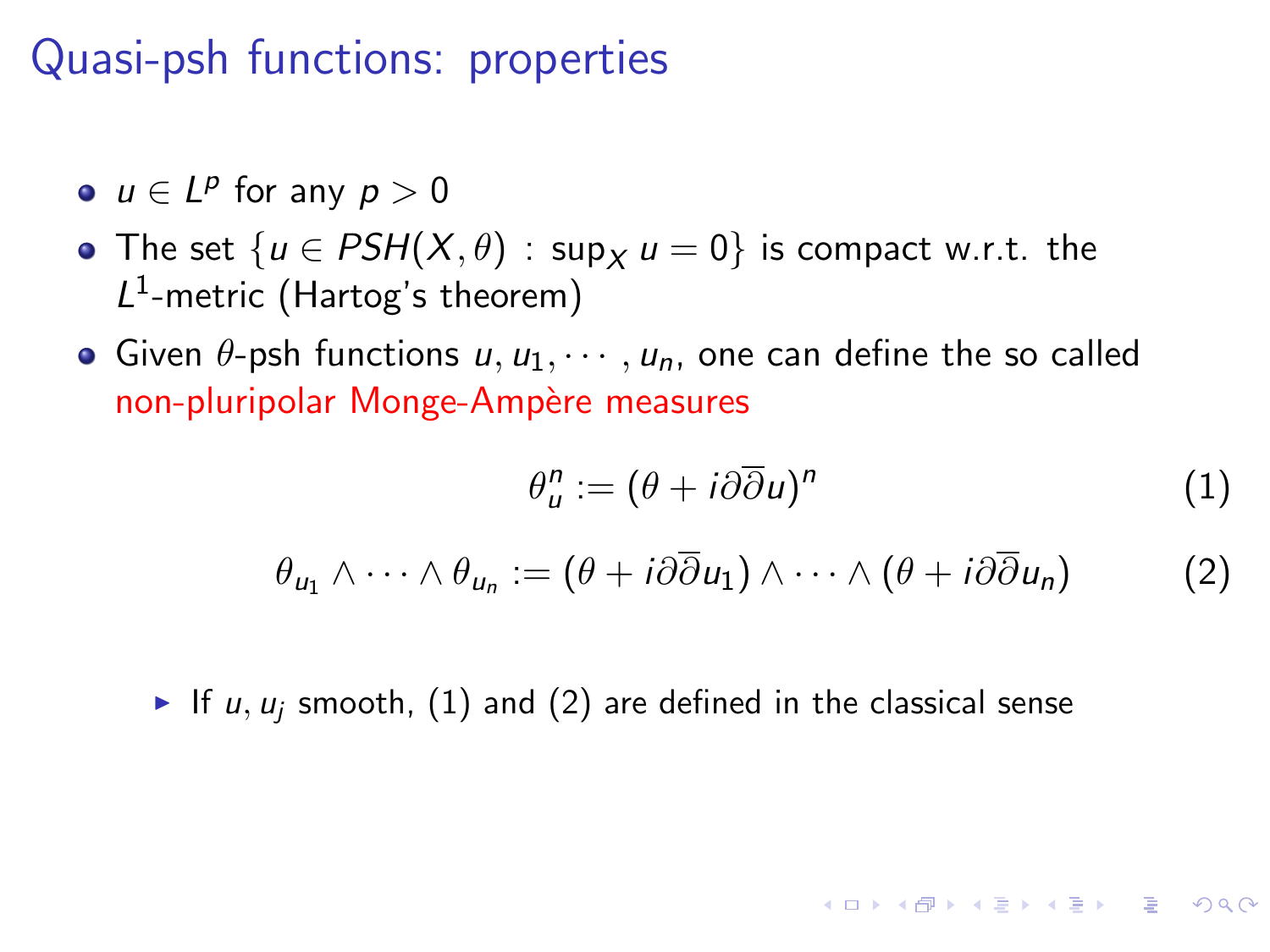- $u \in L^p$  for any  $p > 0$
- The set  $\{u \in PSH(X, \theta) : \sup_X u = 0\}$  is compact w.r.t. the  $L^1$ -metric (Hartog's theorem)
- Given  $\theta$ -psh functions u,  $u_1, \dots, u_n$ , one can define the so called non-pluripolar Monge-Ampère measures

$$
\theta_u^n := (\theta + i\partial\overline{\partial}u)^n \tag{1}
$$

$$
\theta_{u_1} \wedge \cdots \wedge \theta_{u_n} := (\theta + i\partial \overline{\partial} u_1) \wedge \cdots \wedge (\theta + i\partial \overline{\partial} u_n)
$$
 (2)

If  $u, u_i$  smooth, [\(1\)](#page-18-0) and [\(2\)](#page-18-1) are defined in the classical sense If u,  $u_i$  bounded: Bedford-Taylor theory '82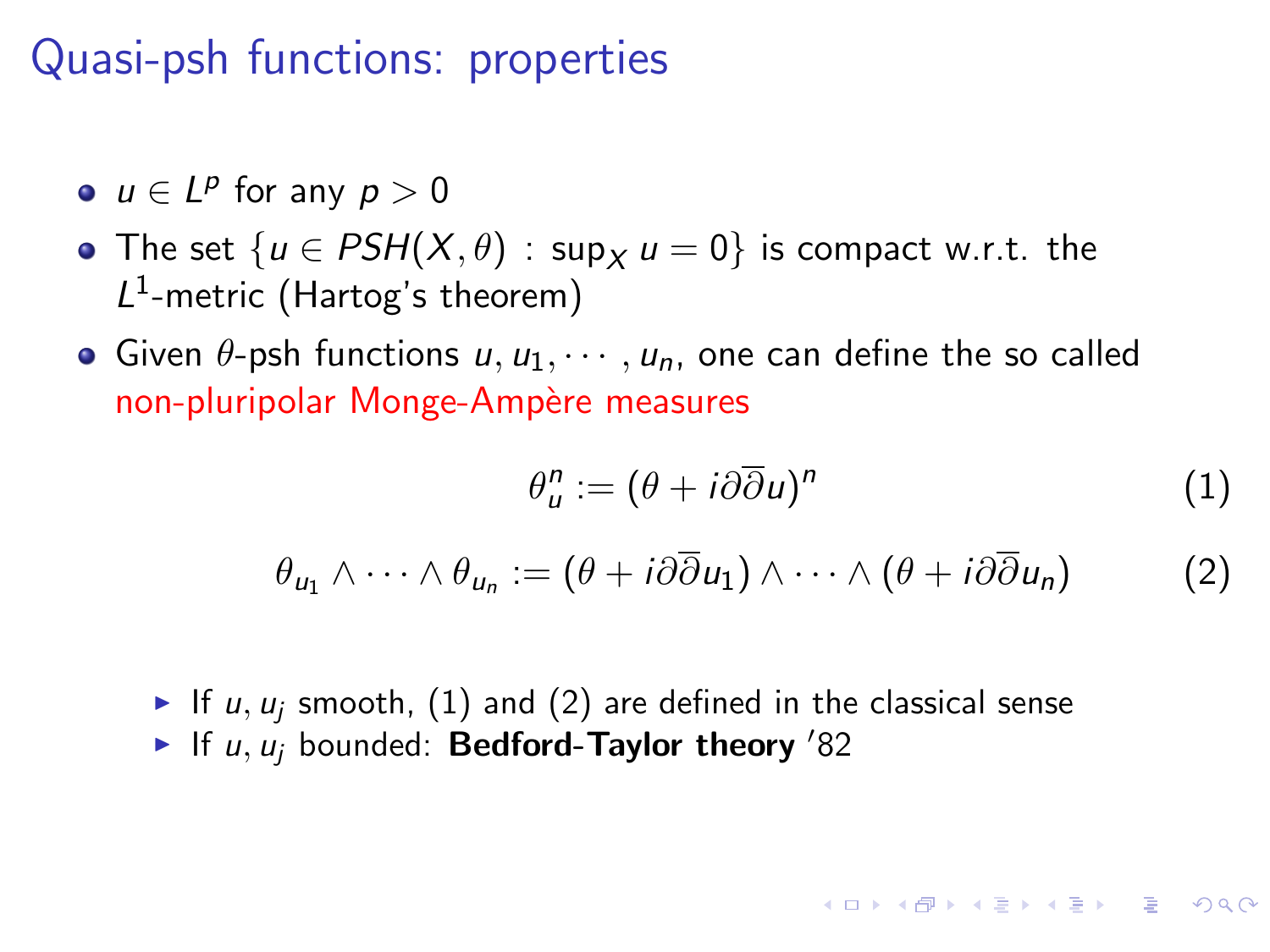- $u \in L^p$  for any  $p > 0$
- The set  $\{u \in PSH(X, \theta) : \sup_X u = 0\}$  is compact w.r.t. the  $L^1$ -metric (Hartog's theorem)
- Given  $\theta$ -psh functions u,  $u_1, \dots, u_n$ , one can define the so called non-pluripolar Monge-Ampère measures

$$
\theta_u^n := (\theta + i\partial\overline{\partial}u)^n \tag{1}
$$

$$
\theta_{u_1} \wedge \cdots \wedge \theta_{u_n} := (\theta + i\partial \overline{\partial} u_1) \wedge \cdots \wedge (\theta + i\partial \overline{\partial} u_n)
$$
 (2)

- If  $u, u_i$  smooth, [\(1\)](#page-18-0) and [\(2\)](#page-18-1) are defined in the classical sense
- If u,  $u_i$  bounded: Bedford-Taylor theory '82
- If u,  $u_i$  singular: Boucksom-Eyssidieux-Guedj-Zeriahi '10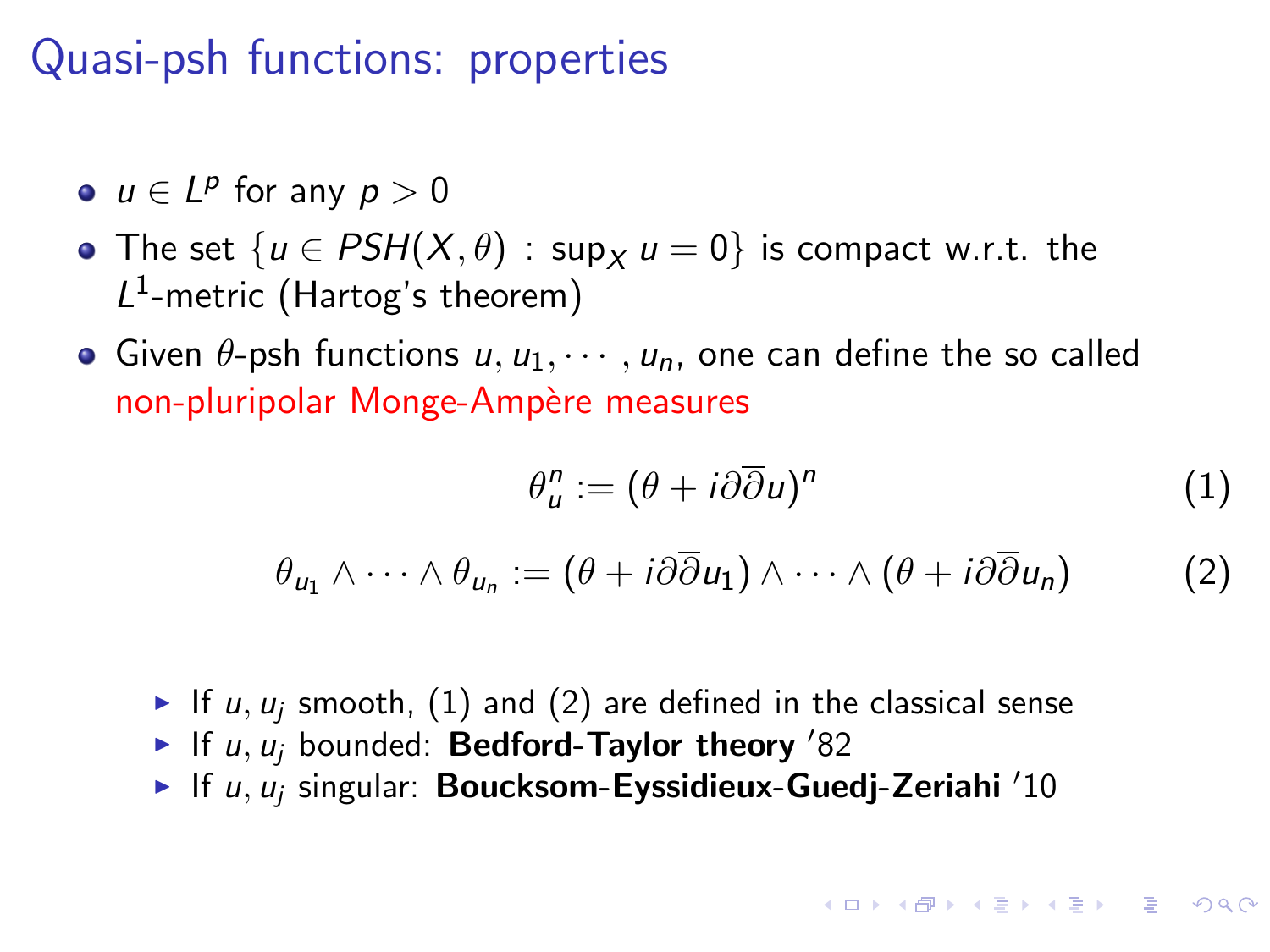If  $u, u_j$  are smooth or bounded

$$
\int_X \theta_u^n = \int_X \theta_{u_1} \wedge \cdots \wedge \theta_{u_n} = vol(\{\theta\}) := \int_X \theta_{V_{\theta}}^n > 0 \quad (\leftrightarrow \{\theta\} \text{ is big})
$$

4 ロ X 4 団 X 4 ミ X 4 ミ X コ シ 4 ロ X 4 ワ 4 ミ X 3 コ シ ミ X 9 Q Q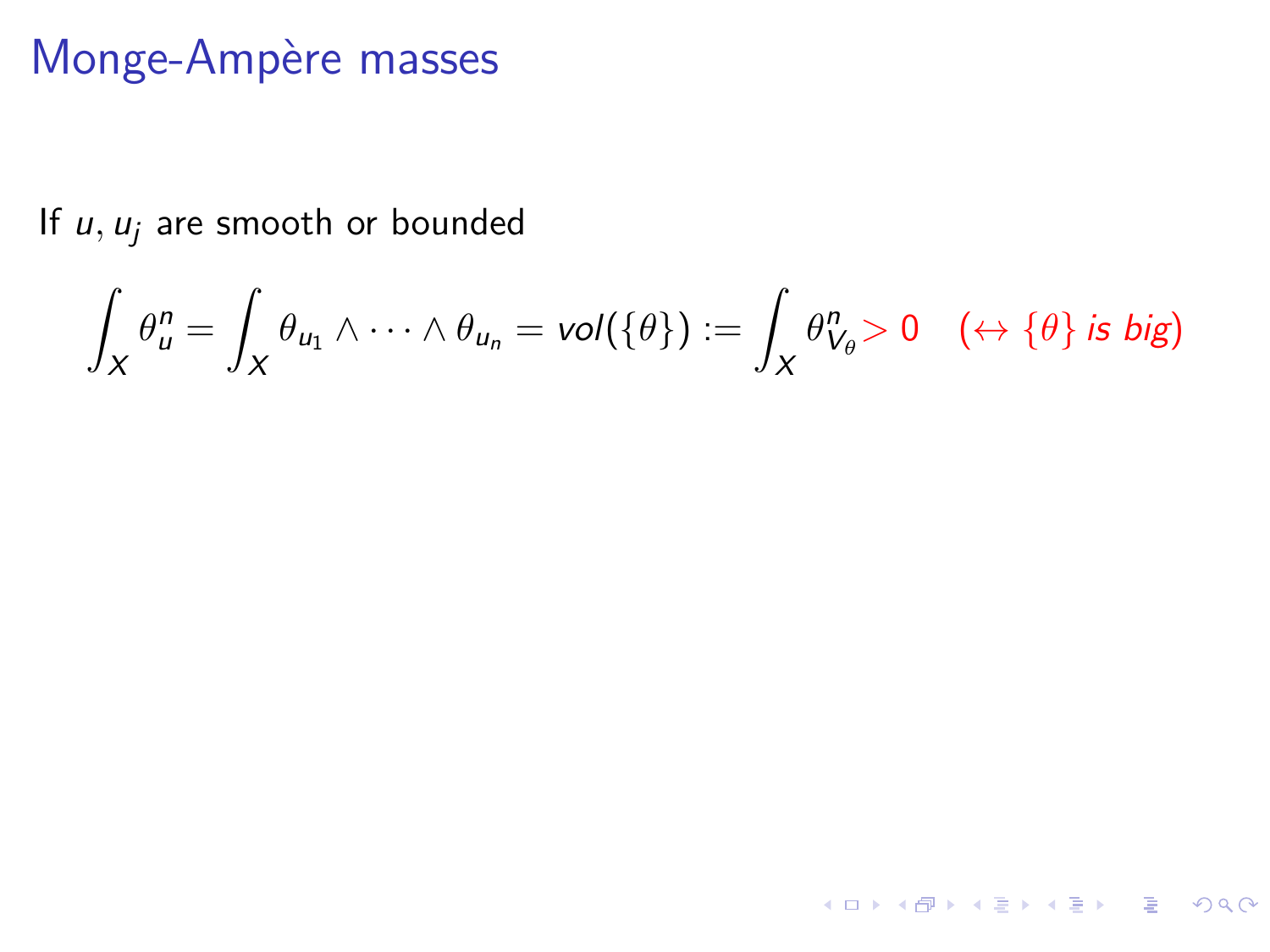If  $u, u_j$  are smooth or bounded

$$
\int_X \theta_u^n = \int_X \theta_{u_1} \wedge \cdots \wedge \theta_{u_n} = vol(\{\theta\}) := \int_X \theta_{V_\theta}^n > 0 \quad (\leftrightarrow \{\theta\} \text{ is big})
$$

If  $u, u_i$  are singular

$$
0 \leq \int_X \theta_u^n, \ \int_X \theta_{u_1} \wedge \cdots \wedge \theta_{u_n} \leq \int_X \theta_{V_\theta}^n
$$

4 ロ X 4 団 X 4 ミ X 4 ミ X コ シ 4 ロ X 4 ワ 4 ミ X 3 コ シ ミ X 9 Q Q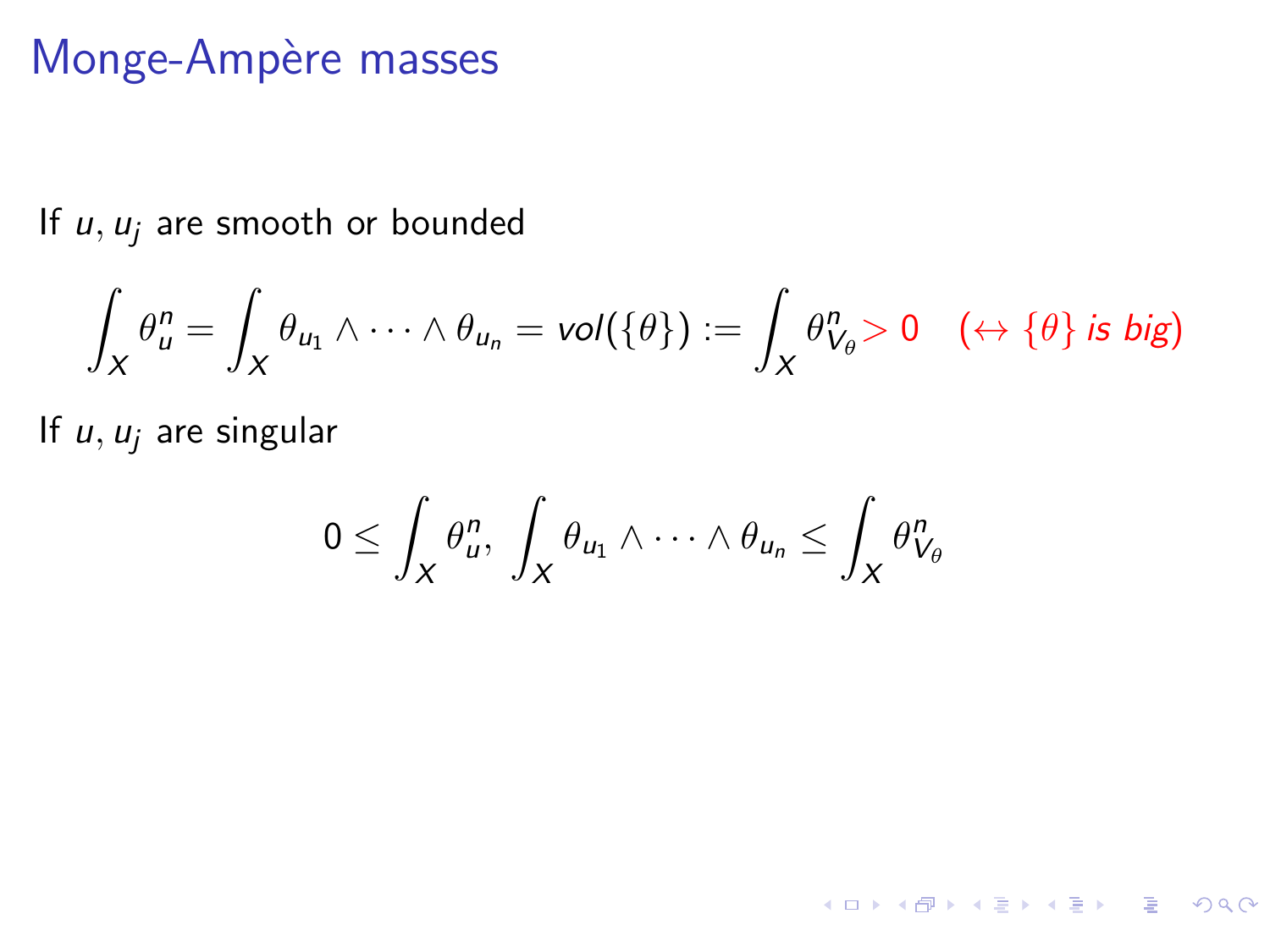If  $u, u_i$  are smooth or bounded

$$
\int_X \theta_u^n = \int_X \theta_{u_1} \wedge \cdots \wedge \theta_{u_n} = vol(\{\theta\}) := \int_X \theta_{V_{\theta}}^n > 0 \quad (\leftrightarrow \{\theta\} \text{ is big})
$$

If  $u, u_i$  are singular

$$
0\leq \int_X \theta_u^n, \ \int_X \theta_{u_1} \wedge \cdots \wedge \theta_{u_n} \leq \int_X \theta_{V_\theta}^n
$$

4 ロ X 4 団 X 4 ミ X 4 ミ X コ シ 4 ロ X 4 ワ 4 ミ X 3 コ シ ミ X 9 Q Q

During the construction procedure we can lose mass!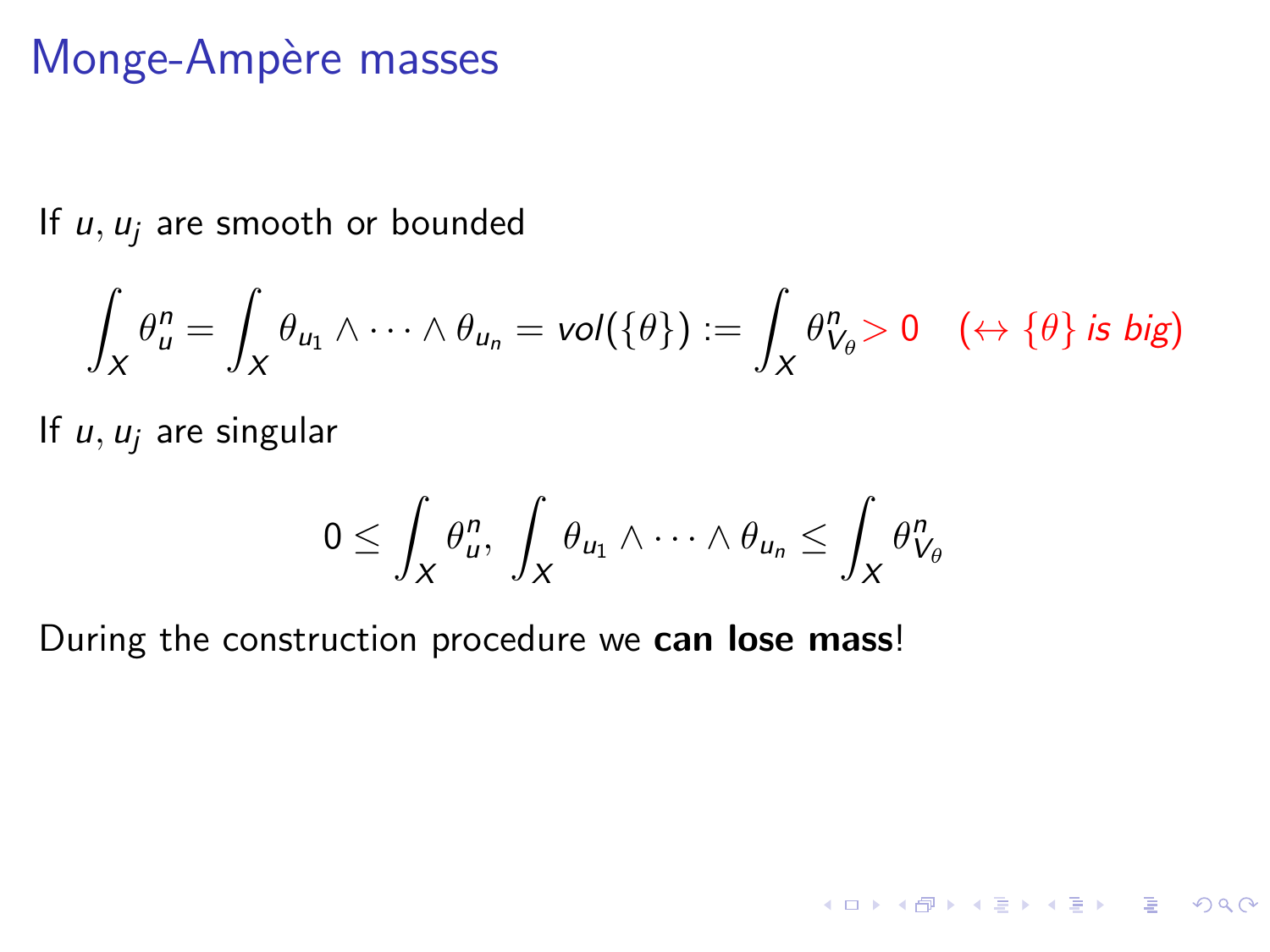If  $u, u_i$  are smooth or bounded

$$
\int_X \theta_u^n = \int_X \theta_{u_1} \wedge \cdots \wedge \theta_{u_n} = vol(\{\theta\}) := \int_X \theta_{V_\theta}^n > 0 \quad (\leftrightarrow \{\theta\} \text{ is big})
$$

If  $u, u_i$  are singular

$$
0\leq \int_X \theta_u^n, \ \int_X \theta_{u_1} \wedge \cdots \wedge \theta_{u_n} \leq \int_X \theta_{V_\theta}^n
$$

4 ロ X 4 団 X 4 ミ X 4 ミ X コ シ 4 ロ X 4 ワ 4 ミ X 3 コ シ ミ X 9 Q Q

During the construction procedure we can lose mass!

Warning: The zero mass case is problematic.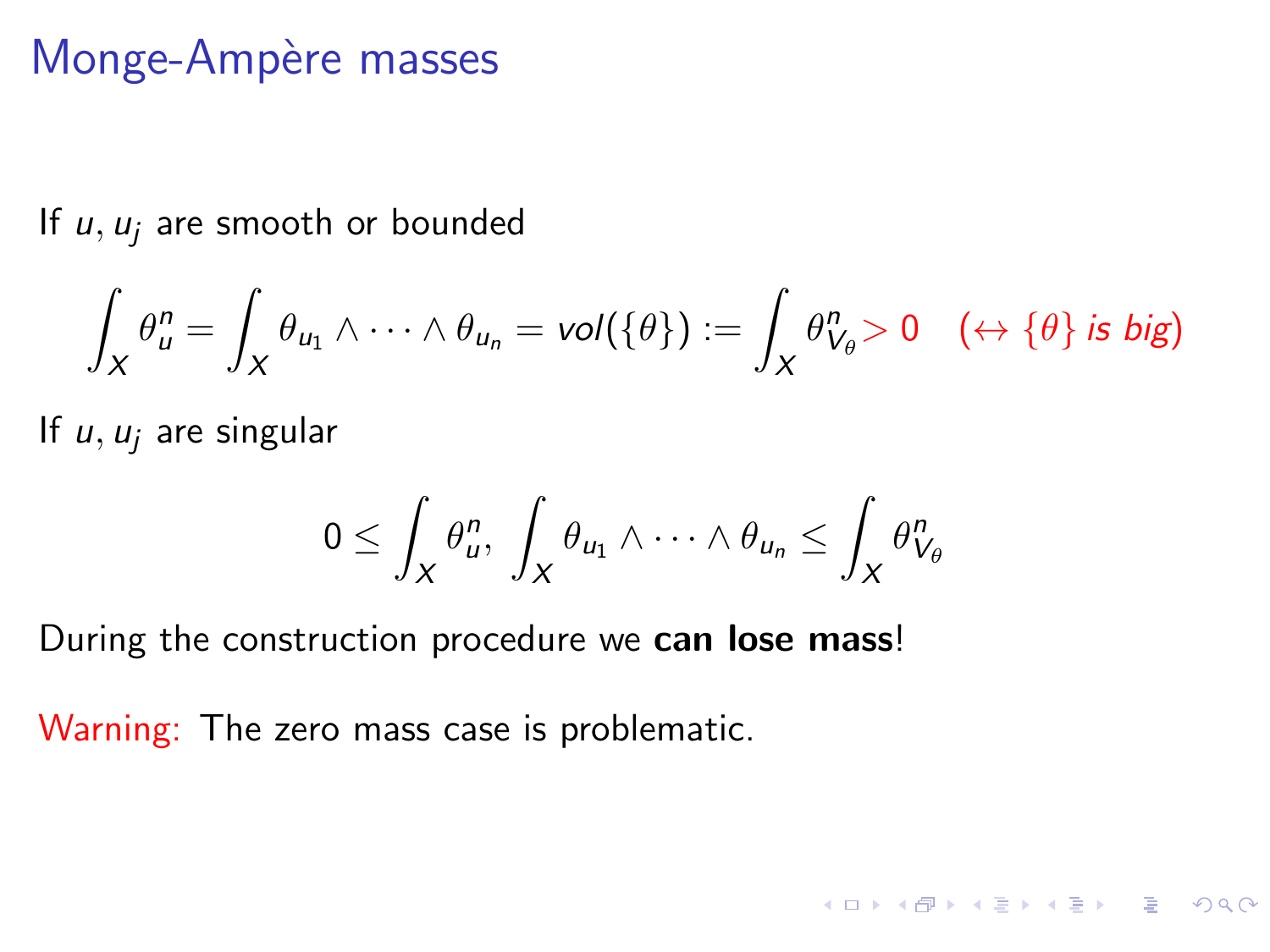IMPORTANT FACT (Witt-Nyström '17): The mass is monotone, i.e.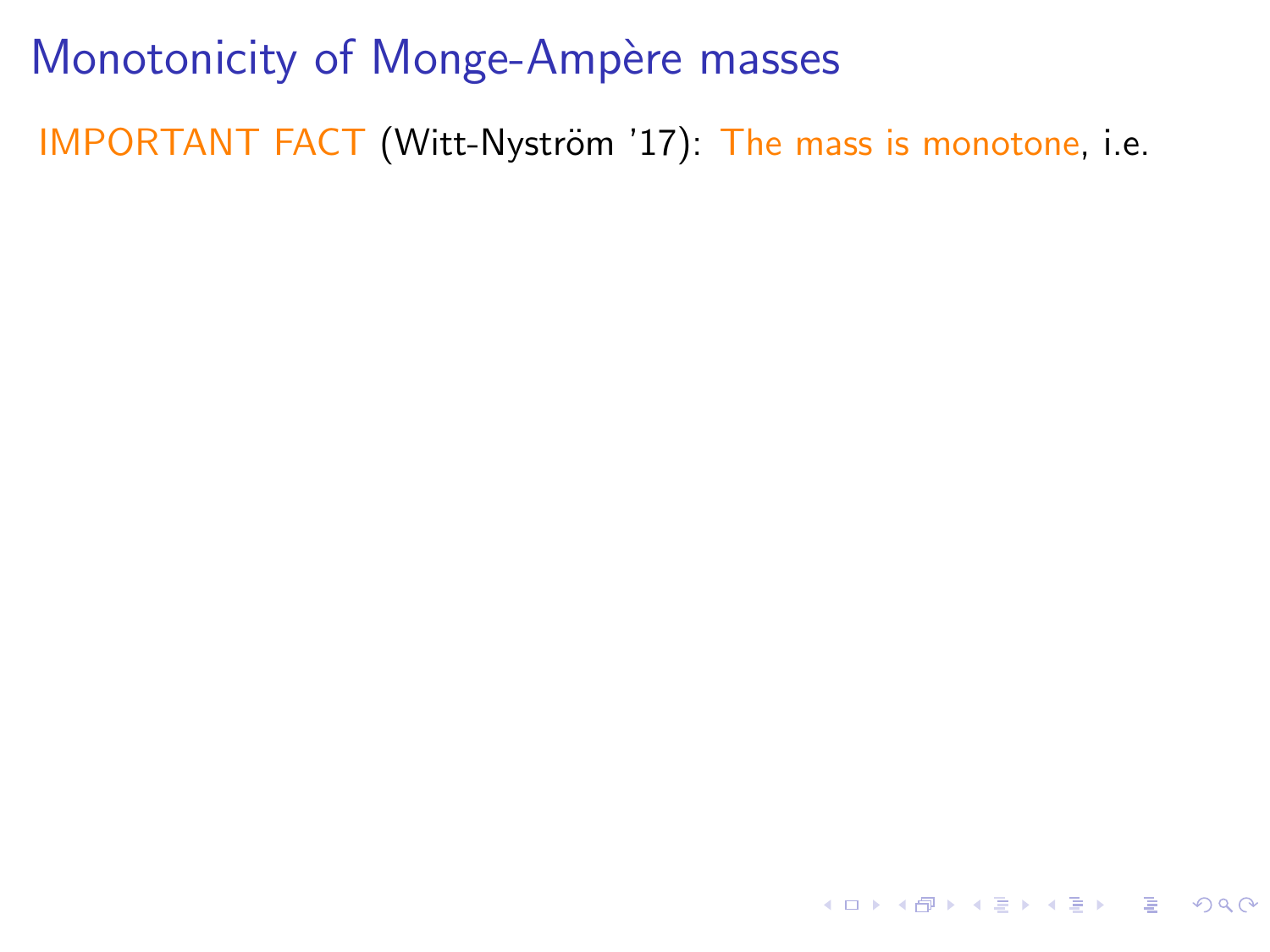IMPORTANT FACT (Witt-Nyström '17): The mass is monotone, i.e.

$$
u \preceq v \Longrightarrow \int_X \theta_u^n \le \int_X \theta_v^n
$$

$$
u \simeq v \Longrightarrow \int_X \theta_u^n = \int_X \theta_v^n
$$

4 ロ X 4 団 X 4 ミ X 4 ミ X コ シ 4 ロ X 4 ワ 4 ミ X 3 コ シ ミ X 9 Q Q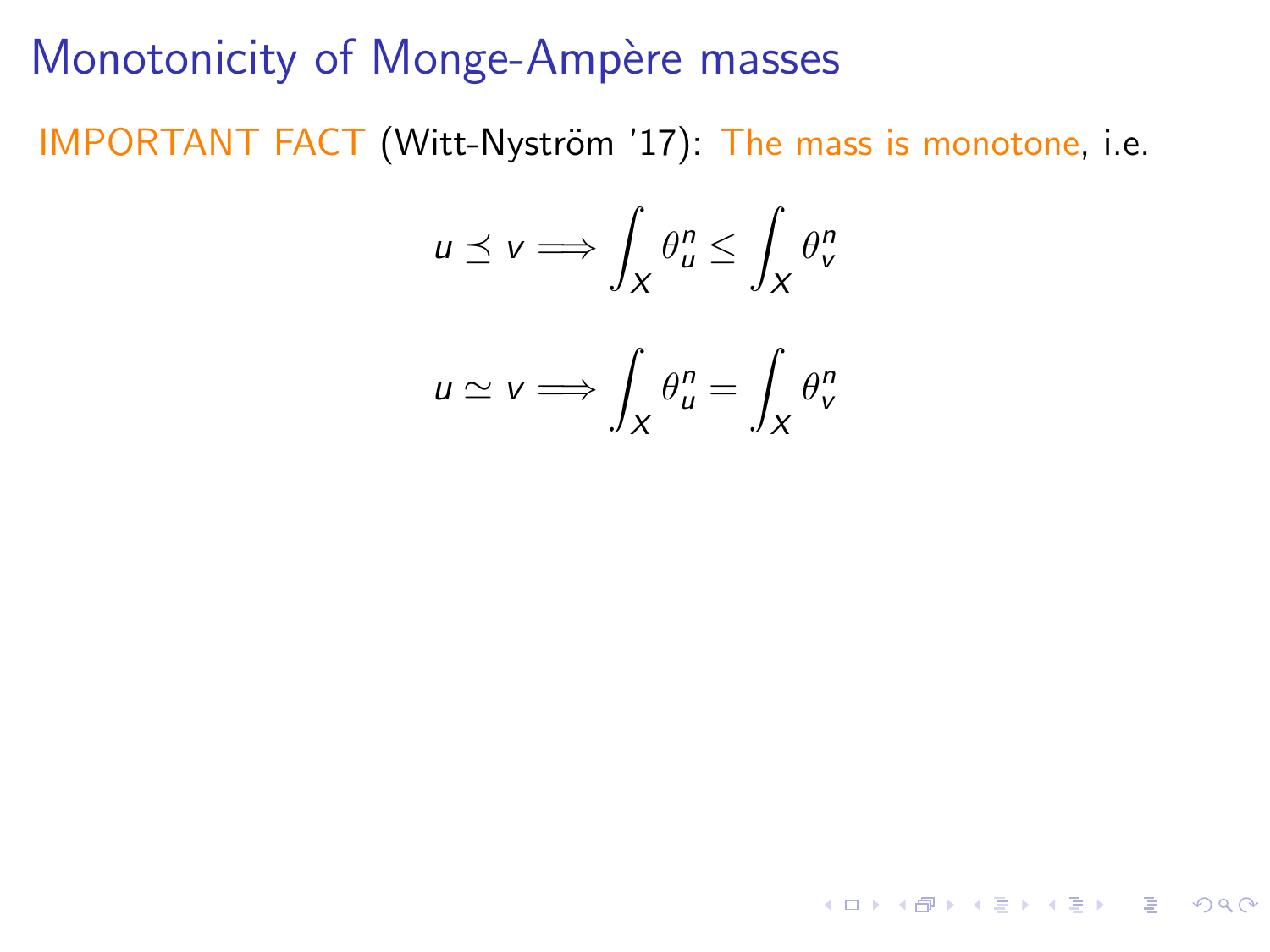IMPORTANT FACT (Witt-Nyström '17): The mass is monotone, i.e.

$$
u \preceq v \Longrightarrow \int_X \theta_u^n \le \int_X \theta_v^n
$$

$$
u \simeq v \Longrightarrow \int_X \theta_u^n = \int_X \theta_v^n
$$

The reverse implication is not true: Consider  $\theta = \omega = K$ ähler and  $u \sim -(-\log ||z||)^{\alpha}$ ,  $\alpha \in (0,1)$ , then

$$
\int_X \omega_u^n = \int_X \omega^n
$$

**KORKA STRAIN STRACT** 

BUT clearly  $u \prec 0$ .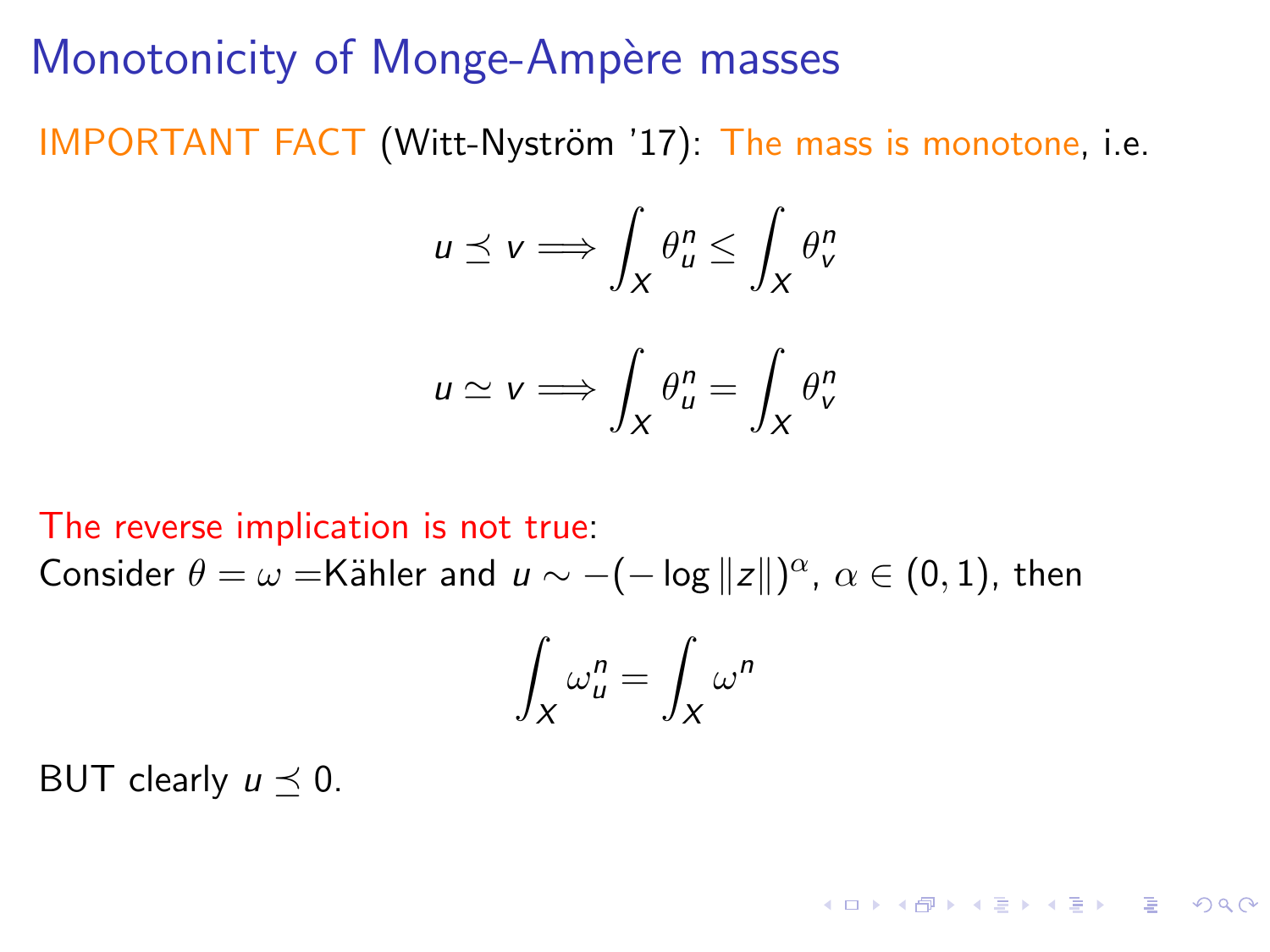IMPORTANT FACT (Witt-Nyström '17): The mass is monotone, i.e.

$$
u \preceq v \Longrightarrow \int_X \theta_u^n \le \int_X \theta_v^n
$$

$$
u \simeq v \Longrightarrow \int_X \theta_u^n = \int_X \theta_v^n
$$

The reverse implication is not true: Consider  $\theta = \omega = K$ ähler and  $u \sim -(-\log ||z||)^{\alpha}$ ,  $\alpha \in (0,1)$ , then

$$
\int_X \omega_u^n = \int_X \omega^n
$$

BUT clearly  $u \prec 0$ .

 $\rightsquigarrow$  Look for the *least singular* function with a given mass...

 $\cdot$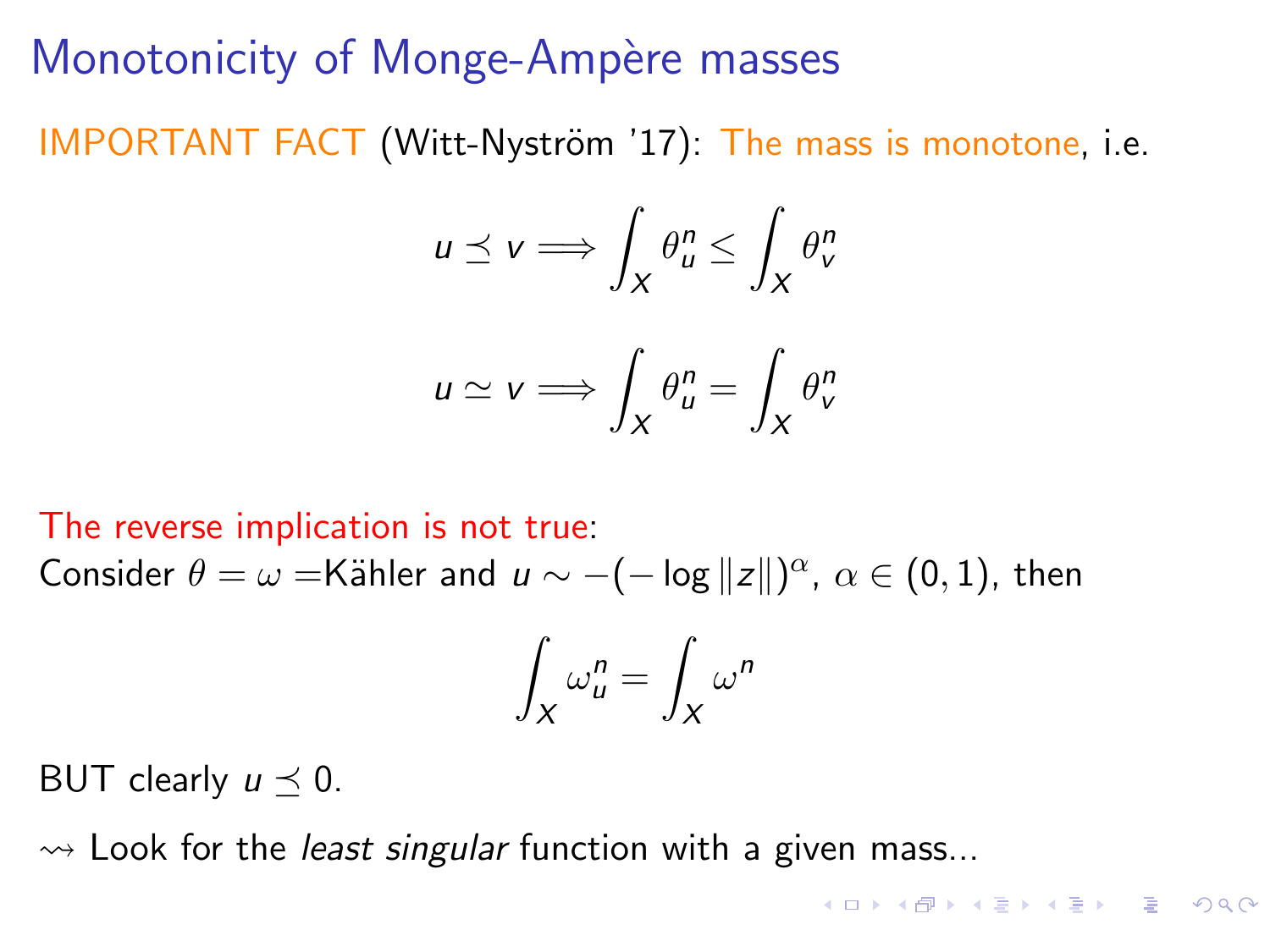# The ceiling operator  $C$

Let  $u \in PSH(X, \theta)$  be s.t.  $\int_X \theta_u^n > 0$  and consider

$$
\mathcal{C}(u):=\sup\left\{v\in PSH(X,\theta)\,:\, [u]\leq [v],\ v\leq 0,\ \int_X\theta^n_v=\int_X\theta^n_u\right\}.
$$

KO KA KE KE KE KA HE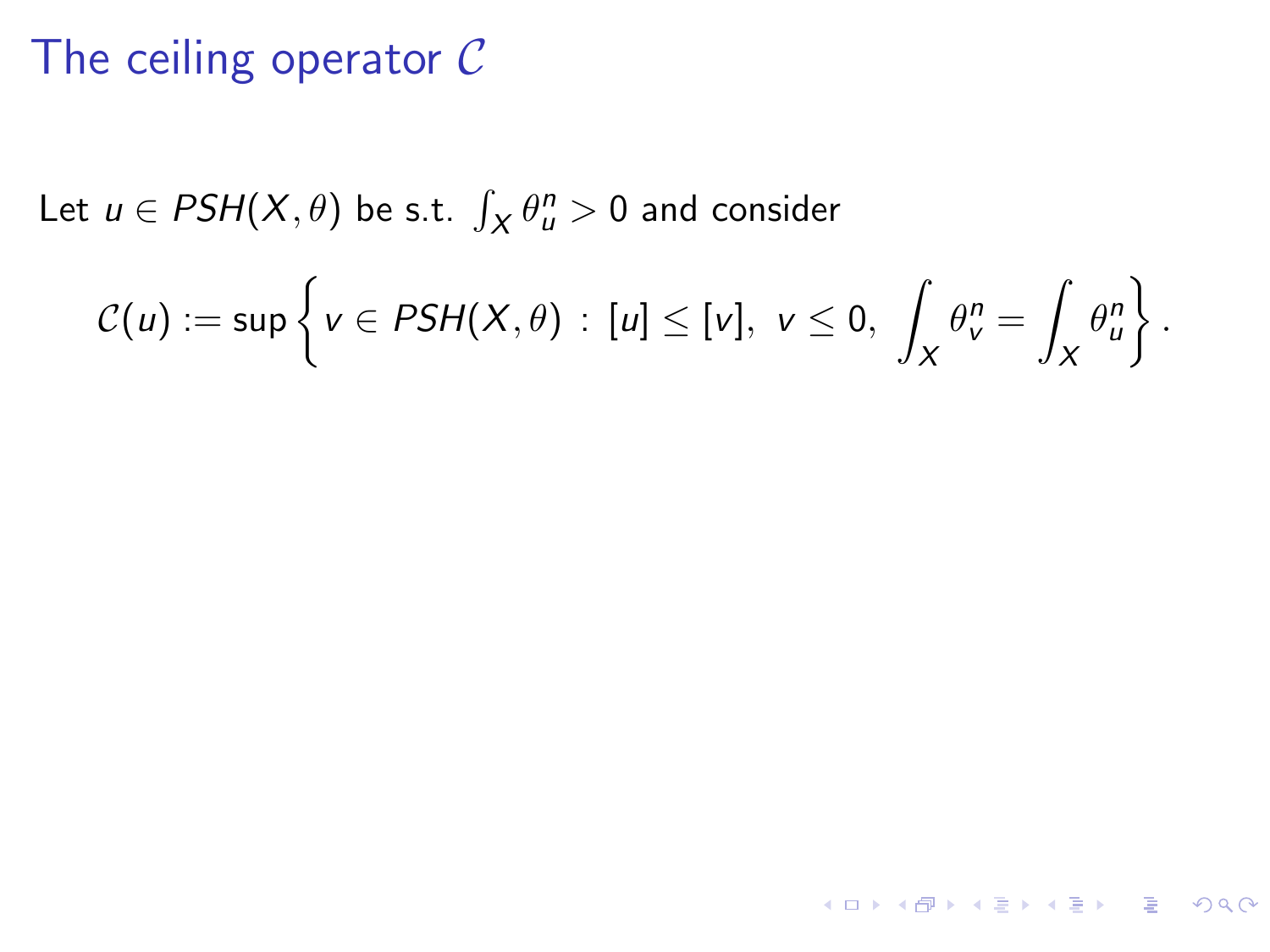# The ceiling operator  $C$

Let  $u \in PSH(X, \theta)$  be s.t.  $\int_X \theta_u^n > 0$  and consider

$$
C(u) := \sup \left\{ v \in PSH(X,\theta) \, : \, [u] \leq [v], \ v \leq 0, \ \int_X \theta^n_v = \int_X \theta^n_u \right\}.
$$

**KORK E KERKERKERKEL** 

FACTS:

 $\circ$   $C(u)$  is  $\theta$ -psh

• 
$$
u \preceq C(u)
$$
 and  $\int_X \theta_{C(u)}^n = \int_X \theta_u^n$ 

 $C(C(u)) = C(u)$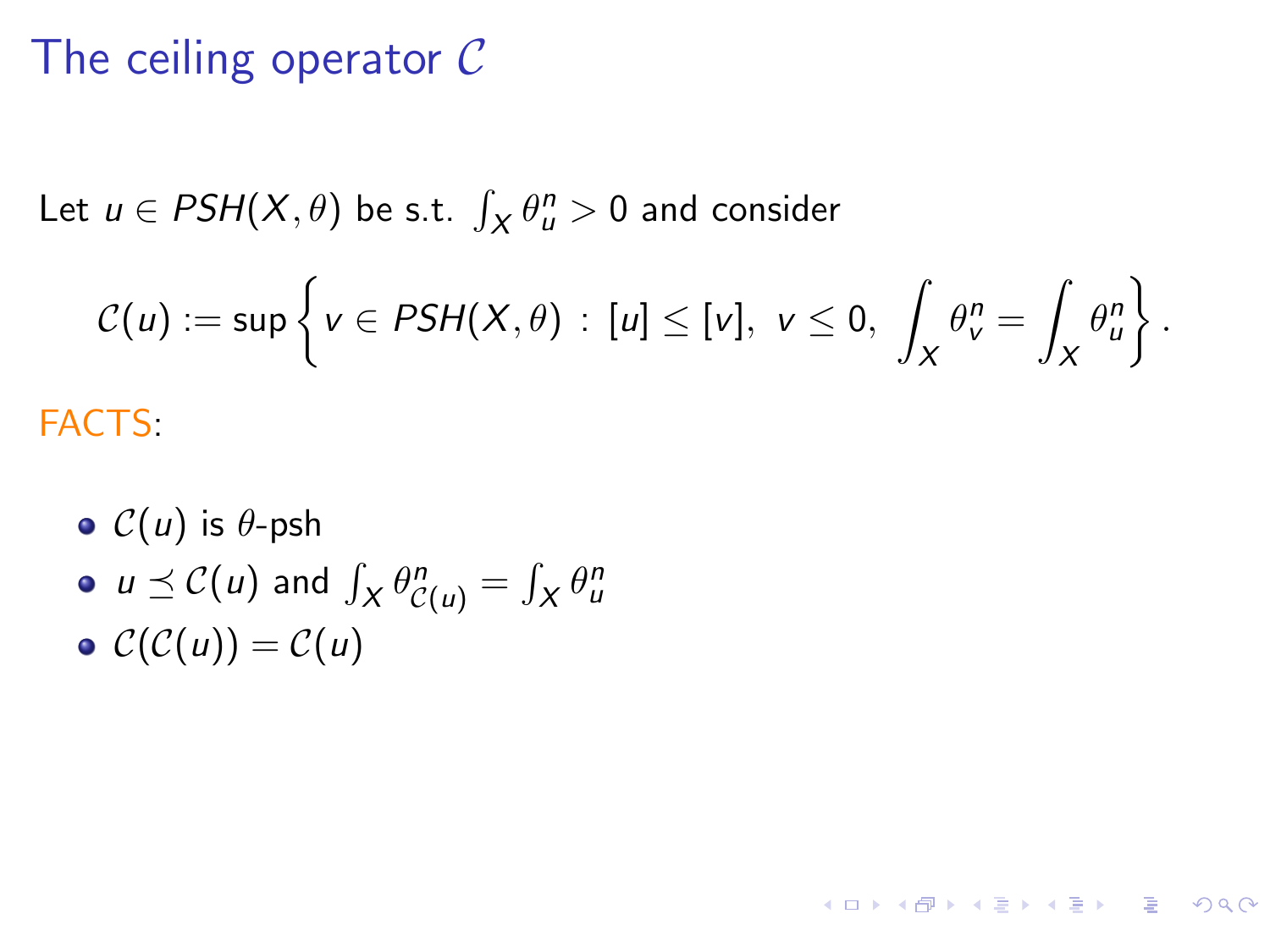# The ceiling operator C

Let  $u \in PSH(X, \theta)$  be s.t.  $\int_X \theta_u^n > 0$  and consider

$$
C(u) := \sup \left\{ v \in PSH(X,\theta) : [u] \leq [v], v \leq 0, \int_X \theta^n_v = \int_X \theta^n_u \right\}.
$$

FACTS:

\n- $$
C(u)
$$
 is  $\theta$ -psh
\n- $u \preceq C(u)$  and  $\int_X \theta_{C(u)}^n = \int_X \theta_u^n$
\n- $C(C(u)) = C(u)$
\n

**Example**: Let  $u \in PSH(X, \theta)$  be s.t.  $\int_X \theta_u^n = vol(\{\theta\})$  then  $C(u) = V_{\theta}$ .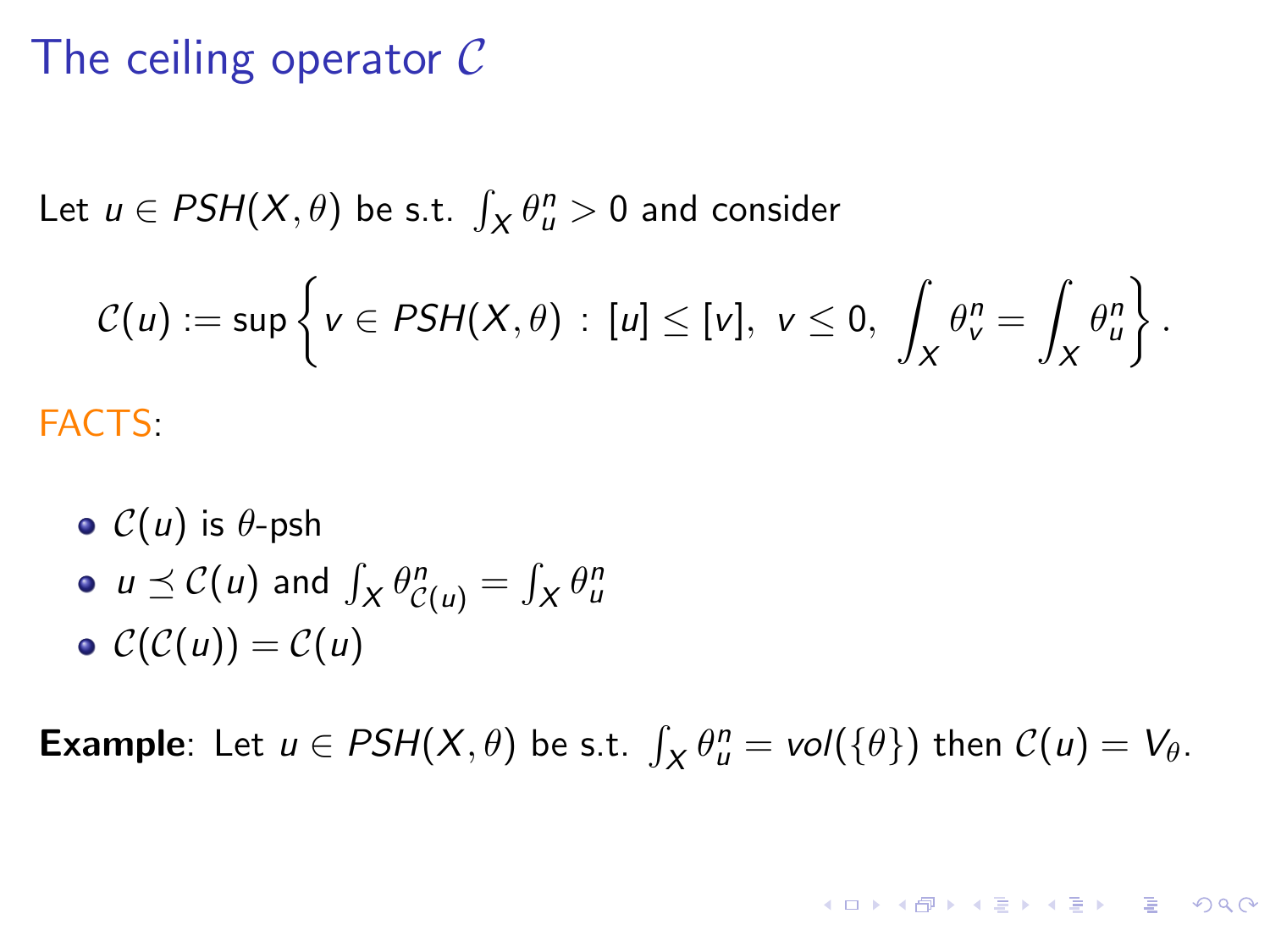K ロ ▶ K 個 ▶ K 할 ▶ K 할 ▶ 이 할 → 9 Q Q →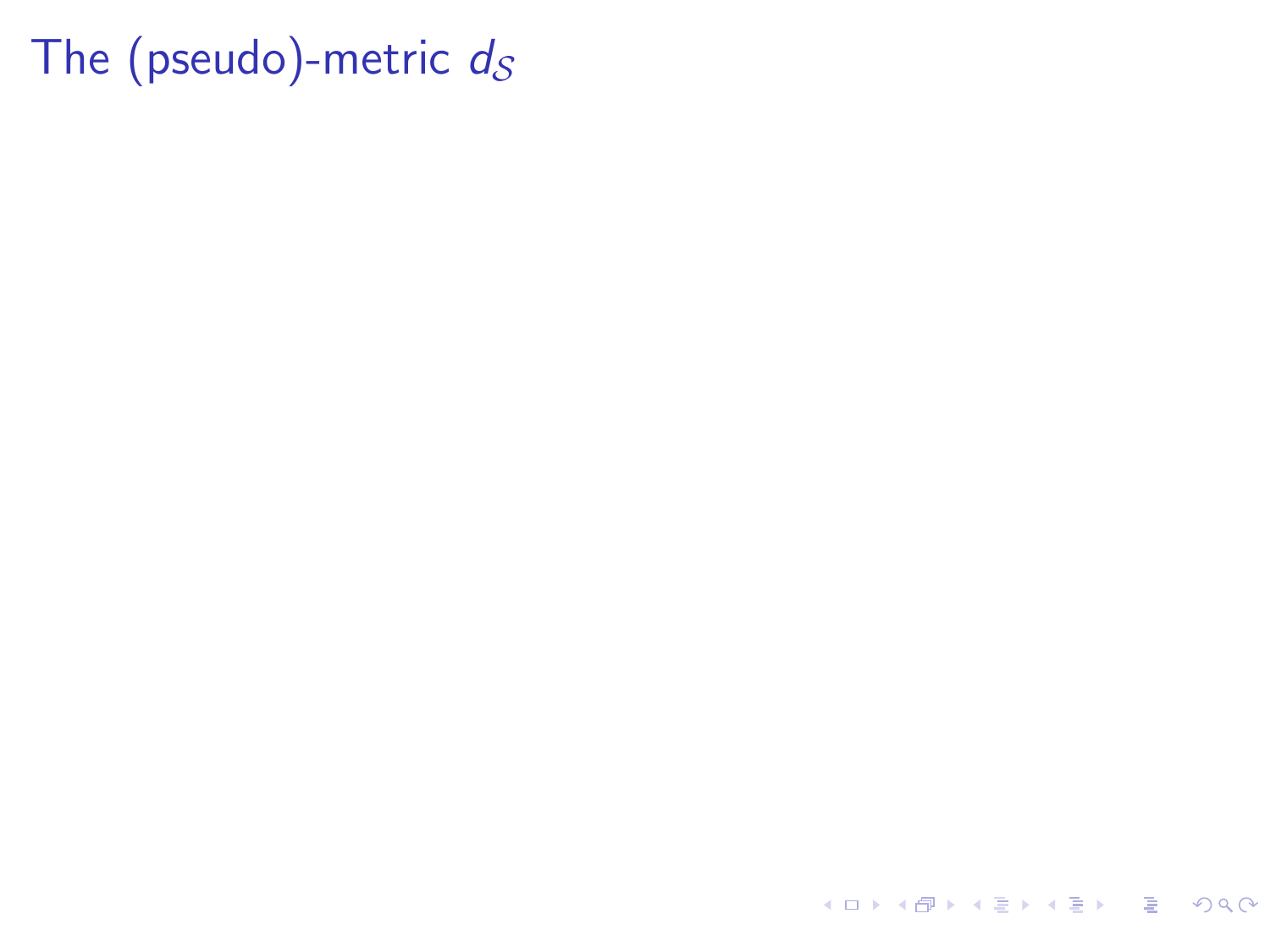Disclaimer: The precise definition uses the formalism of geodesic rays and we are not going to talk about that today...BUT

**KORK EXTERNEY ARY YOUR**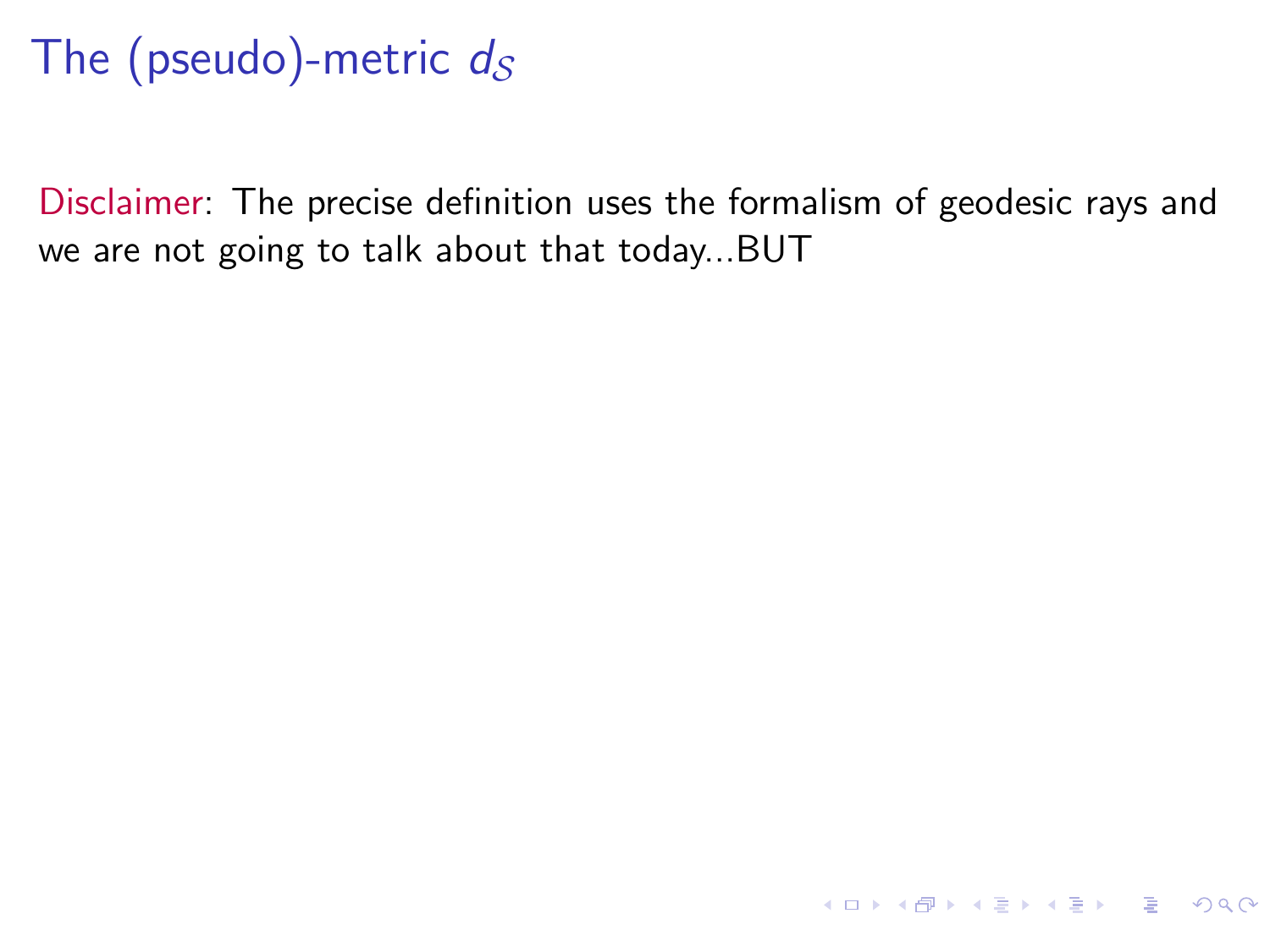Disclaimer: The precise definition uses the formalism of geodesic rays and we are not going to talk about that today...BUT

• If  $[u], [v] \in S(X, \theta)$  with  $[u] \leq [v]$  then

$$
d_S([u],[v]) = \frac{1}{n+1} \sum_{k=0}^n \bigg( \int_X \theta_{V_\theta}^k \wedge \theta_{v}^{n-k} - \int_X \theta_{V_\theta}^k \wedge \theta_{u}^{n-k} \bigg) \geq 0
$$

**KORK EXTERNS ORA**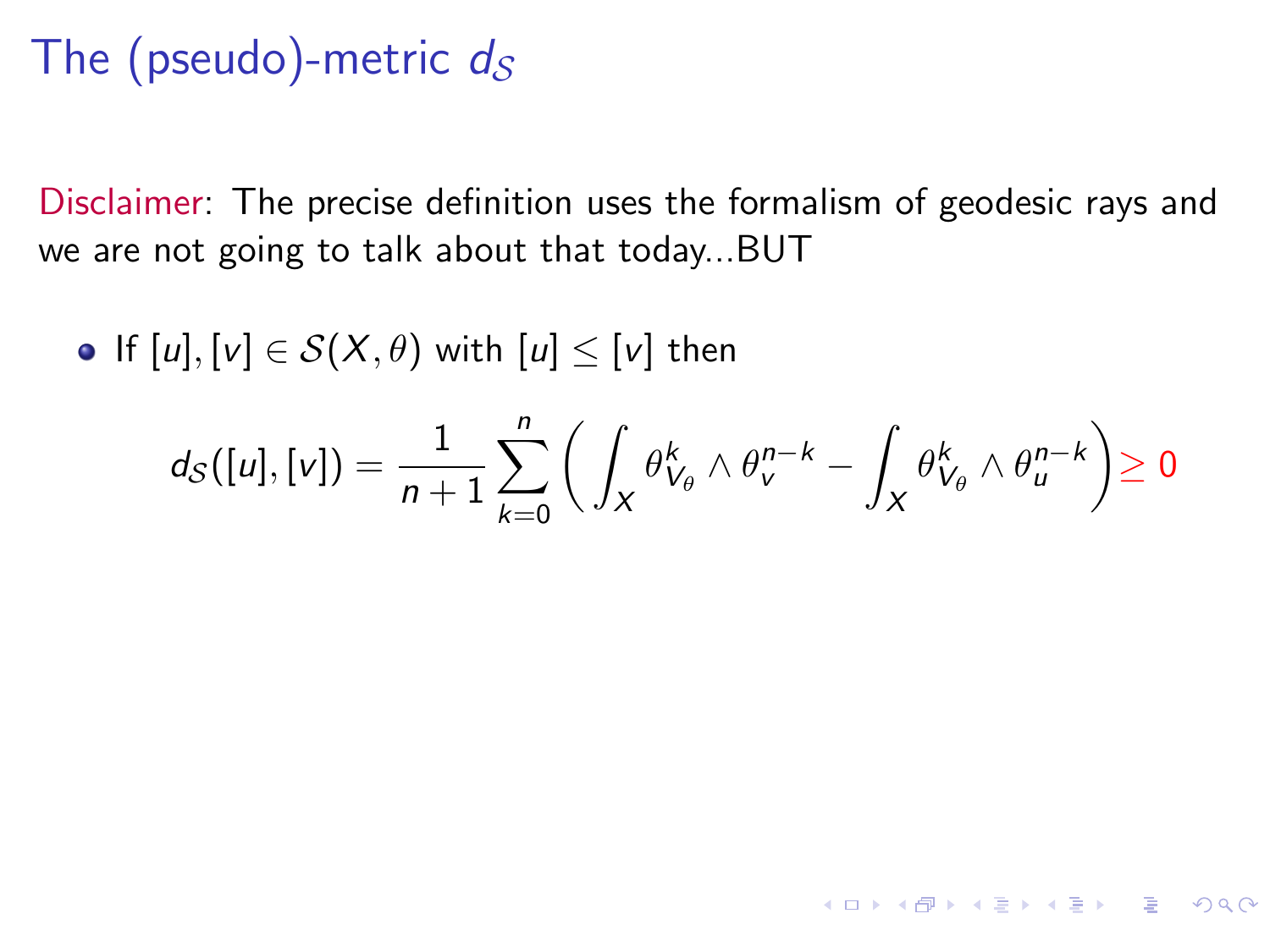Disclaimer: The precise definition uses the formalism of geodesic rays and we are not going to talk about that today...BUT

• If 
$$
[u], [v] \in S(X, \theta)
$$
 with  $[u] \leq [v]$  then  

$$
d_S([u], [v]) = \frac{1}{n+1} \sum_{k=0}^n \left( \int_X \theta_{V_{\theta}}^k \wedge \theta_v^{n-k} - \int_X \theta_{V_{\theta}}^k \wedge \theta_u^{n-k} \right) \geq 0
$$

• In general, there exists an absolute constant  $C = C(n) > 1$ :

$$
d_{\mathcal{S}}([u],[v])\leq \sum_{k=0}^n \left(2\int_X \theta_{V_{\theta}}^k\wedge \theta_{\max(u,v)}^{n-k}-\int_X \theta_{V_{\theta}}^k\wedge \theta_{v}^{n-k}-\int_X \theta_{V_{\theta}}^k\wedge \theta_{u}^{n-k}\right)\leq C d_{\mathcal{S}}([u],[v]).
$$

**KORKAR KERKER DRAM**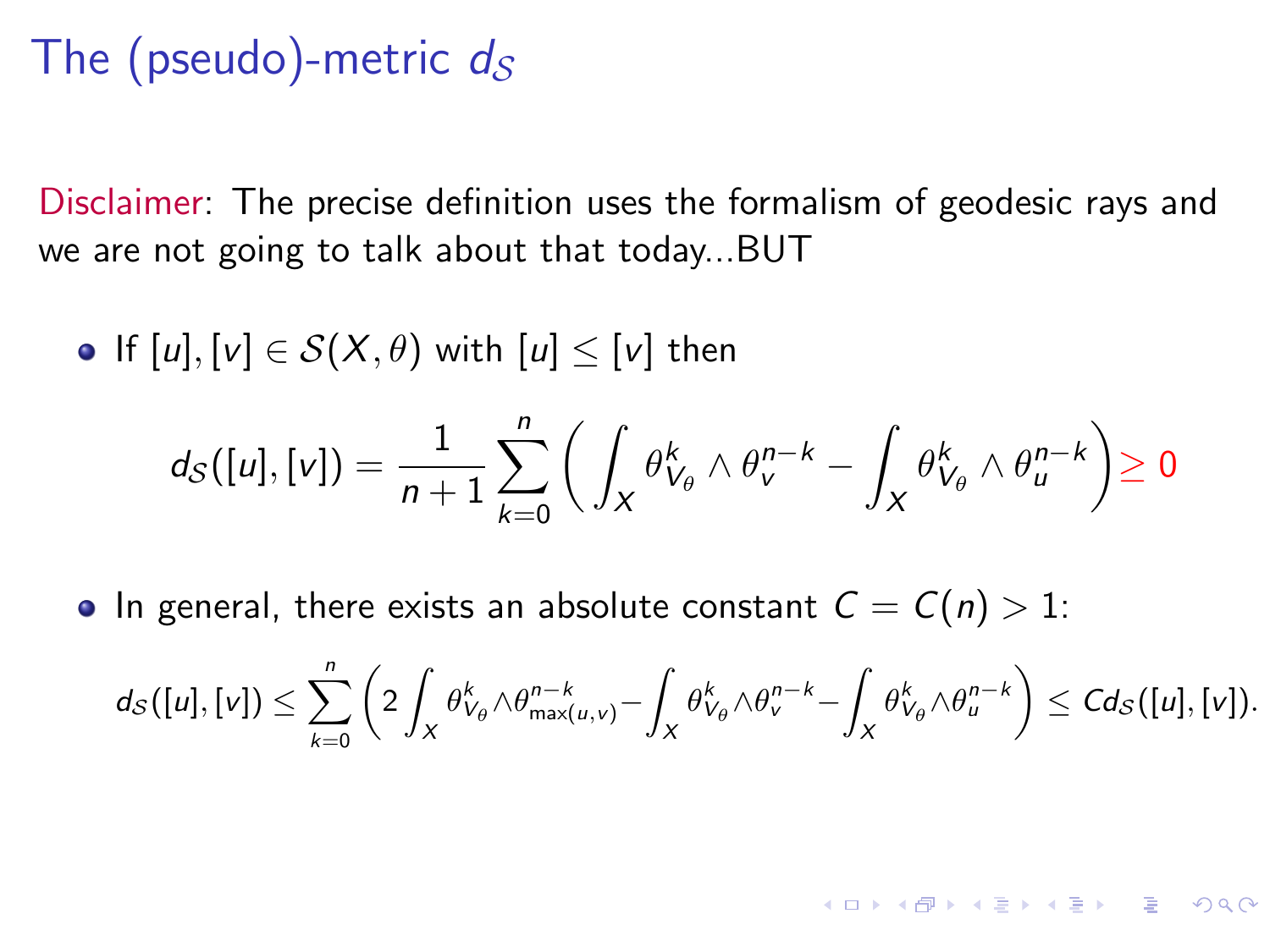#### Theorem (DDL'19)

 $(S(X, \theta), d_S)$  is a pseudo-metric space. Also,

$$
d_{\mathcal{S}}([u],[v]) = 0 \Longleftrightarrow \mathcal{C}(u) = \mathcal{C}(v).
$$

K ロ ▶ K 個 ▶ K ミ ▶ K ミ ▶ - ' 큰' - 9 Q Q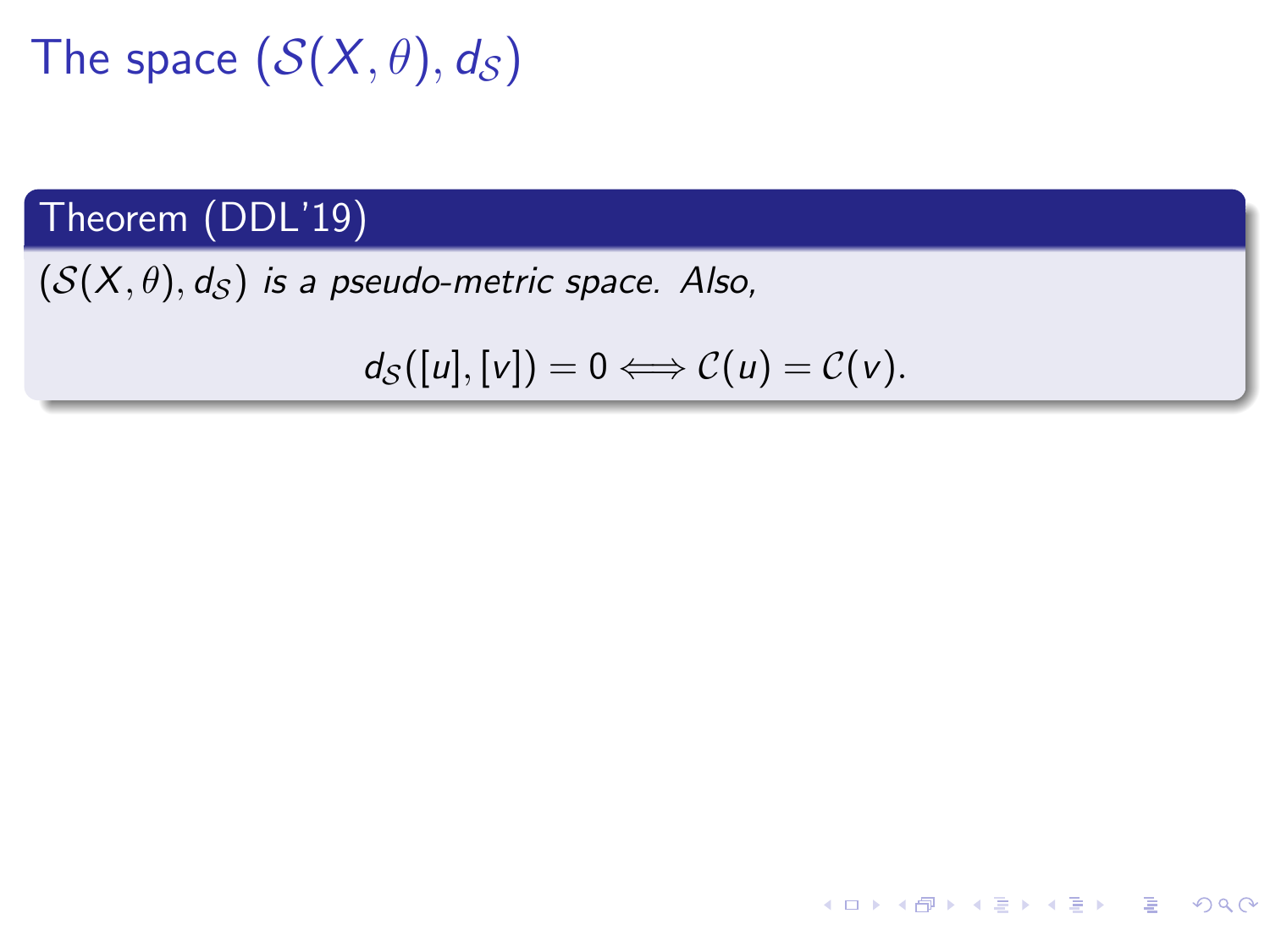#### Theorem (DDL'19)

 $(S(X, \theta), d_S)$  is a pseudo-metric space. Also,

$$
d_{\mathcal{S}}([u],[v]) = 0 \Longleftrightarrow \mathcal{C}(u) = \mathcal{C}(v).
$$

K ロ ▶ K 個 ▶ K ミ ▶ K ミ ▶ - ' 큰' - 9 Q Q

Note:  $d_S([u], [C(u)]) = 0$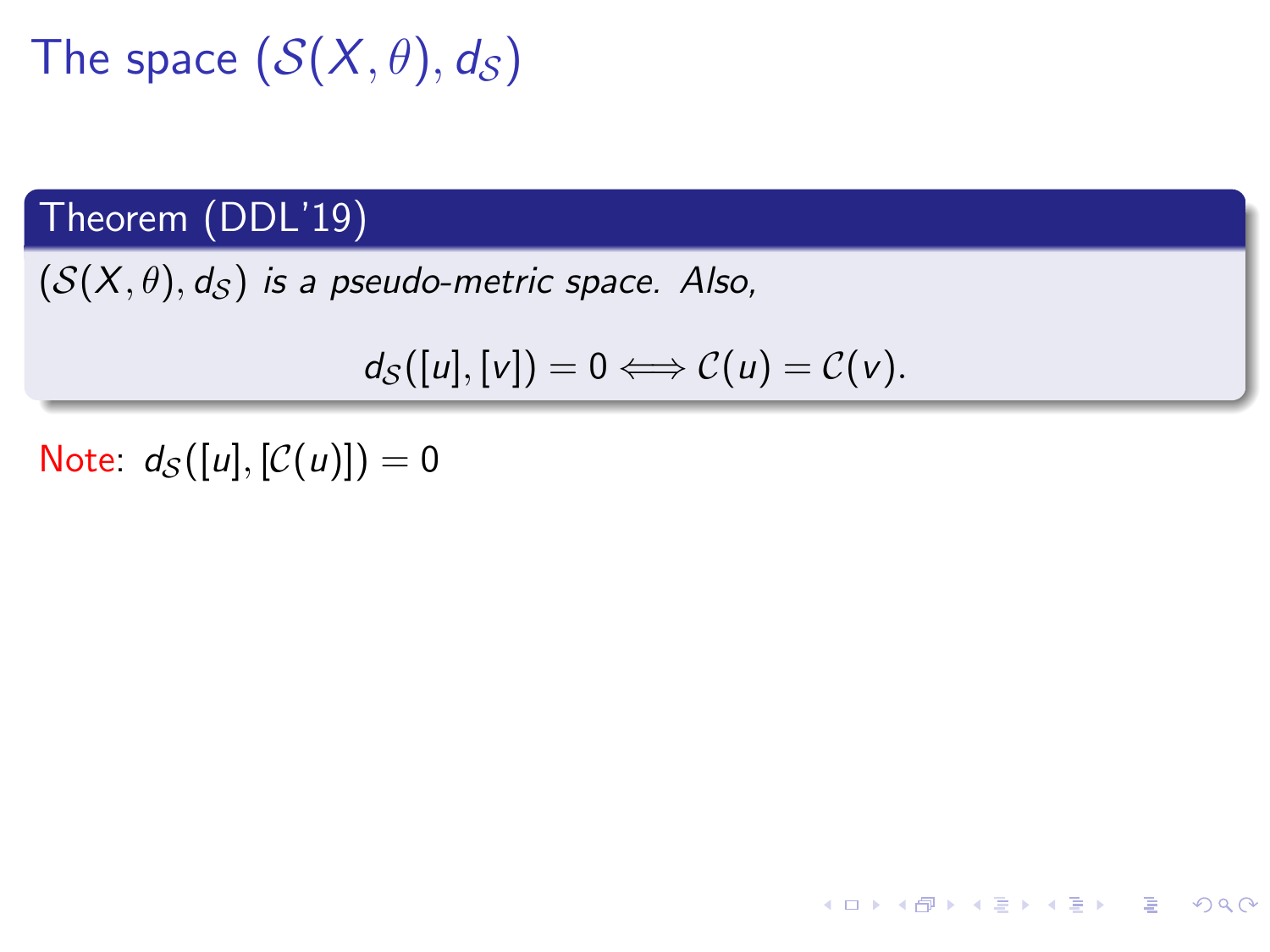#### Theorem (DDL'19)

 $(S(X, \theta), d_S)$  is a pseudo-metric space. Also,

$$
d_{\mathcal{S}}([u],[v]) = 0 \Longleftrightarrow \mathcal{C}(u) = \mathcal{C}(v).
$$

**KORK EXTERNS ORA** 

Note:  $d_S([u], [C(u)]) = 0$ 

#### Theorem (DDL'19)

Fix  $\delta > 0$  and set  $\mathcal{S}_{\delta}(X, \theta) := \{ [u] \in \mathcal{S}(X, \theta) \, : \, \int_X \theta_u^n \ge \delta \}.$ Then  $(S_{\delta}(X,\theta),d_{\delta})$  is complete.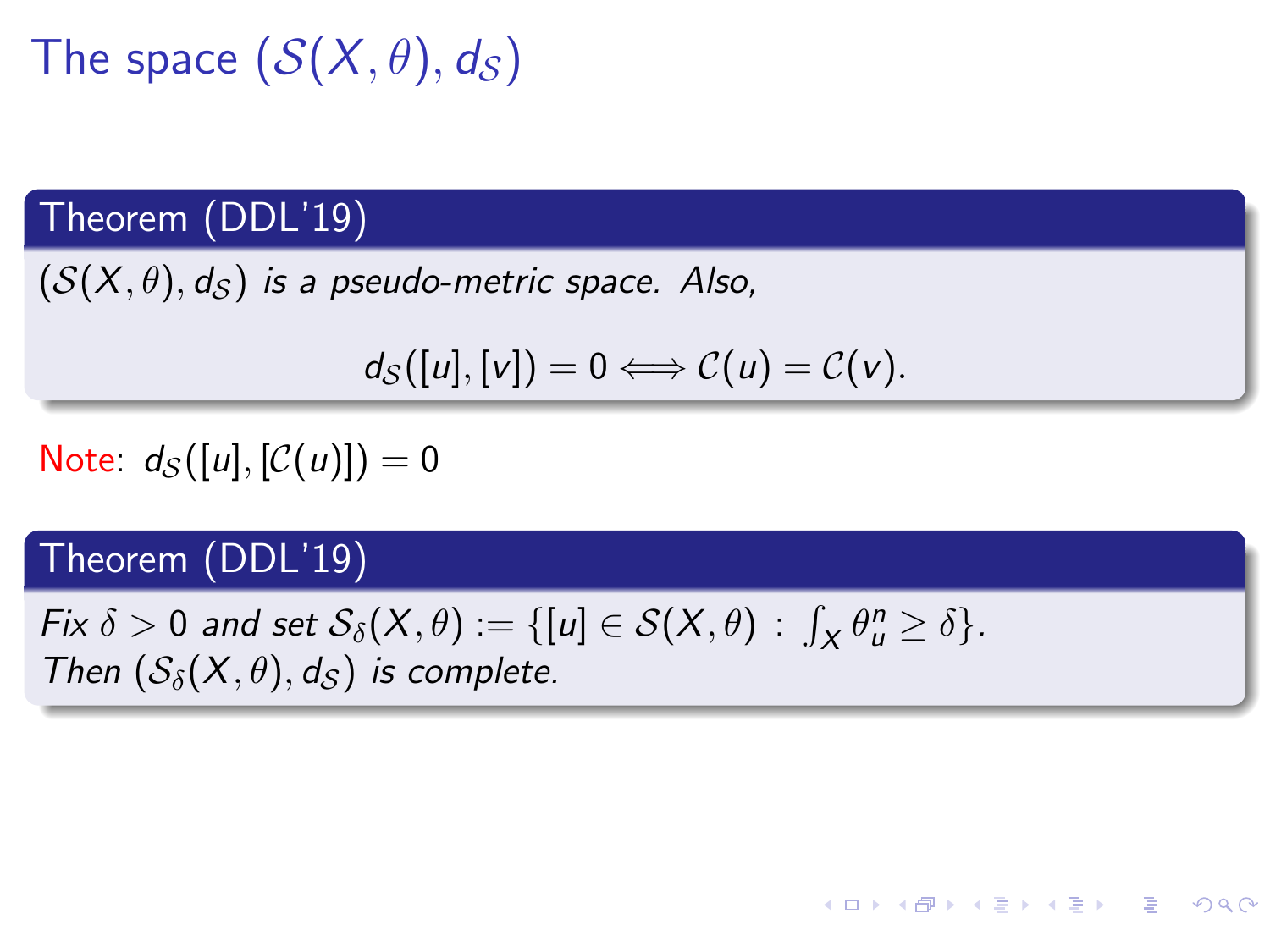#### Theorem (DDL'19)

 $(S(X, \theta), d_S)$  is a pseudo-metric space. Also,

$$
d_{\mathcal{S}}([u],[v]) = 0 \Longleftrightarrow \mathcal{C}(u) = \mathcal{C}(v).
$$

Note:  $d_S([u], [C(u)]) = 0$ 

#### Theorem (DDL'19)

Fix  $\delta > 0$  and set  $\mathcal{S}_{\delta}(X, \theta) := \{ [u] \in \mathcal{S}(X, \theta) \, : \, \int_X \theta_u^n \ge \delta \}.$ Then  $(S_{\delta}(X,\theta),d_{\delta})$  is complete.

#### This is not the case in the zero mass case!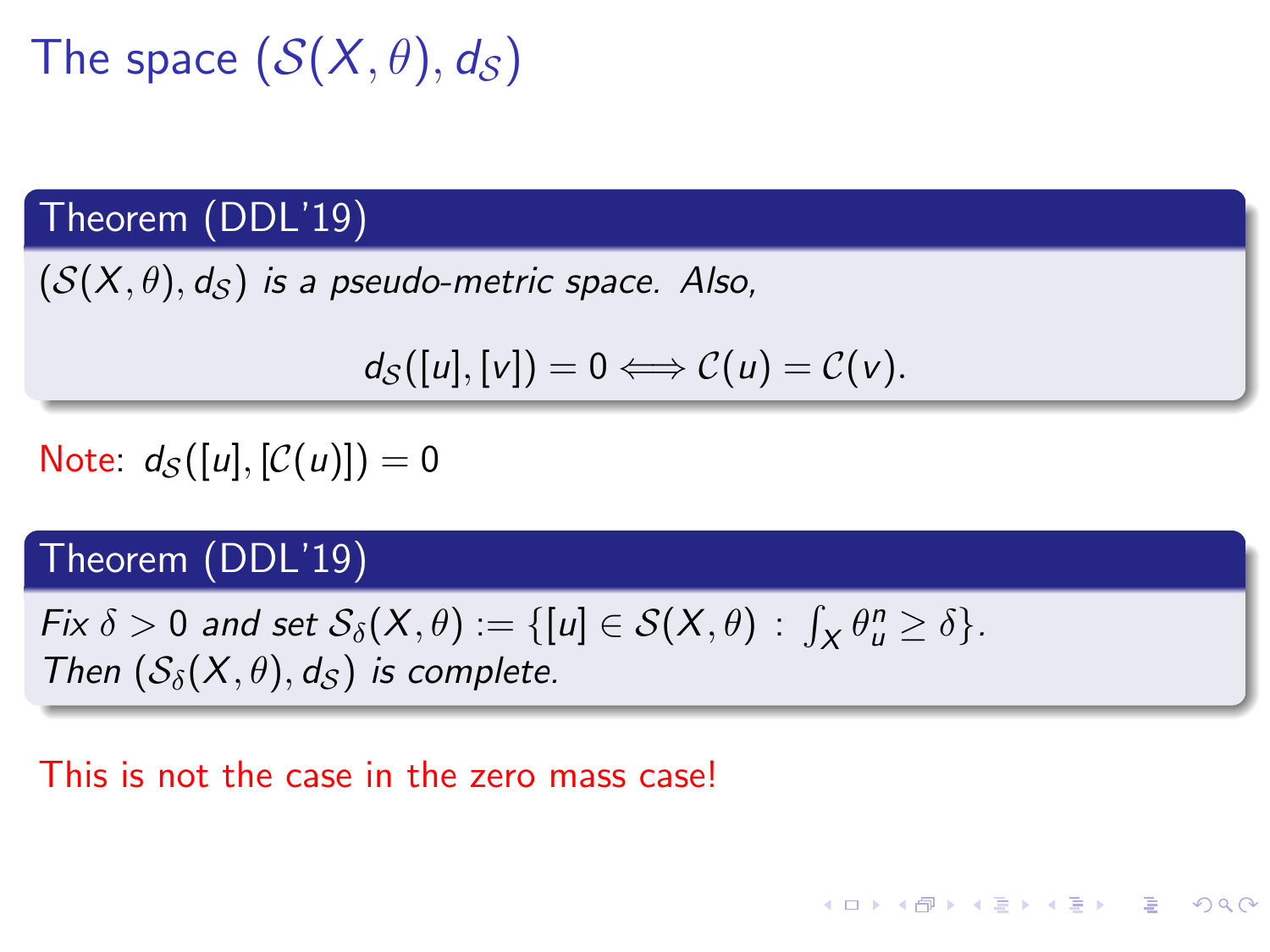Three technical but crucial ingredients :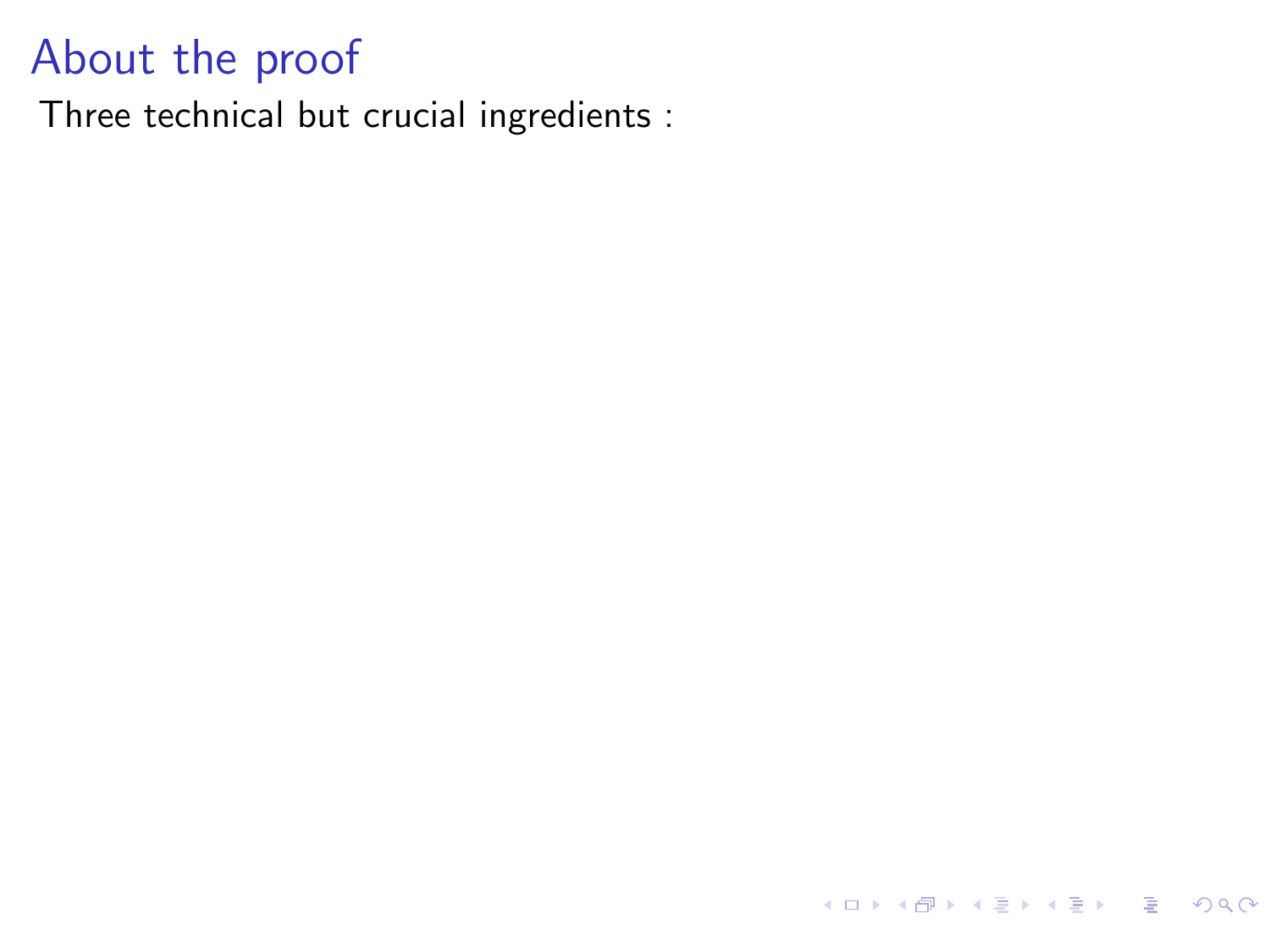Three technical but crucial ingredients :

• If 
$$
[u_j] \leq [u]
$$
 or  $[u] \leq [u_j]$ . Then, for any  $k$ 

$$
d_S([u_j],[u])\to 0 \iff \int_X \theta_{u_j}^k \wedge \theta_{V_\theta}^{n-k} \to \int_X \theta_u^k \wedge \theta_{V_\theta}^{n-k}
$$

KOKK@KKEKKEK E 1990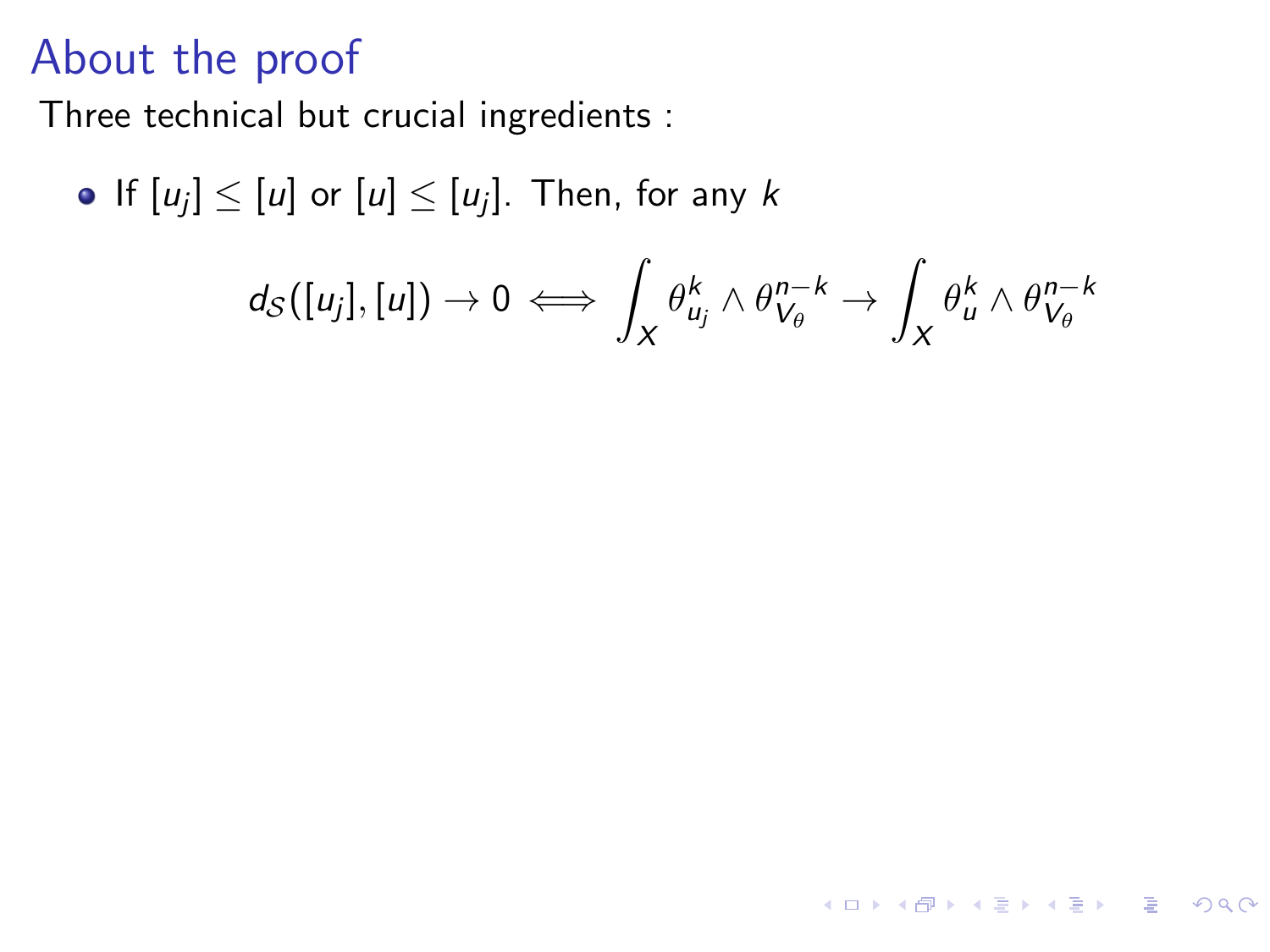Three technical but crucial ingredients :

• If 
$$
[u_j] \leq [u]
$$
 or  $[u] \leq [u_j]$ . Then, for any  $k$ 

$$
d_S([u_j],[u])\to 0 \iff \int_X \theta_{u_j}^k\wedge \theta_{V_\theta}^{n-k}\to \int_X \theta_{u}^k\wedge \theta_{V_\theta}^{n-k}
$$

Suppose  $\{[\mathcal{u}_j]\}_j$  is a  $d_{\mathcal{S}}$ -Cauchy sequence,  $\mathcal{u}_j\leq 0.$  Then there exists a  ${\sf decreasing}$  sequence  $\{[\mathsf{v}_j]\}_j\subset \mathcal{S}(\mathsf{X},\theta)$  *equivalent to*  $\{[\mathsf{u}_j]\}_j$  $(\text{i.e. } d_{\mathcal{S}}([u_j], [v_j]) \rightarrow 0)$ 

**KORK EXTERNS ORA**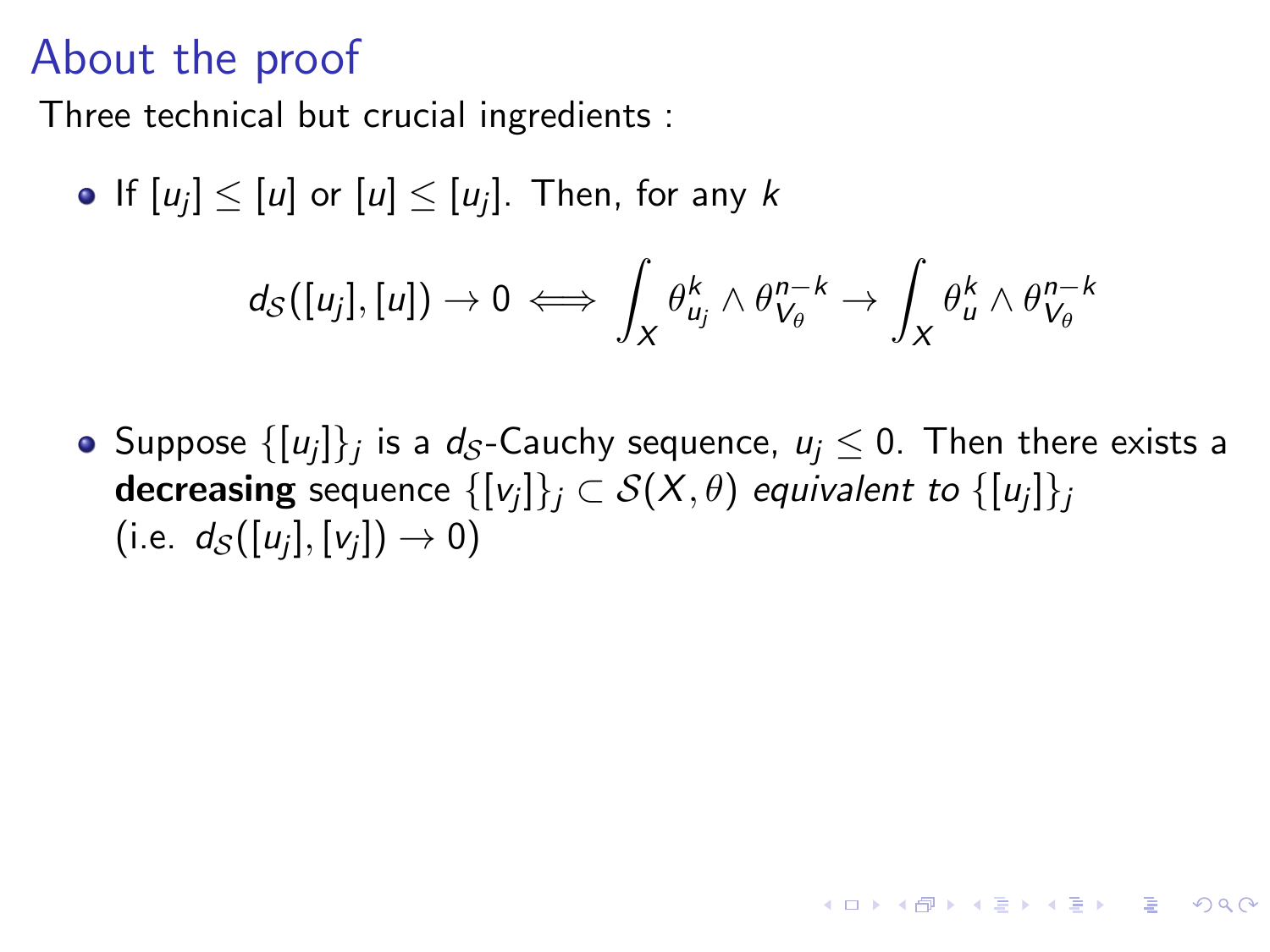Three technical but crucial ingredients :

• If 
$$
[u_j] \leq [u]
$$
 or  $[u] \leq [u_j]$ . Then, for any  $k$ 

$$
d_S([u_j],[u])\to 0 \iff \int_X \theta_{u_j}^k\wedge\theta_{V_\theta}^{n-k}\to \int_X \theta_{u}^k\wedge\theta_{V_\theta}^{n-k}
$$

- Suppose  $\{[\mathcal{u}_j]\}_j$  is a  $d_{\mathcal{S}}$ -Cauchy sequence,  $\mathcal{u}_j\leq 0.$  Then there exists a  ${\sf decreasing}$  sequence  $\{[\mathsf{v}_j]\}_j\subset \mathcal{S}(\mathsf{X},\theta)$  *equivalent to*  $\{[\mathsf{u}_j]\}_j$  $(\text{i.e. } d_{\mathcal{S}}([u_j], [v_j]) \rightarrow 0)$
- Consider  $u_j \searrow u$  with  $\mathcal{C}(u_j) = u_j$ . If  $\int_X \theta_{u_j}^n \ge \delta$  then

$$
\int_X \theta_{u_j}^k \wedge \theta_{V_\theta}^{n-k} \to \int_X \theta_{u}^k \wedge \theta_{V_\theta}^{n-k}
$$

KO K K Ø K K E K K E K V K K K K K K K K K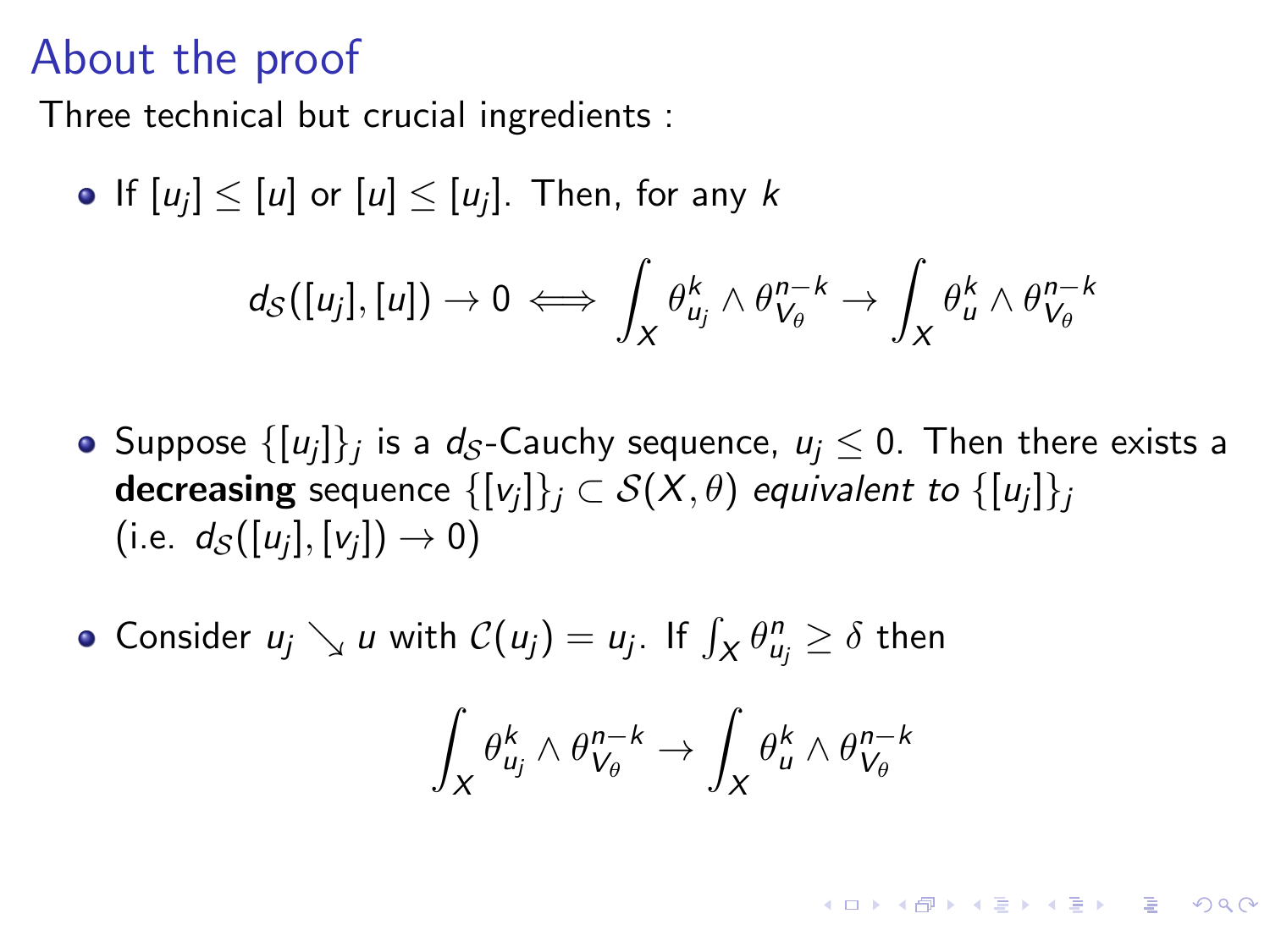Three technical but crucial ingredients :

• If 
$$
[u_j] \leq [u]
$$
 or  $[u] \leq [u_j]$ . Then, for any  $k$ 

$$
d_S([u_j],[u])\to 0 \iff \int_X \theta_{u_j}^k \wedge \theta_{V_\theta}^{n-k} \to \int_X \theta_u^k \wedge \theta_{V_\theta}^{n-k}
$$

- Suppose  $\{[\mathcal{u}_j]\}_j$  is a  $d_{\mathcal{S}}$ -Cauchy sequence,  $\mathcal{u}_j\leq 0.$  Then there exists a  ${\sf decreasing}$  sequence  $\{[\mathsf{v}_j]\}_j\subset \mathcal{S}(\mathsf{X},\theta)$  *equivalent to*  $\{[\mathsf{u}_j]\}_j$  $(\text{i.e. } d_{\mathcal{S}}([u_j], [v_j]) \rightarrow 0)$
- Consider  $u_j \searrow u$  with  $\mathcal{C}(u_j) = u_j$ . If  $\int_X \theta_{u_j}^n \ge \delta$  then

$$
\int_X \theta_{u_j}^k \wedge \theta_{V_\theta}^{n-k} \to \int_X \theta_{u}^k \wedge \theta_{V_\theta}^{n-k}
$$

Note: Convergence results for MA measures of singular functions are not trivial at all! **KORK EXTERNS ORA**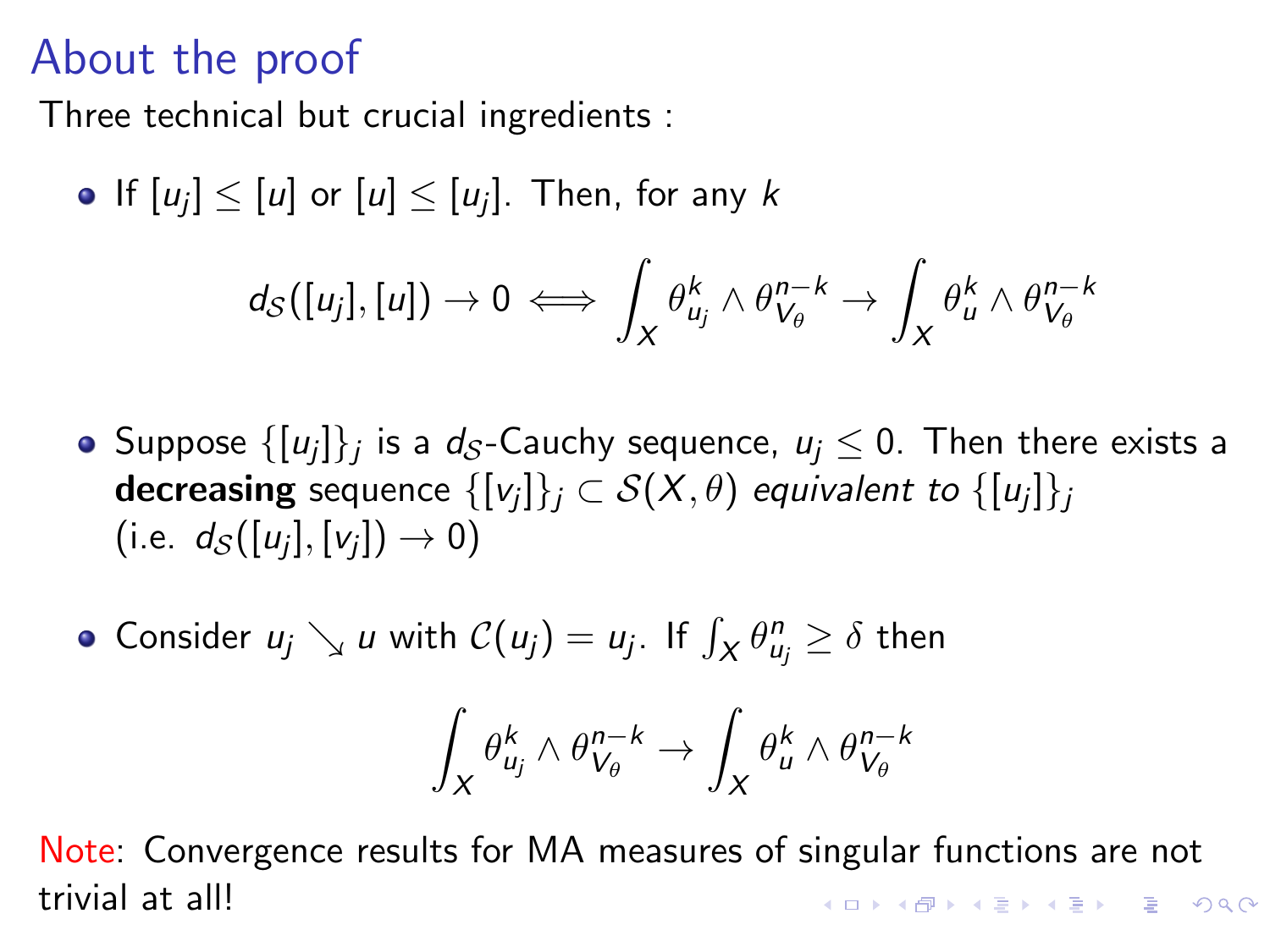Let  $\mathcal{J}[u] =$  multiplier ideal sheaf associated to the singularity type [u]  $=$  sheaf of germs of holomorphic funct  $f$  s.t.  $|f|^2e^{-u}$  is locally integrable

KO K K G K K E K E L K G K K K K K K K K K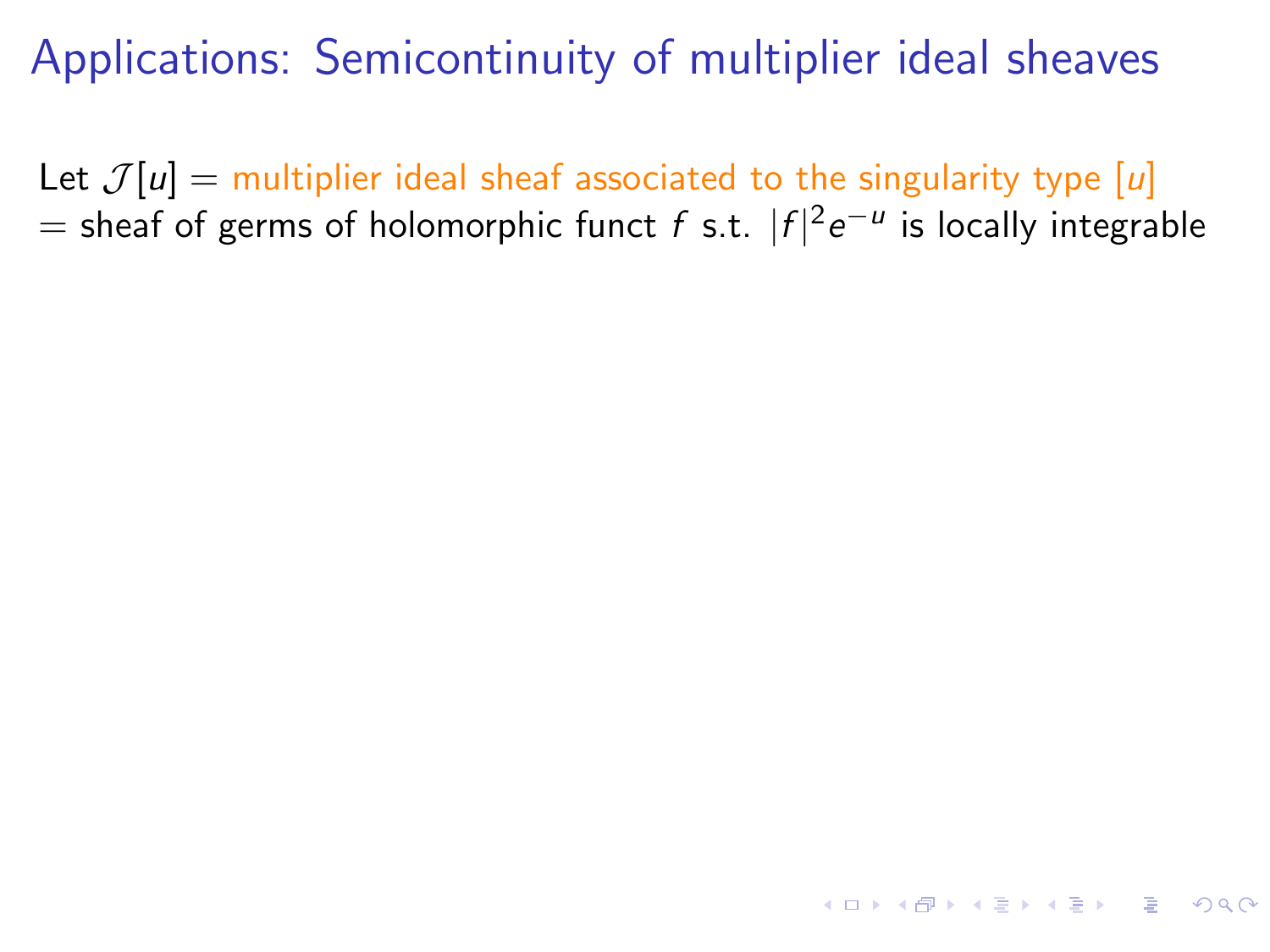Let  $\mathcal{J}[u] =$  multiplier ideal sheaf associated to the singularity type [u]  $=$  sheaf of germs of holomorphic funct  $f$  s.t.  $|f|^2e^{-u}$  is locally integrable

**KORKAR KERKER DI VOOR** 

Note: It depends only on the singularity type of  $\mu$ !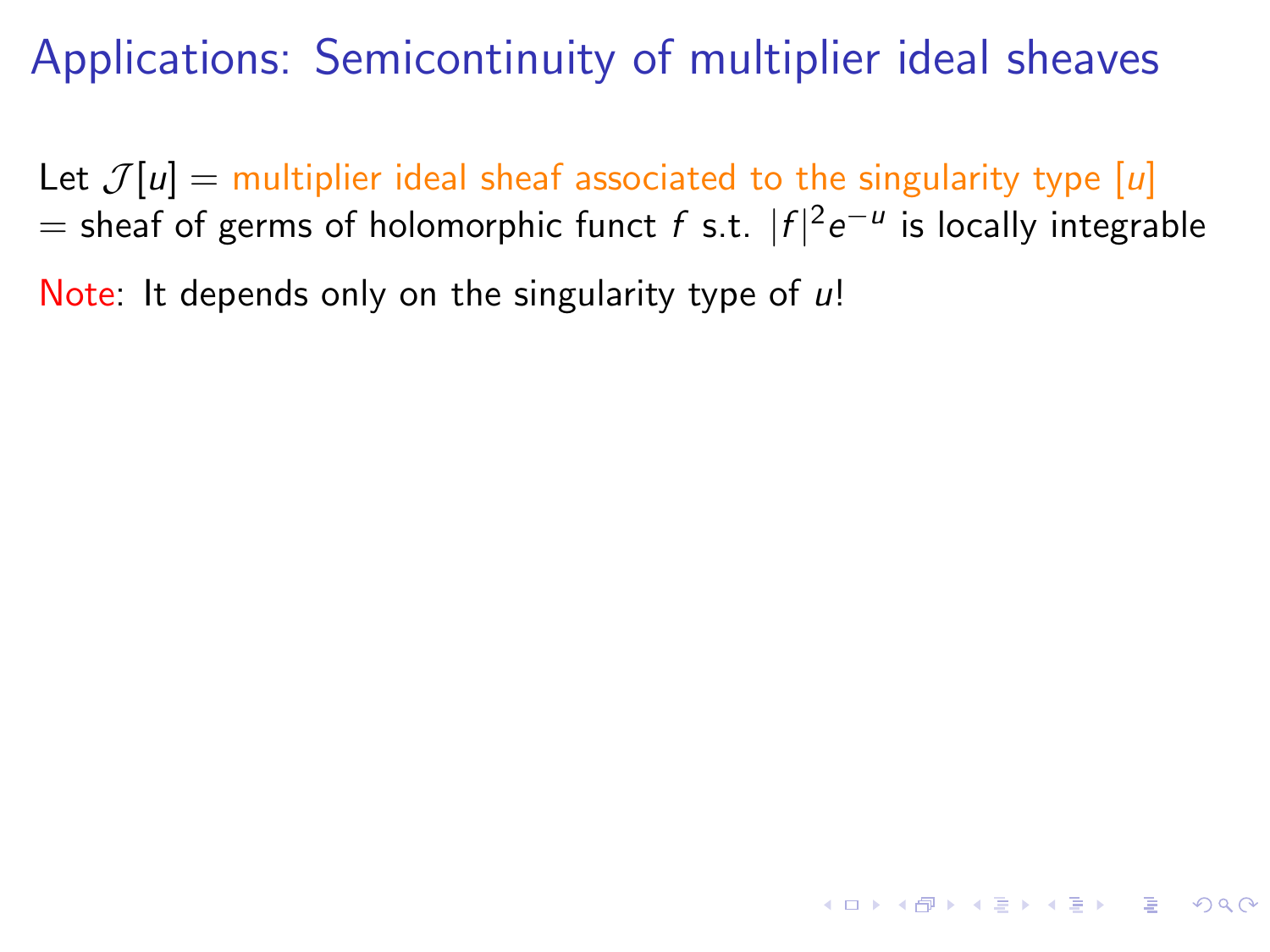Let  $\mathcal{J}[u] =$  multiplier ideal sheaf associated to the singularity type [u]  $=$  sheaf of germs of holomorphic funct  $f$  s.t.  $|f|^2e^{-u}$  is locally integrable

**KORKAR KERKER DE VOOR** 

Note: It depends only on the singularity type of  $\mu$ !

Rmk: It is a powerful tool to extract algebraic data from arbitrary singularities of (quasi)-psh functions.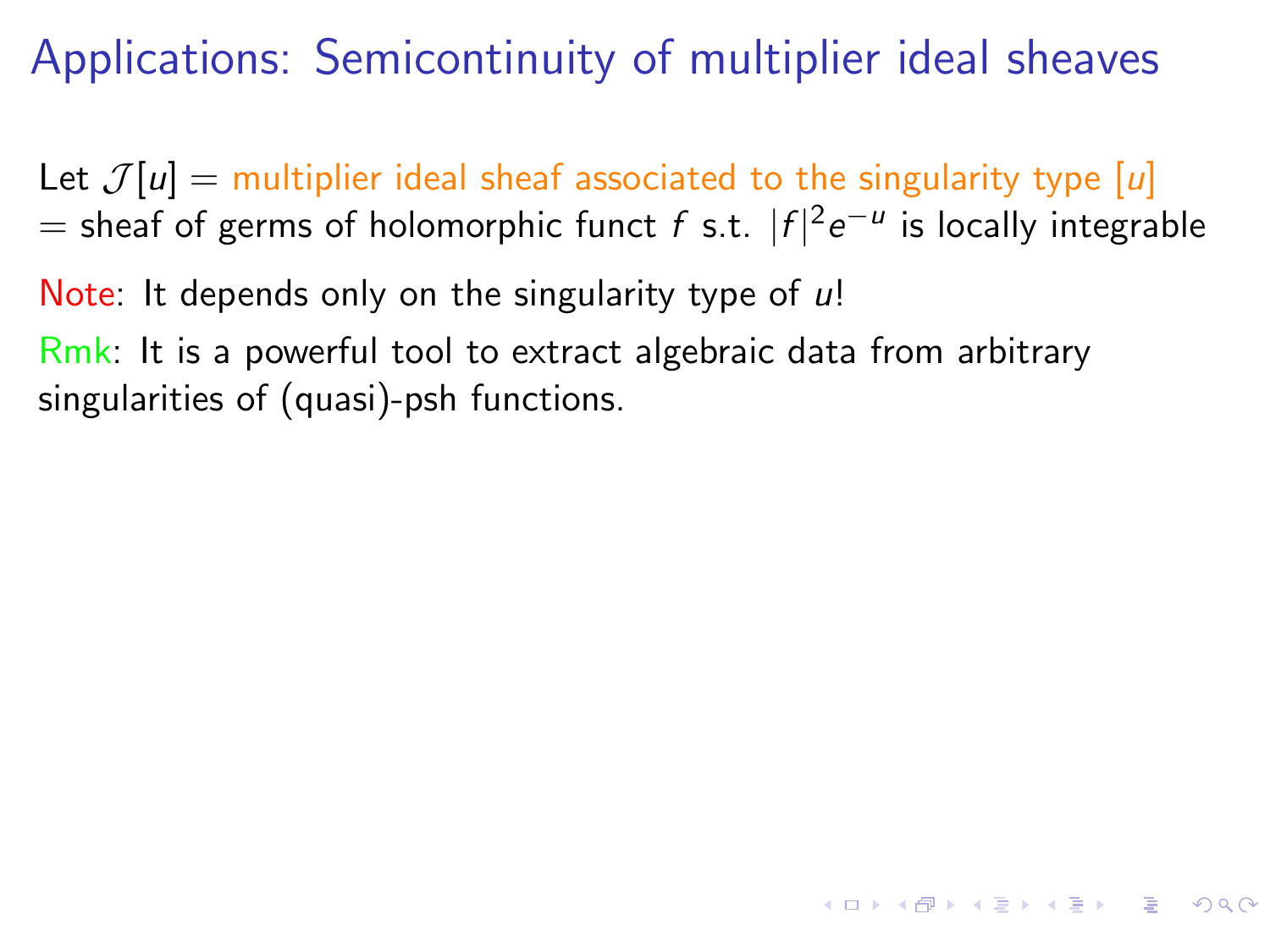Let  $\mathcal{J}[u] =$  multiplier ideal sheaf associated to the singularity type [u]  $=$  sheaf of germs of holomorphic funct  $f$  s.t.  $|f|^2e^{-u}$  is locally integrable

Note: It depends only on the singularity type of  $\mu$ !

Rmk: It is a powerful tool to extract algebraic data from arbitrary singularities of (quasi)-psh functions.

#### Theorem

## Let  $[u], [u_j] \in \mathcal{S}(X, \theta)$  be s.t.  $d_{\mathcal{S}}([u_j], [u]) \rightarrow 0$ . Then, for  $j$  big enough,  $\mathcal{J}[u] \subseteq \mathcal{J}[u_j].$

**KORK EXTERNS ORA**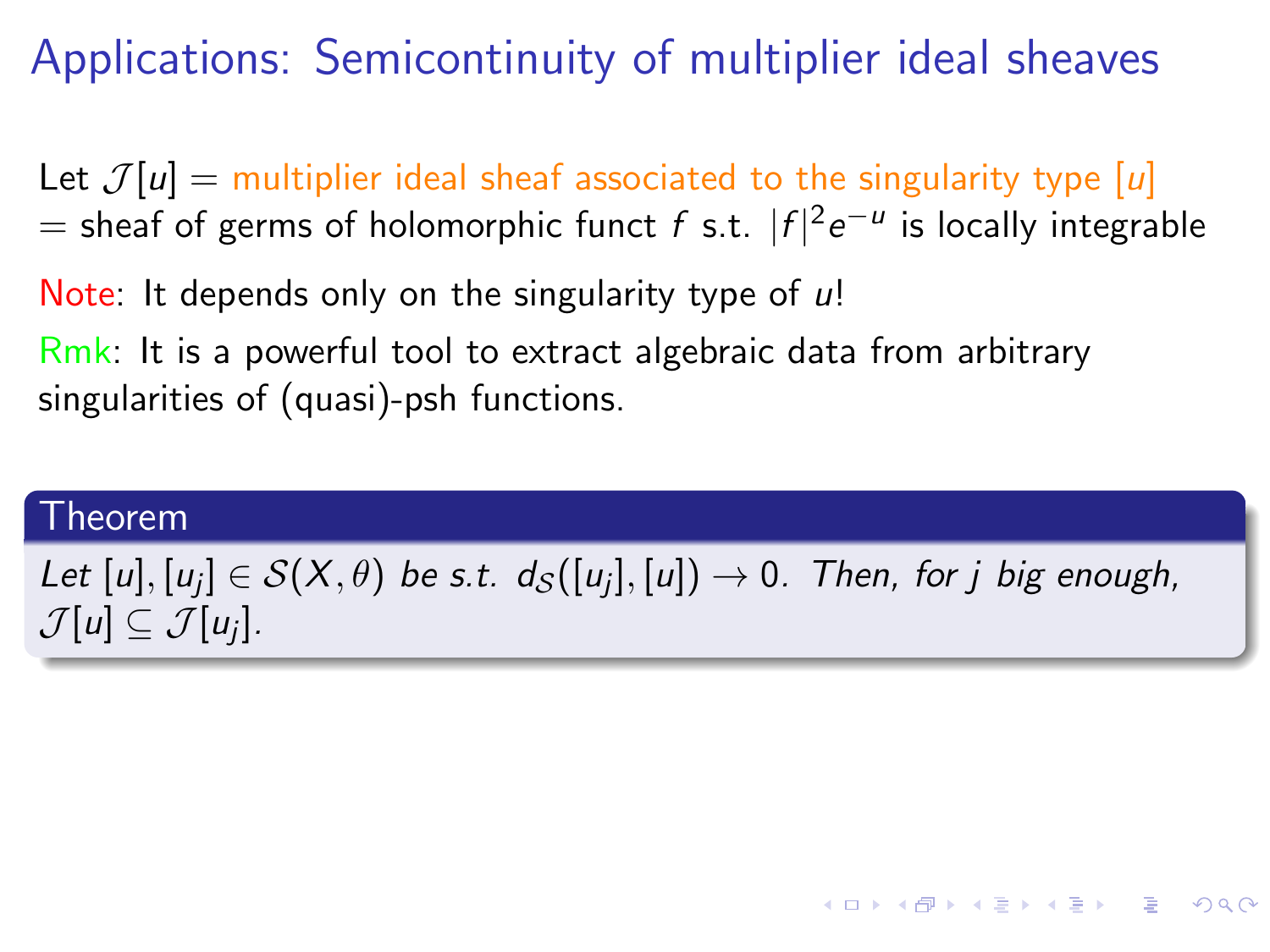Let  $\mathcal{J}[u] =$  multiplier ideal sheaf associated to the singularity type [u]  $=$  sheaf of germs of holomorphic funct  $f$  s.t.  $|f|^2e^{-u}$  is locally integrable

Note: It depends only on the singularity type of  $\mu$ !

Rmk: It is a powerful tool to extract algebraic data from arbitrary singularities of (quasi)-psh functions.

#### Theorem

# Let  $[u], [u_j] \in \mathcal{S}(X, \theta)$  be s.t.  $d_{\mathcal{S}}([u_j], [u]) \rightarrow 0$ . Then, for  $j$  big enough,  $\mathcal{J}[u] \subseteq \mathcal{J}[u_j].$

"Version" of the strong openess theorem conjectured by Demailly '00 and proved by Guan-Zhou '15,'16.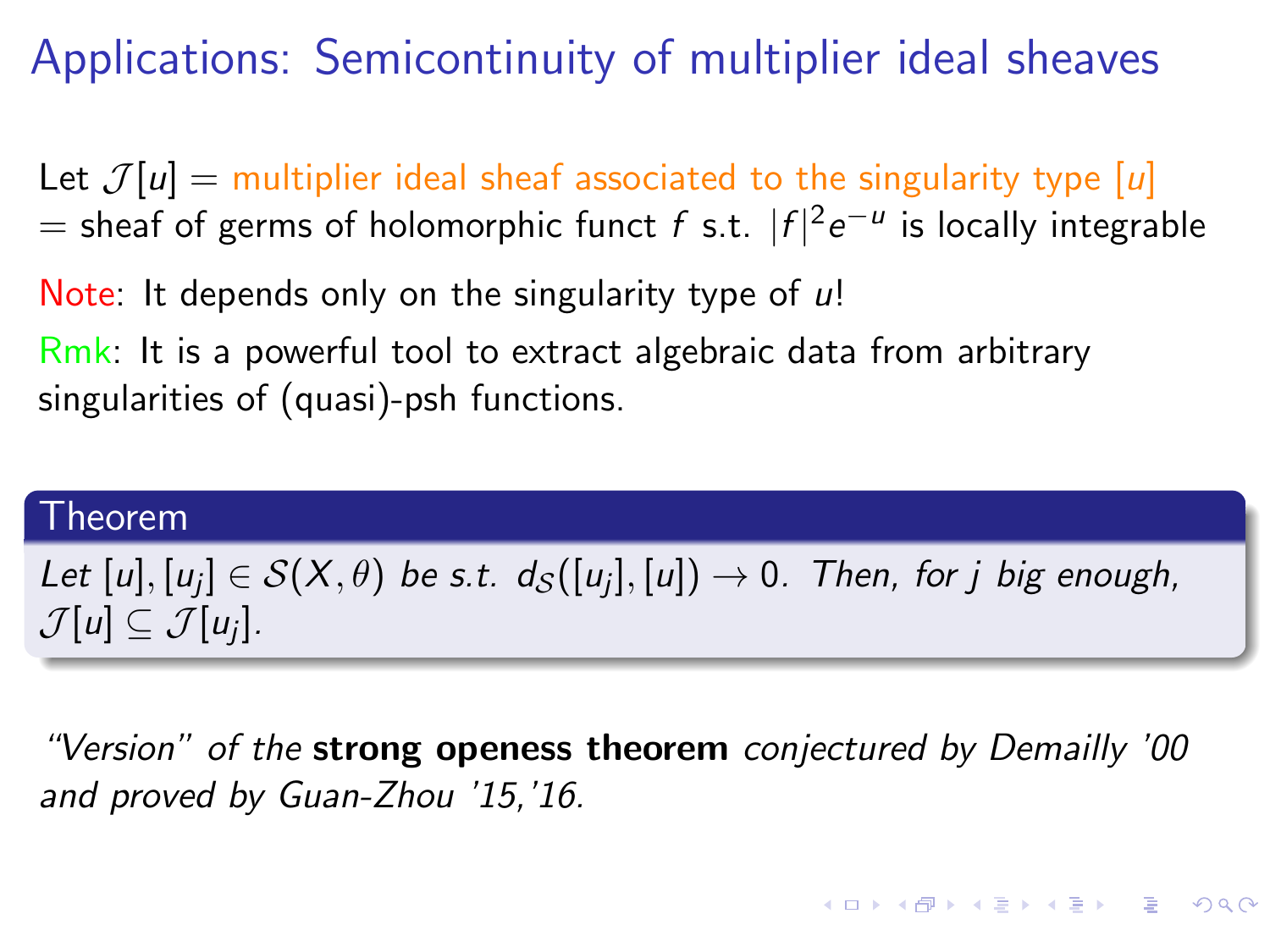<span id="page-54-0"></span>4 ロ X 4 団 X 4 ミ X 4 ミ X コ シ 4 ロ X 4 ワ 4 ミ X 3 コ シ ミ X 9 Q Q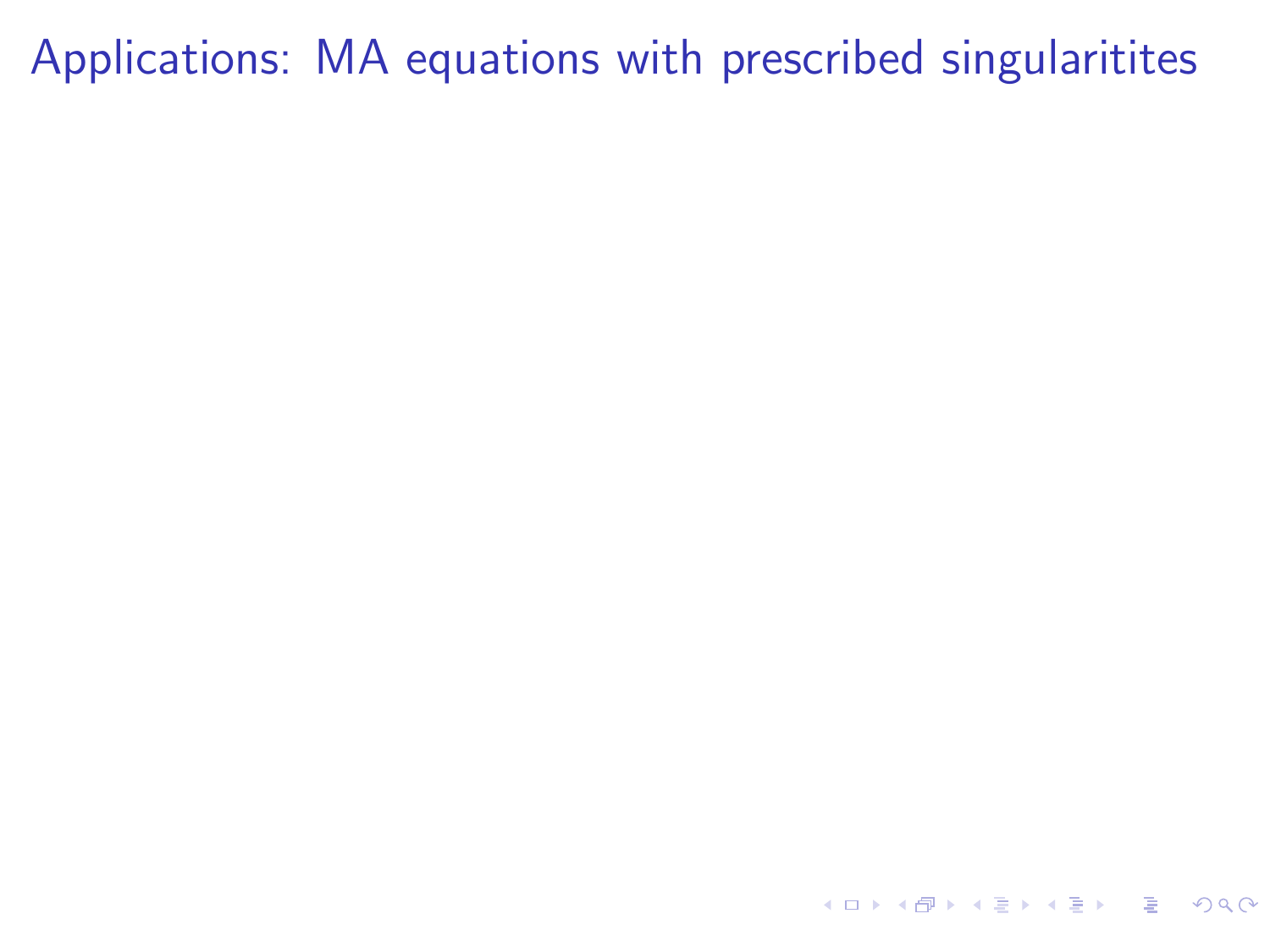Applications: MA equations with prescribed singularitites Jump into the past (DDL '17,'18):

K ロ ▶ K 個 ▶ K ミ ▶ K ミ ▶ - ' 큰' - 9 Q Q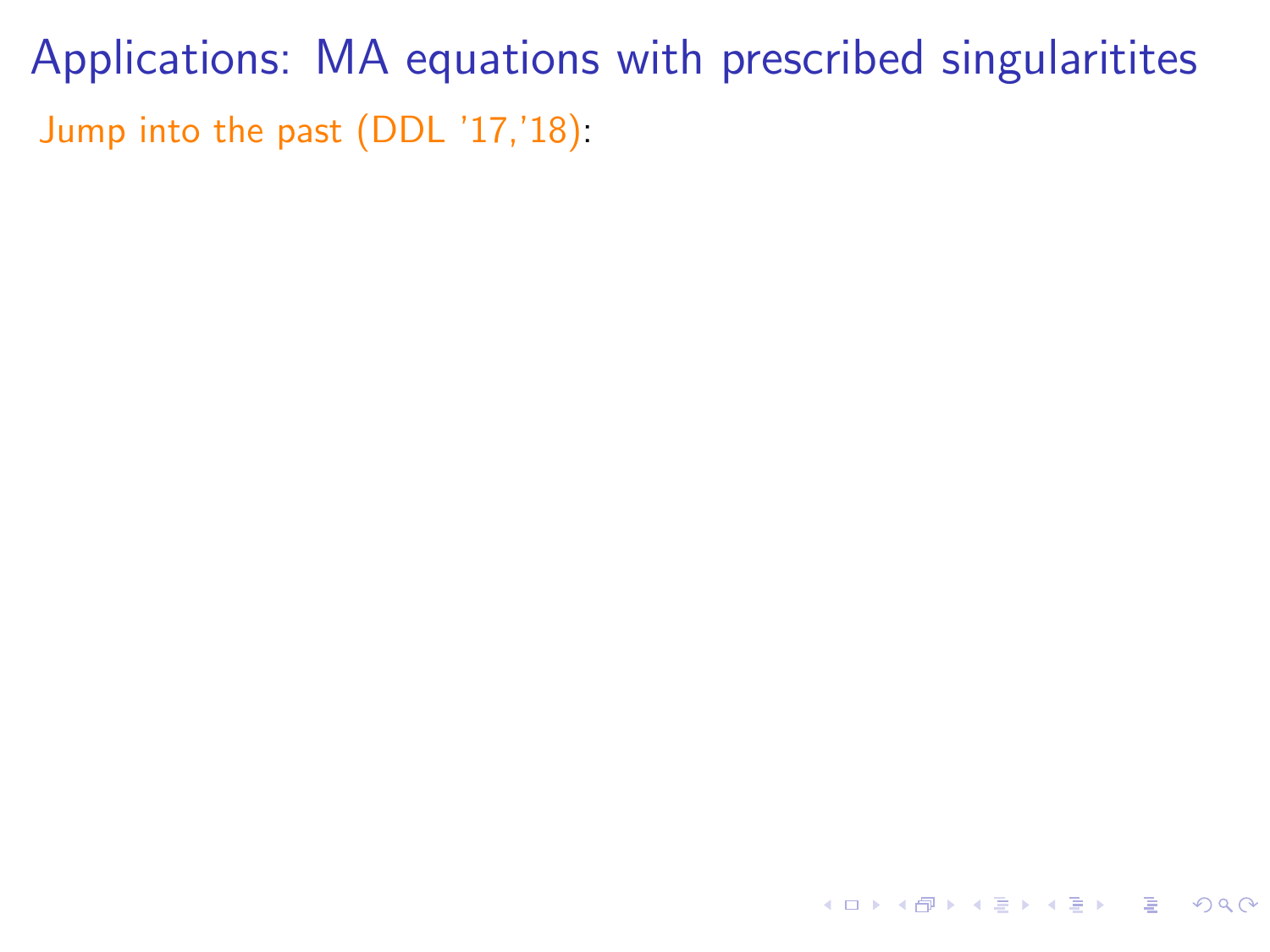Applications: MA equations with prescribed singularitites Jump into the past (DDL '17,'18): One starts with a potential  $\phi \in PSH(X, \theta)$ ,

**KORK EXTERNEY ARY YOUR**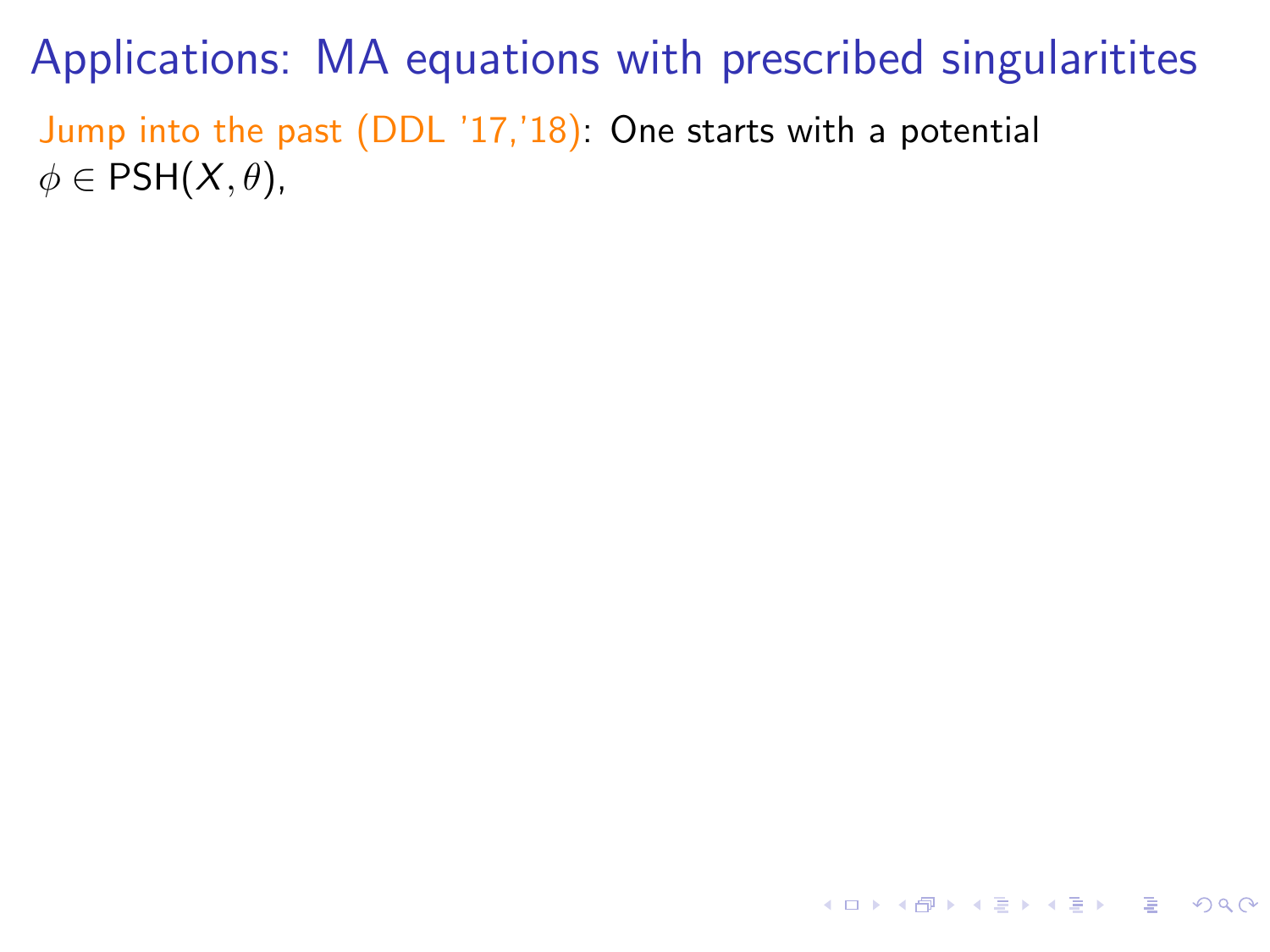Jump into the past (DDL '17,'18): One starts with a potential  $\phi \in {\sf PSH}(X,\theta)$ , and a density  $0 \leq f \in L^p(X)$ ,  $p>1$ ,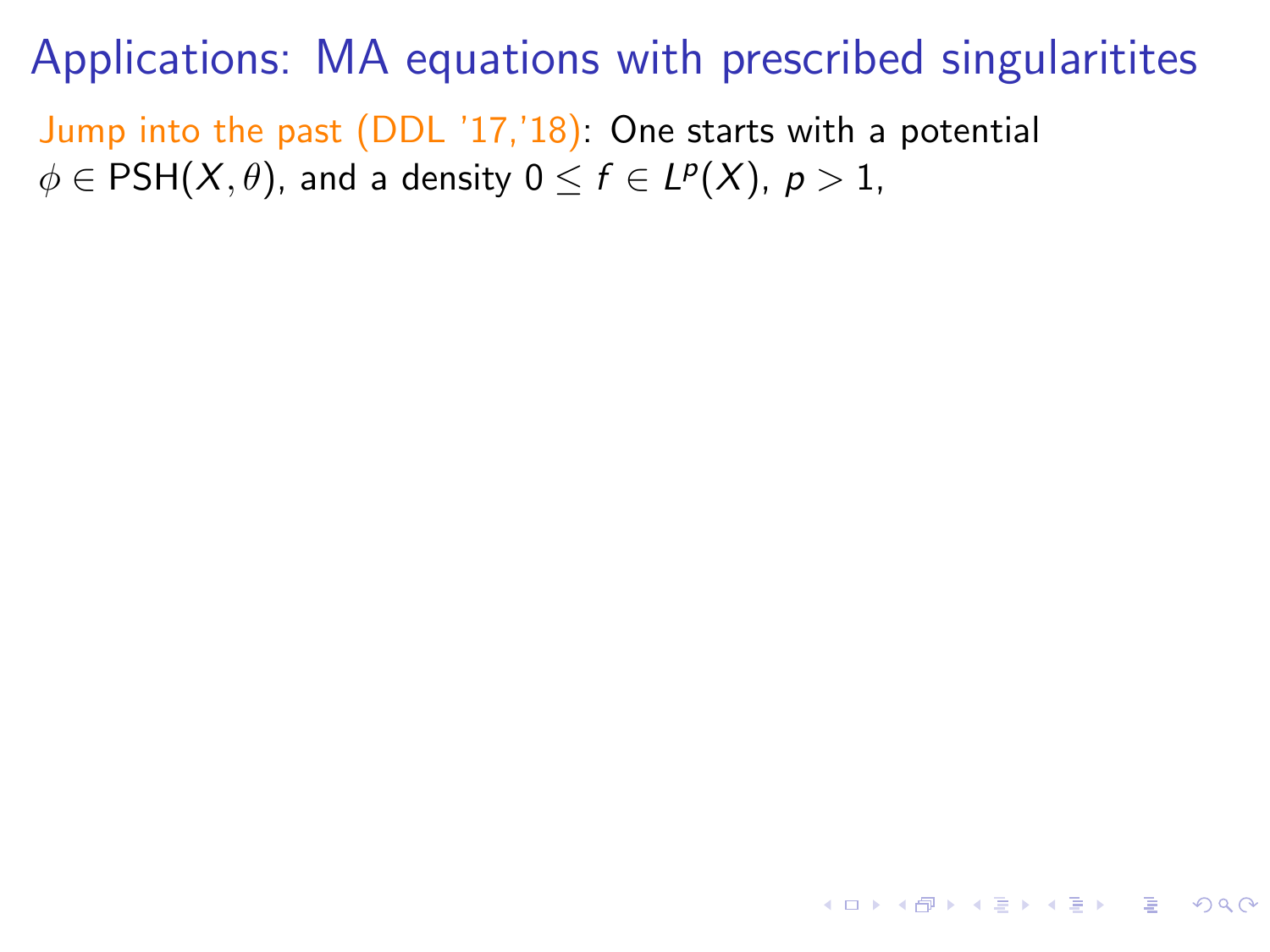Jump into the past (DDL '17,'18): One starts with a potential  $\phi \in {\sf PSH}(X,\theta)$ , and a density  $0 \leq f \in L^p(X)$ ,  $p>1$ , and is looking for a solution  $\psi \in PSH(X, \theta)$  such that

$$
\begin{cases}\n\theta_{\psi}^{n} = f\omega^{n} \\
[\psi] = [\phi]\n\end{cases}
$$
\n(MA<sub>\phi</sub>)

**KORKA STRAIN STRACT**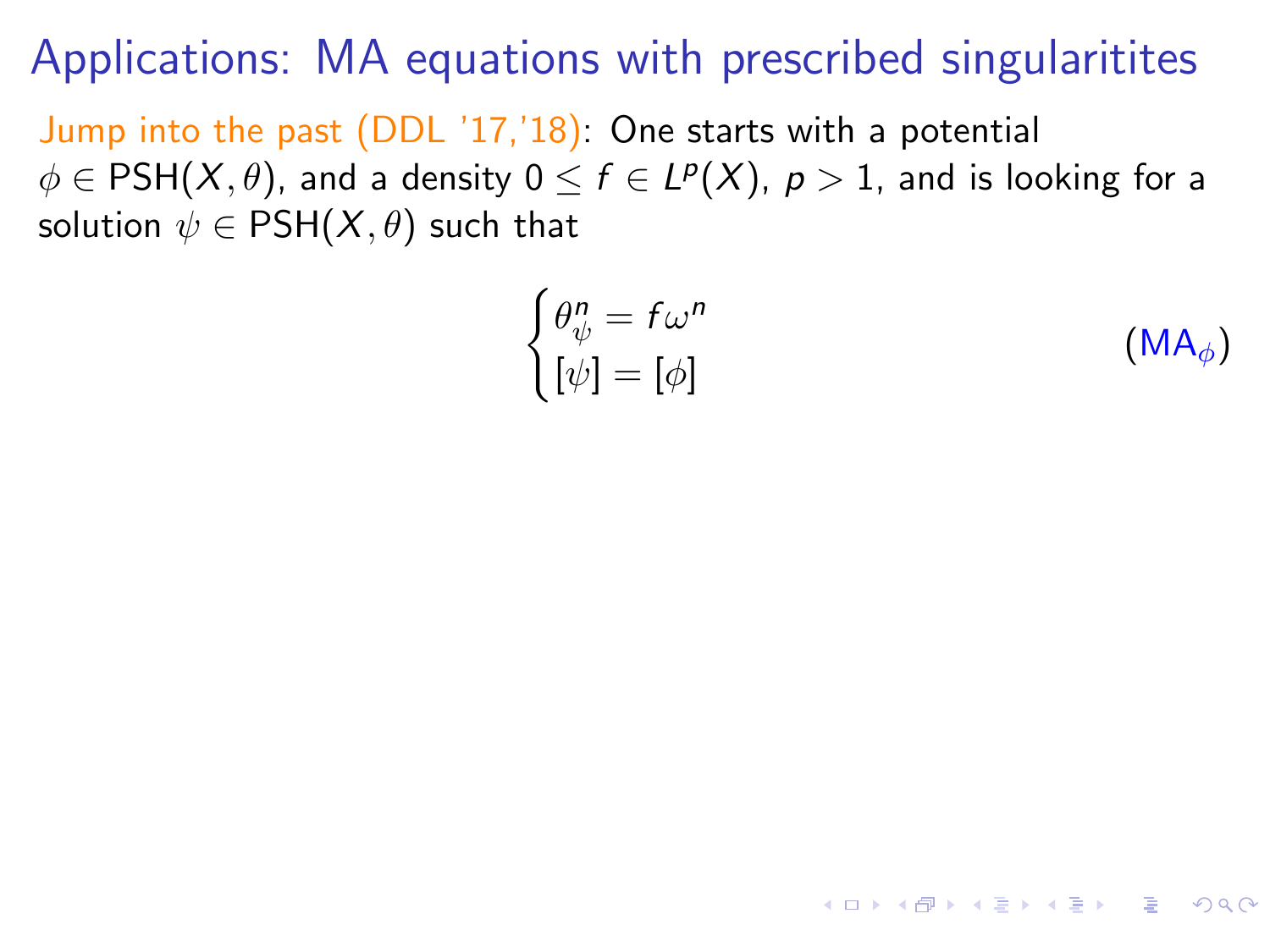Jump into the past (DDL '17,'18): One starts with a potential  $\phi \in {\sf PSH}(X,\theta)$ , and a density  $0 \leq f \in L^p(X)$ ,  $p>1$ , and is looking for a solution  $\psi \in PSH(X, \theta)$  such that

$$
\begin{cases}\n\theta_{\psi}^{n} = f\omega^{n} \\
[\psi] = [\phi]\n\end{cases} \tag{MA}_{\phi}
$$

#### Theorem (DDL'18)

Let  $\phi = \mathcal{C}(\phi)$  be s.t.  $\int_X \theta_{\phi}^n > 0$ . Assume

$$
\int_X f\omega^n = \int_X \theta^n_{\phi}.
$$

Then there exists a unique  $\psi$  (sup<sub>x</sub>  $\psi = 0$ ) solution of [\(MA](#page-54-0)<sub>φ</sub>)

"Historical" Note: it is a generalisation of the Calabi-Yau theorem

**KORK ERREPADE KORA**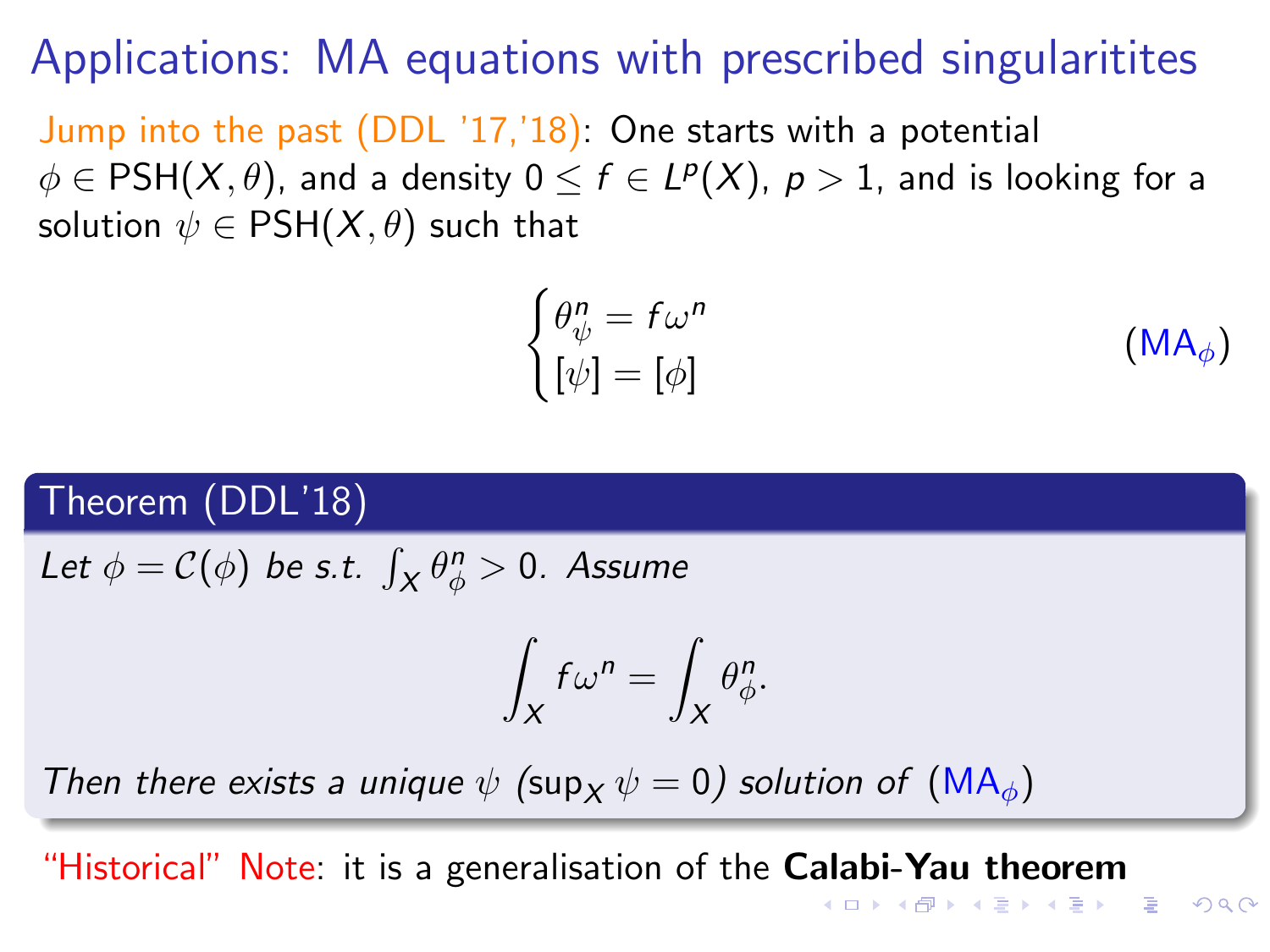KORK@RKERKER E 1990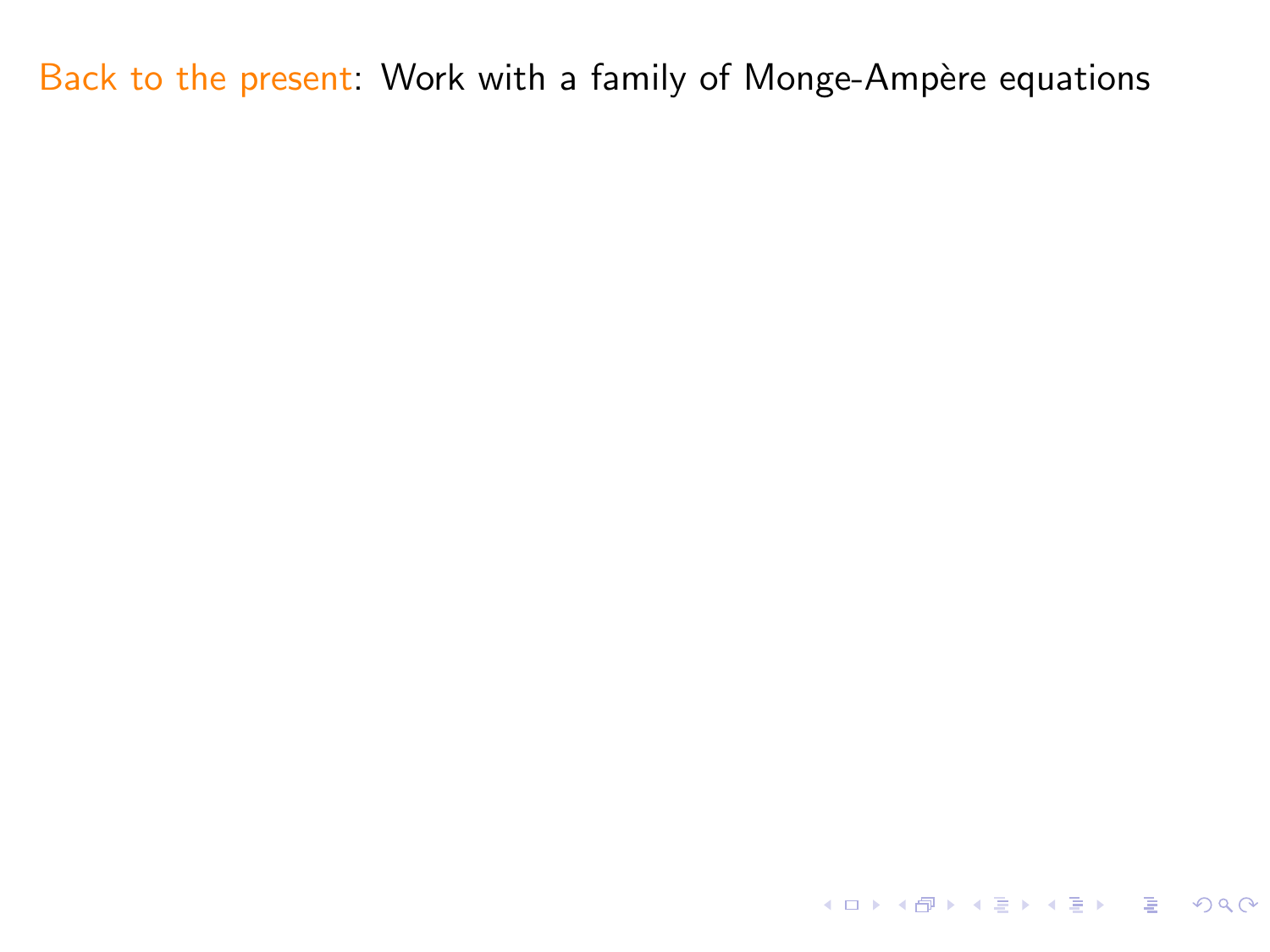KOKK@KKEKKEK E 1990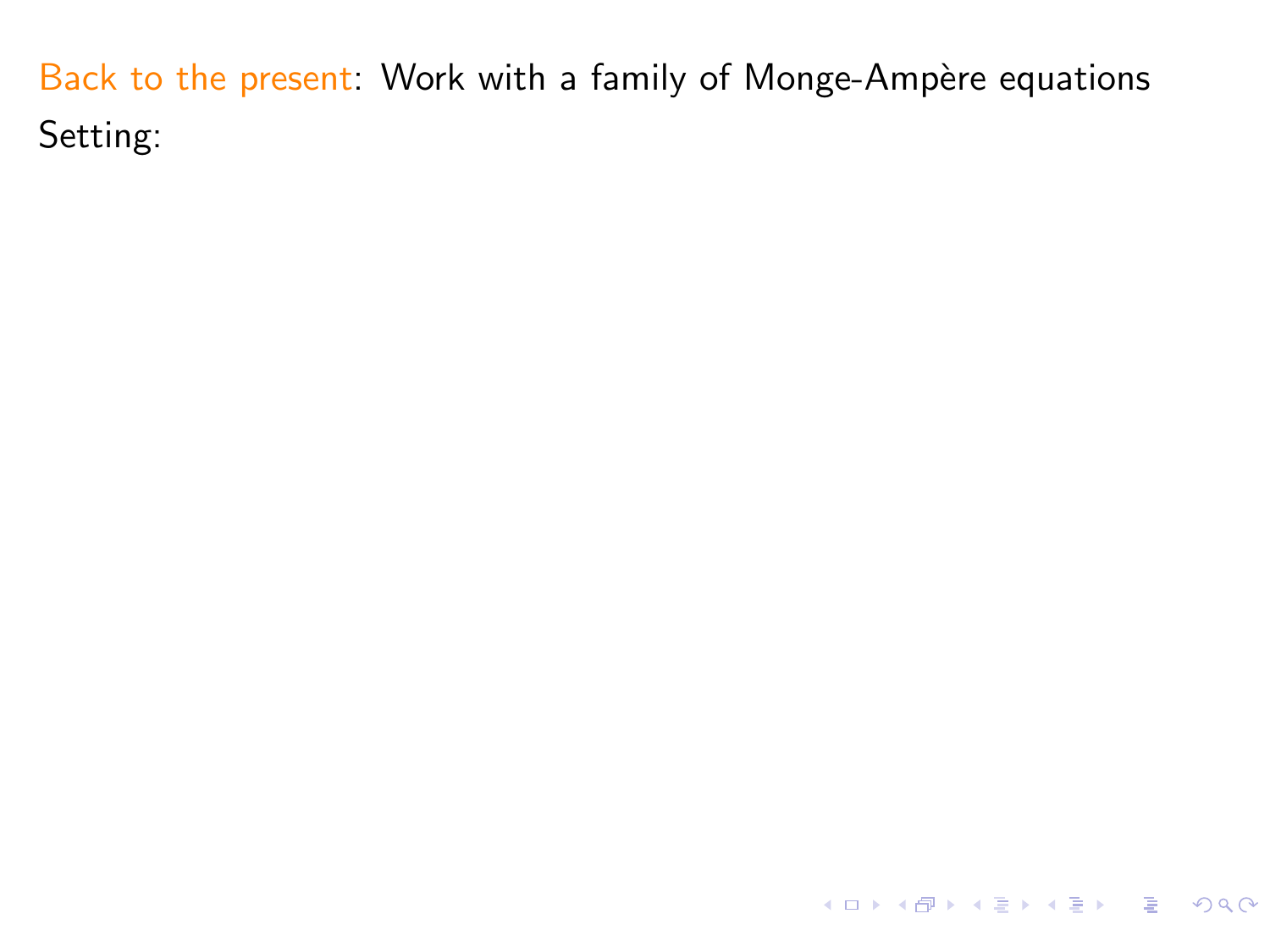$[\phi_j], [\phi]\in \mathcal{S}_\delta(X,\theta)$  with  $\phi_j=\mathcal{C}(\phi_j)$ ,  $\phi=\mathcal{C}(\phi)$  and  $d_\mathcal{S}([\phi_j],[\phi])\to 0$ 

4 ロ X 4 団 X 4 ミ X 4 ミ X コ シ 4 ロ X 4 ワ 4 ミ X 3 コ シ ミ X 9 Q Q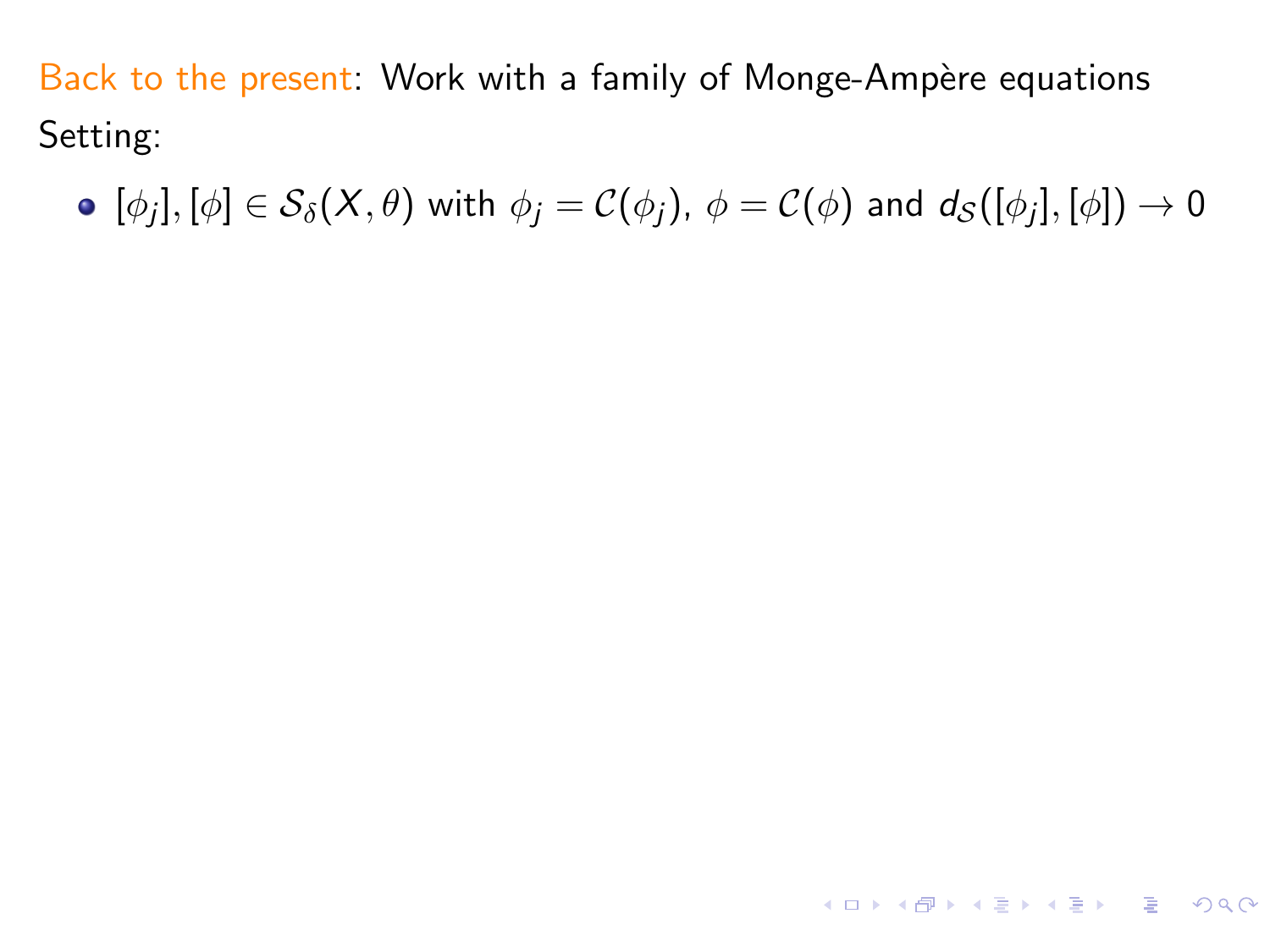$[\phi_j], [\phi]\in \mathcal{S}_\delta(X,\theta)$  with  $\phi_j=\mathcal{C}(\phi_j)$ ,  $\phi=\mathcal{C}(\phi)$  and  $d_\mathcal{S}([\phi_j],[\phi])\to 0$ 

**KORK E KERKERKERKEL** 

•  $||f||_{L^p}$ ,  $||f_i||_{L^p}$  are uniformly bounded and  $f_i \rightarrow_{1} 1$  f.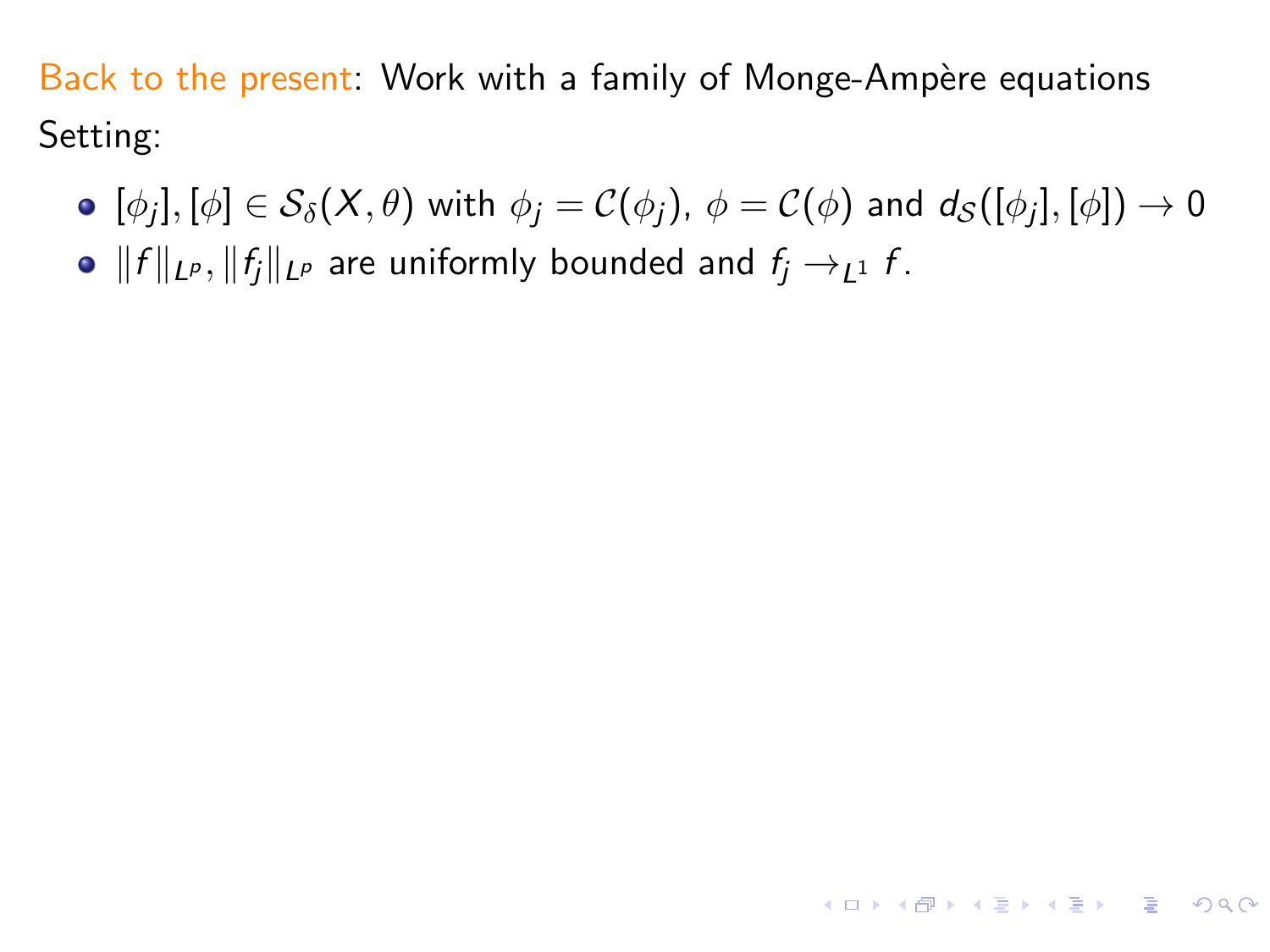- $[\phi_j], [\phi]\in \mathcal{S}_\delta(X,\theta)$  with  $\phi_j=\mathcal{C}(\phi_j)$ ,  $\phi=\mathcal{C}(\phi)$  and  $d_\mathcal{S}([\phi_j],[\phi])\to 0$
- $||f||_{L^p}$ ,  $||f_i||_{L^p}$  are uniformly bounded and  $f_i \rightarrow_{1} 1$  f.
- $\psi_j, \psi$  (normalized with sup $_\mathcal{X} \, \psi_j = 0$ , sup $_\mathcal{X} \, \psi = 0$ ) solutions of

$$
\begin{cases}\n\theta_{\psi_j}^n = f_j \omega^n \\
[\psi_j] = [\phi_j]\n\end{cases}, \quad\n\begin{cases}\n\theta_{\psi}^n = f \omega^n \\
[\psi] = [\phi]\n\end{cases}
$$

.

**KORKA STRAIN STRACT** 

 $(\psi_j, \psi$  exist thanks to the previous theorem)